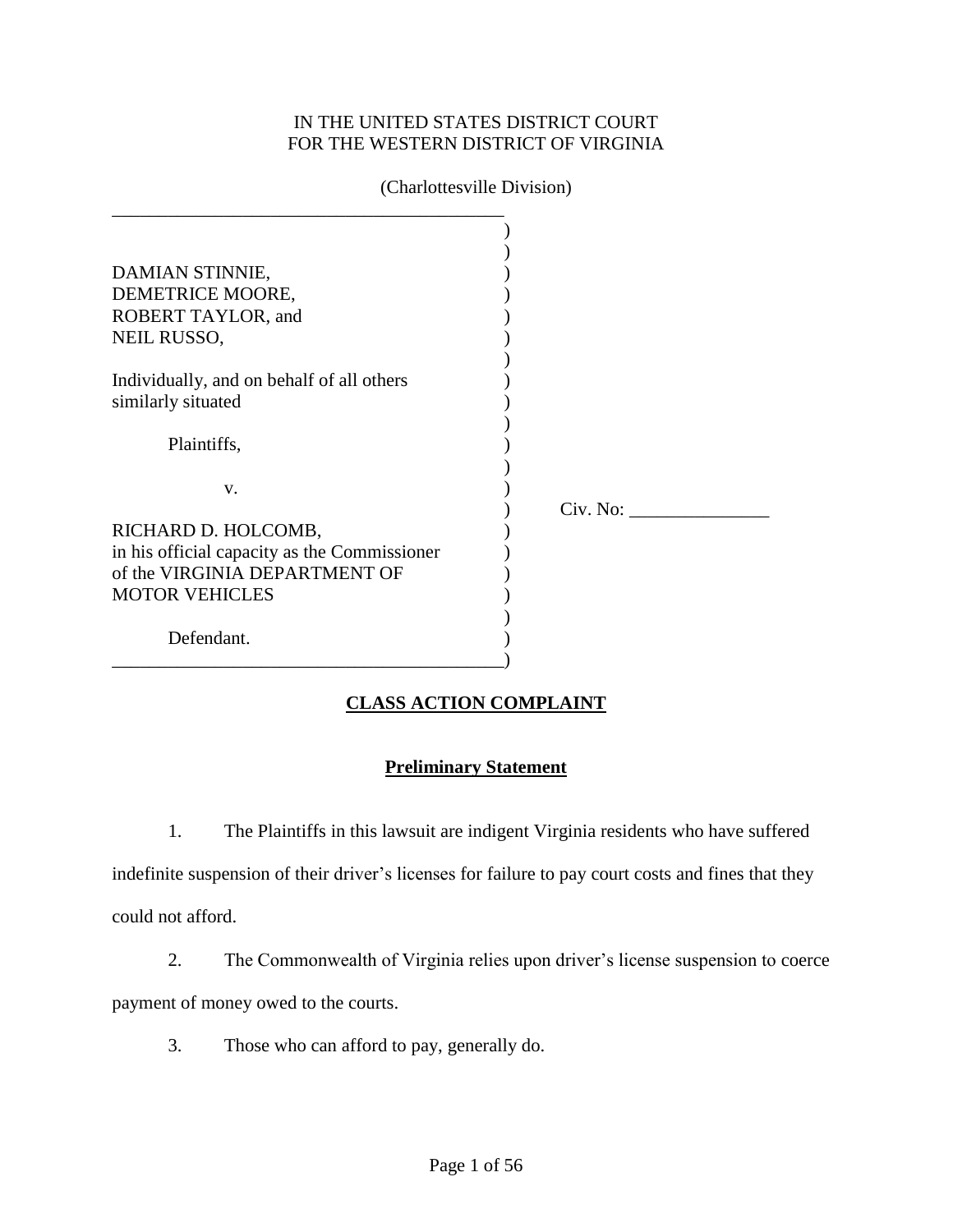4. For those who cannot pay, suspension of their driver's licenses is automatic and mandatory upon default, without inquiry into the reasons for nonpayment, or consideration of the debtor's financial circumstances.

5. Hundreds of thousands of people have lost their licenses simply because they are too poor to pay, effectively depriving them of reliable, lawful transportation necessary to get to and from work, take children to school, keep medical appointments, care for ill or disabled family members, or, paradoxically, to meet their financial obligations to the courts.

6. The named Plaintiffs, Damian Stinnie, Demetrice Moore, Robert Taylor, and Neil Russo (collectively, "the Plaintiffs"), for themselves individually and on behalf of a class of additional unnamed plaintiffs similarly situated ("Class" or "Class Members"), submit this Complaint seeking declaratory and injunctive relief against Defendant Richard D. Holcomb, in his official capacity as Commissioner of the Virginia Department of Motor Vehicles (DMV), to address and remedy the systemic, pervasive, and ongoing failure of the Commonwealth to provide basic protections afforded by the Due Process and Equal Protection Clauses of the United States Constitution before taking the harsh enforcement measure of suspending driver's licenses against indigent people whose poverty prevents them from paying debts owed to courts.

7. The Plaintiffs seek relief from the Commonwealth's unconstitutional scheme that unfairly punishes them for being poor.

#### **Jurisdiction and Venue**

8. The named Plaintiffs bring this action pursuant to 42 U.S.C. § 1983 and the Fourteenth Amendment to the United States Constitution.

9. This Court has jurisdiction pursuant to 28 U.S.C. § 1331, because this action arises under the Constitution and laws of the United States, and pursuant to 28 U.S.C. §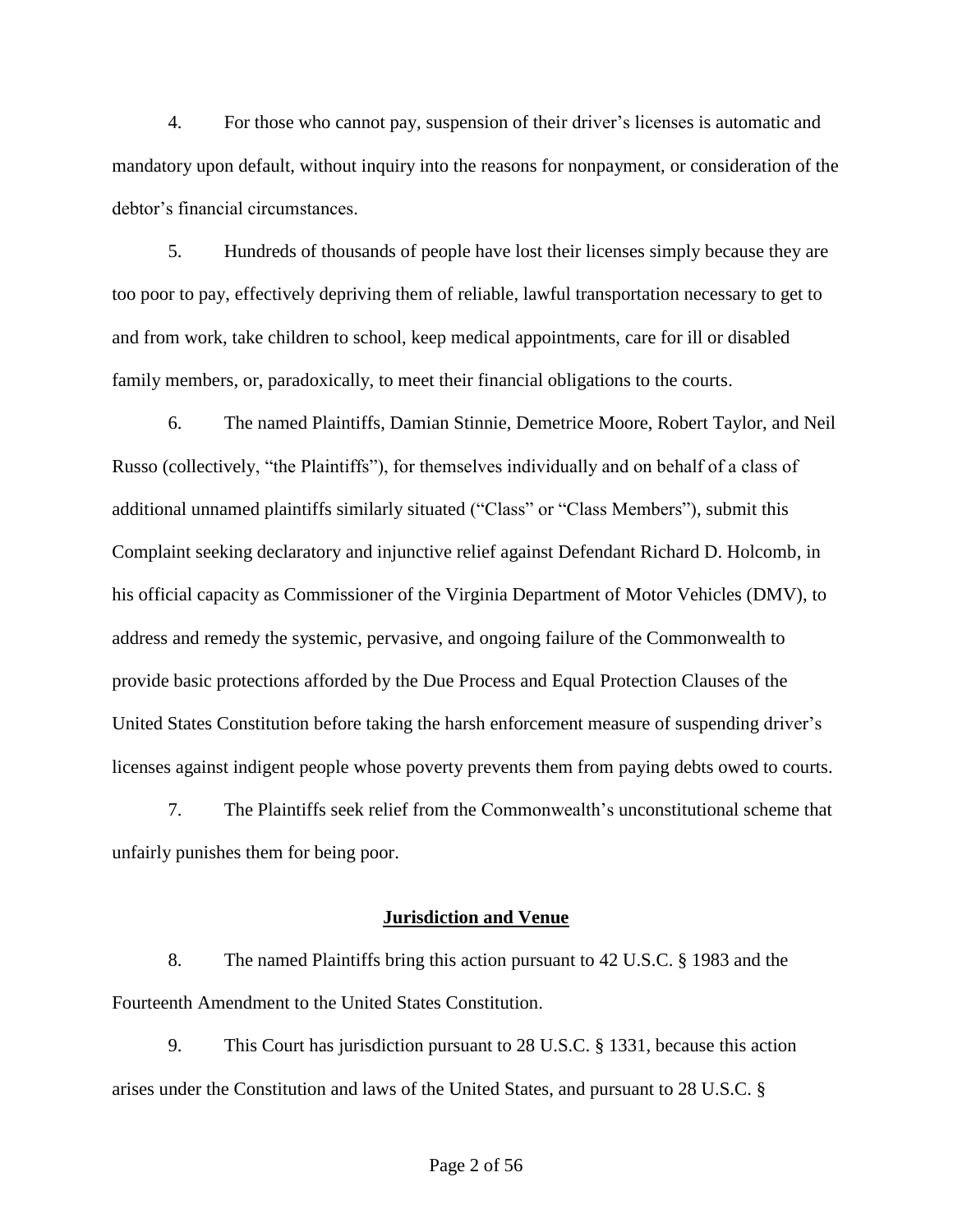1343(a)(3), because it seeks to redress the deprivation, under color of State law, of rights, privileges, and immunities secured to the named Plaintiffs and Class Members by the Constitution and laws of the United States.

10. This Court has authority to grant declaratory and injunctive relief pursuant to 28 U.S.C. §§ 2201 and 2202 and Rules 57 and 65 of the Federal Rules of Civil Procedure.

11. Venue is proper pursuant to 28 U.S.C. § 1391(b) because a substantial part of the events or omissions giving rise to the named Plaintiffs' claims occurred in this judicial district, or a substantial part of the property that is the subject of this action (namely, Plaintiffs' driver's licenses) is situated in this judicial district.

## **Parties**

### **Plaintiffs**

12. Plaintiff Damian Stinnie is a 24-year-old African American man who lives in Charlottesville, Virginia.

13. Mr. Stinnie is indigent within the meaning of Va. Code § 19.2-159.

14. Plaintiff Demetrice Moore is a 33-year-old African American woman who lives in Richmond, Virginia.

15. Ms. Moore is indigent within the meaning of Va. Code § 19.2-159.

16. Plaintiff Robert Taylor is a 28-year-old African American man who lives in Richmond, Virginia.

17. Mr. Taylor is indigent within the meaning of Va. Code § 19.2-159.

18. Plaintiff Neil Russo is a 61-year-old white man who lives in Fluvanna County,

### Virginia.

19. Mr. Russo is indigent within the meaning of Va. Code § 19.2-159.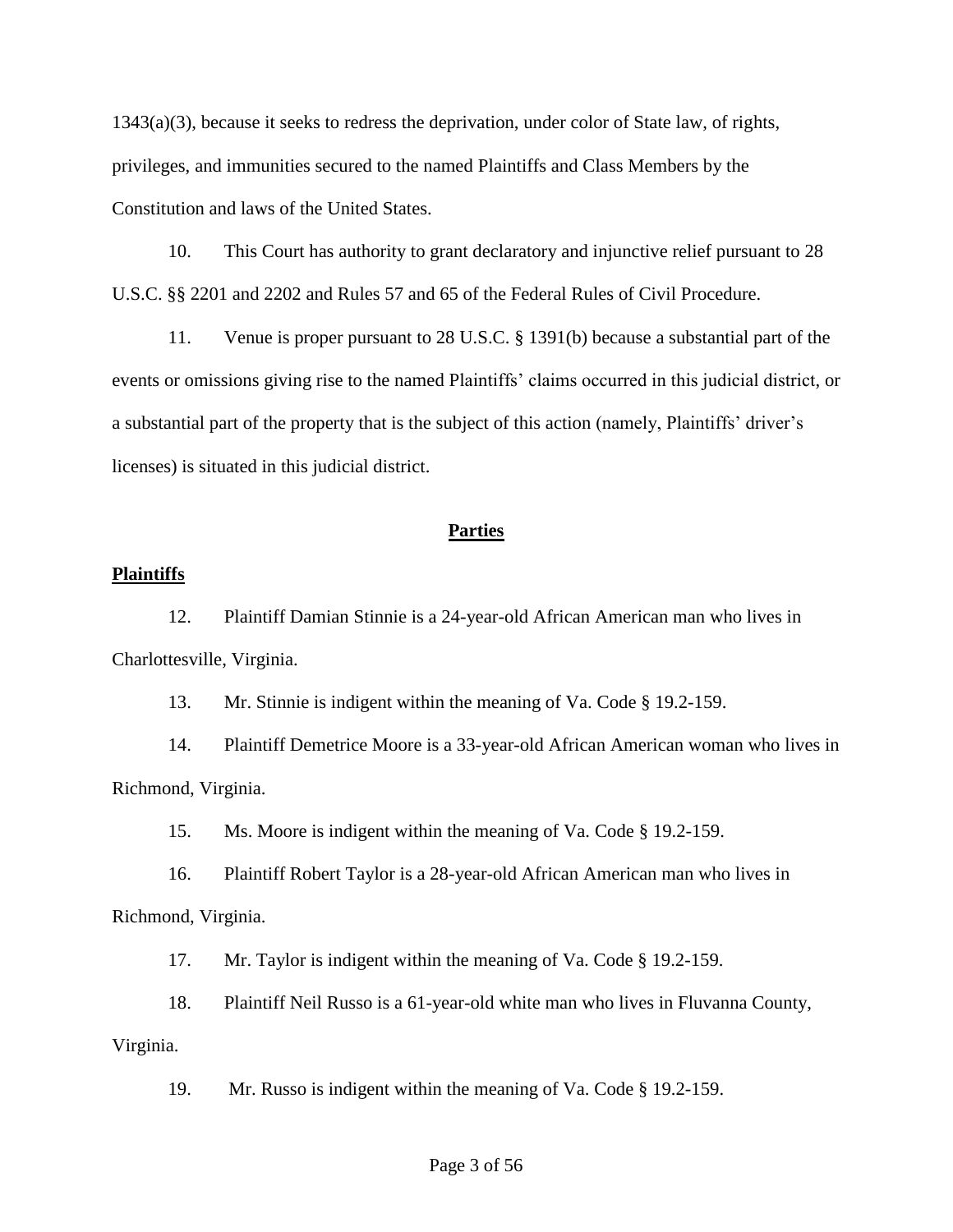### **Defendant**

20. Defendant Richard D. Holcomb is the Commissioner of the Virginia Department of Motor Vehicles ("the DMV").

21. Mr. Holcomb is sued in his official capacity as Commissioner of the DMV.

22. The DMV is the entity responsible for the issuance, suspension, and revocation of driver's licenses.

23. As Commissioner of the DMV, Mr. Holcomb is the chief executive officer responsible for the supervision and management of the DMV and has authority to do all acts necessary or convenient to carry out the powers and duties of the DMV. Va. Code Ann. §§ 46.2- 200-224*.*

24. At all times relevant to the events, acts, and/or omissions alleged in this Complaint, Mr. Holcomb has acted under color of State law, pursuant to his authority and responsibility as an official of the Commonwealth of Virginia.

### **Facts**

### **Introduction**

25. In order to fund its basic operations, the Commonwealth has steadily increased the amounts that may be taxed as costs against convicted criminal and traffic defendants and tacked on various additional fees.

26. Assessments against criminal and traffic court defendants have risen from \$281.5 million in fiscal year 1998 to \$618.8 million in 2014. Compensation Board, *FY 2014 Fines & Fees Report* 2 (2015),

[http://leg2.state.va.us/dls/h&sdocs.nsf/By+Year/RD1792016/\\$file/RD179.pdf.](http://leg2.state.va.us/dls/h&sdocs.nsf/By+Year/RD1792016/$file/RD179.pdf)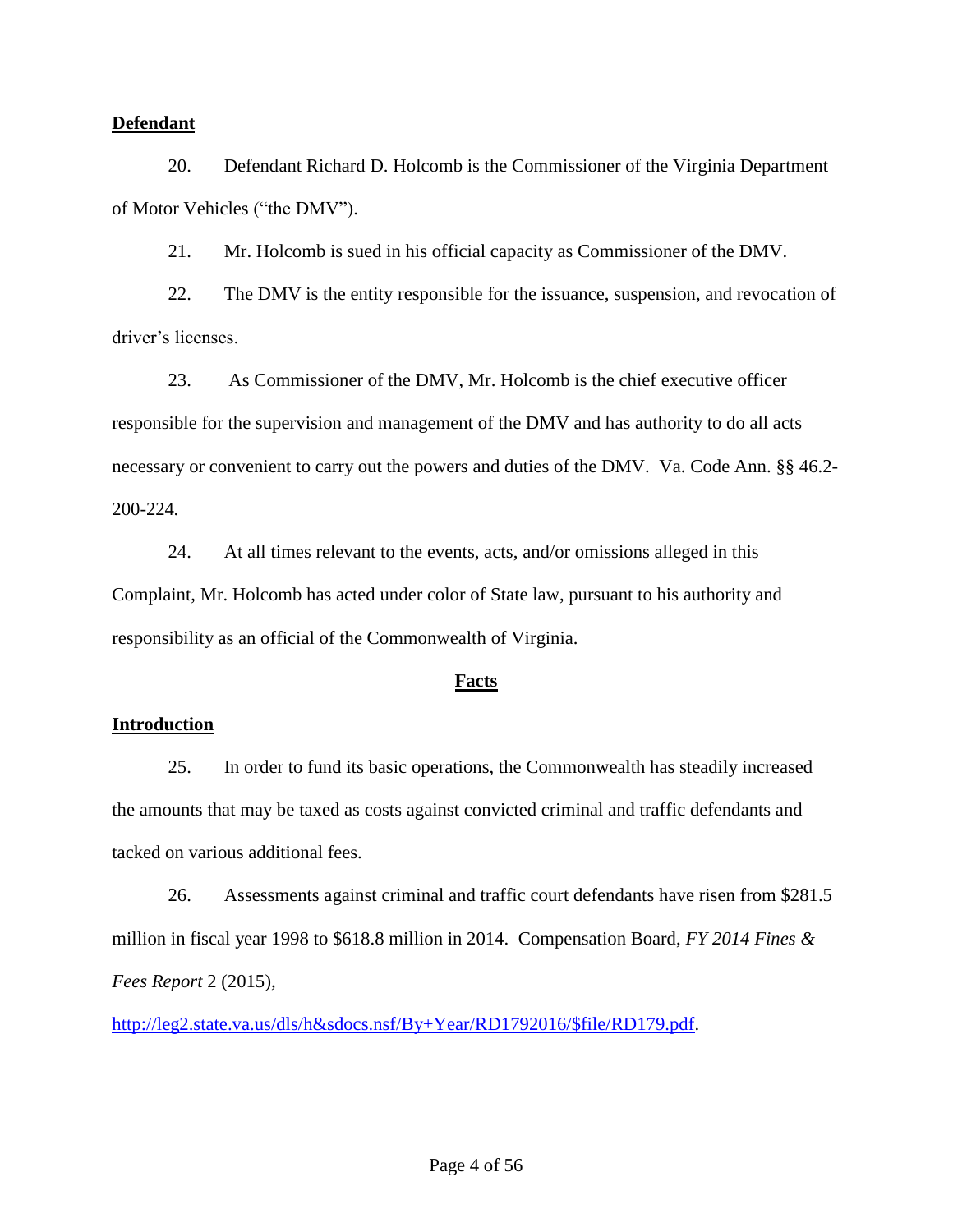27. Indigent defendants who, because of their inability to afford a lawyer, are appointed an attorney to represent them, are required to reimburse the state for their lawyer's fees, which can easily run into thousands of dollars.

28. In addition to these and other costs, convicted defendants may also be assessed fines, restitution, and other penalties.

29. Pursuant to § 46.2-395 of the Code of Virginia, the failure of a person to pay fines, costs, forfeitures, restitution, or penalties (collectively, "court debt") assessed against him or her in a criminal or traffic proceeding automatically results in the indefinite suspension of the person's driver's license. *See* H.J. 69, 2016 Gen. Assembly, Reg. Sess. (Va. 2016).

30. The possession of a valid driver's license is often essential for people to secure and maintain employment, and the loss of a driver's license often results in hardship for individuals and their families. *Id.*

31. Research has consistently found that having a driver's license can be crucial to an individual's ability to maintain a job, pursue educational opportunities, and care for family. *See* "Letter to Colleague" from Vanita Gupta & Lisa Foster, U.S. Department of Justice (Mar. 14, 2016), [https://www.justice.gov/crt/file/832461/download.](https://www.justice.gov/crt/file/832461/download)

32. Each year since fiscal year 2010, the Virginia DMV issued more than 360,000 orders of suspension for failure to pay court costs and fines.

33. Currently, more than 940,000 people have a suspended license for nonpayment of court costs and fines.

34. Suspended licenses can trap the poor in an impossible situation: inability to reinstate their licenses without gainful employment, yet inability to work without a license.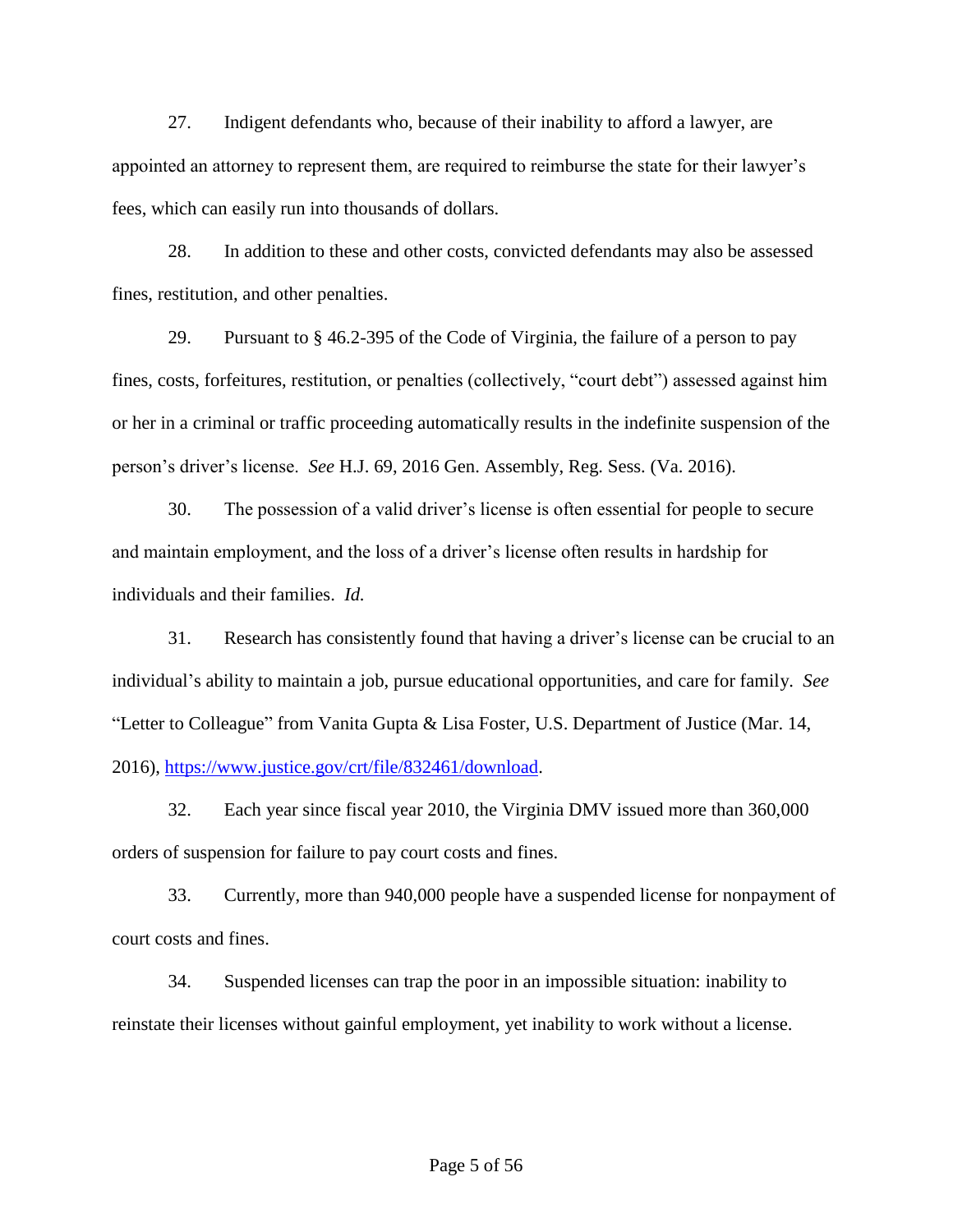35. Paying off court debt is particularly hard for the nearly one million people living below the federal poverty threshold in Virginia and the many thousands of others living just above it.

36. Suspending licenses as a means of debt collection also puts public safety at risk, because law enforcement resources are devoted to stopping, investigating, and prosecuting suspended drivers who do not present a danger behind the wheel instead of pursuing individuals who do present a danger behind the wheel.

37. Public safety also is put at risk when formerly incarcerated persons leave prison or jails with licenses that are suspended due to court debt, and who therefore often have no source of legal, reliable transportation for finding and maintaining a job.

### **The Named Plaintiffs' Debts**

38. Each of the named Plaintiffs is currently suffering under the indefinite suspension of his or her driver's license for failure to pay money owed to the Commonwealth's courts.

39. The Plaintiffs' licenses were suspended by the Defendant immediately upon their default, without any inquiry into their individual financial circumstances, or the reasons underlying their failure to pay.

40. The Defendant will not reinstate the Plaintiffs' licenses until they satisfy their court debt entirely, or obtain payment plans from each court to which they are indebted.

41. The Plaintiffs are not able to enter into or maintain payment plans with each court in which they owe because they cannot afford the one-size-fits-all terms that do not take into account their individual financial circumstances.

42. The Plaintiffs were not offered community service, or any other alternatives that would enable them to reinstate their licenses, and are not eligible for restricted licenses.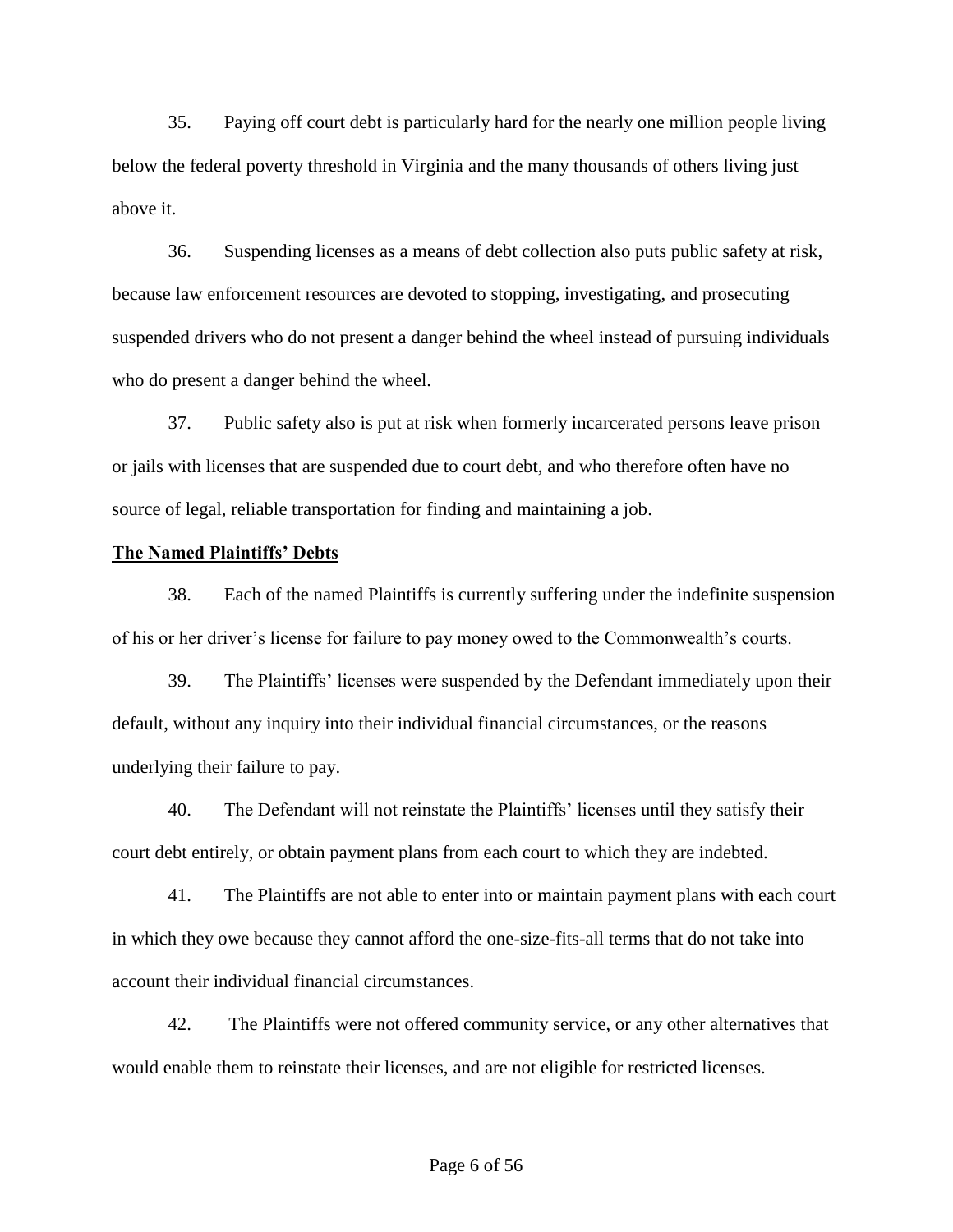43. Should the Plaintiffs ever become eligible to reinstate their licenses, they would first have to pay to the Defendant a reinstatement fee of at least \$145.

44. The Plaintiffs would pay their debts and reinstate their licenses if they could afford to do so, but have been unable to acquire the resources to pay and have suffered considerable hardship as a result.

45. The Plaintiffs' debts continue to increase daily, as interest accrues at an annual rate of 6%.

#### *Damian Stinnie*

46. Plaintiff Damian Stinnie is 24 years old.

47. Along with his twin brother, Mr. Stinnie grew up in the foster care system in Virginia.

48. Mr. Stinnie graduated from high school with a 3.9 GPA.

49. Mr. Stinnie and his twin have lived together since they both aged out of foster care in 2010.

50. In 2012, Mr. Stinnie was working nearly full-time at Walmart as a retail sales clerk.

51. Mr. Stinnie earned close to minimum wage with no benefits.

52. Mr. Stinnie lost this job in December 2012.

53. During the time he was searching for new employment, Mr. Stinnie received four traffic citations: two in Henrico General District Court ("GDC") and two in Goochland GDC.

54. In April 2013, after four months of job-searching, Mr. Stinnie found a job as a retail sales clerk at the clothing store Abercrombie & Fitch.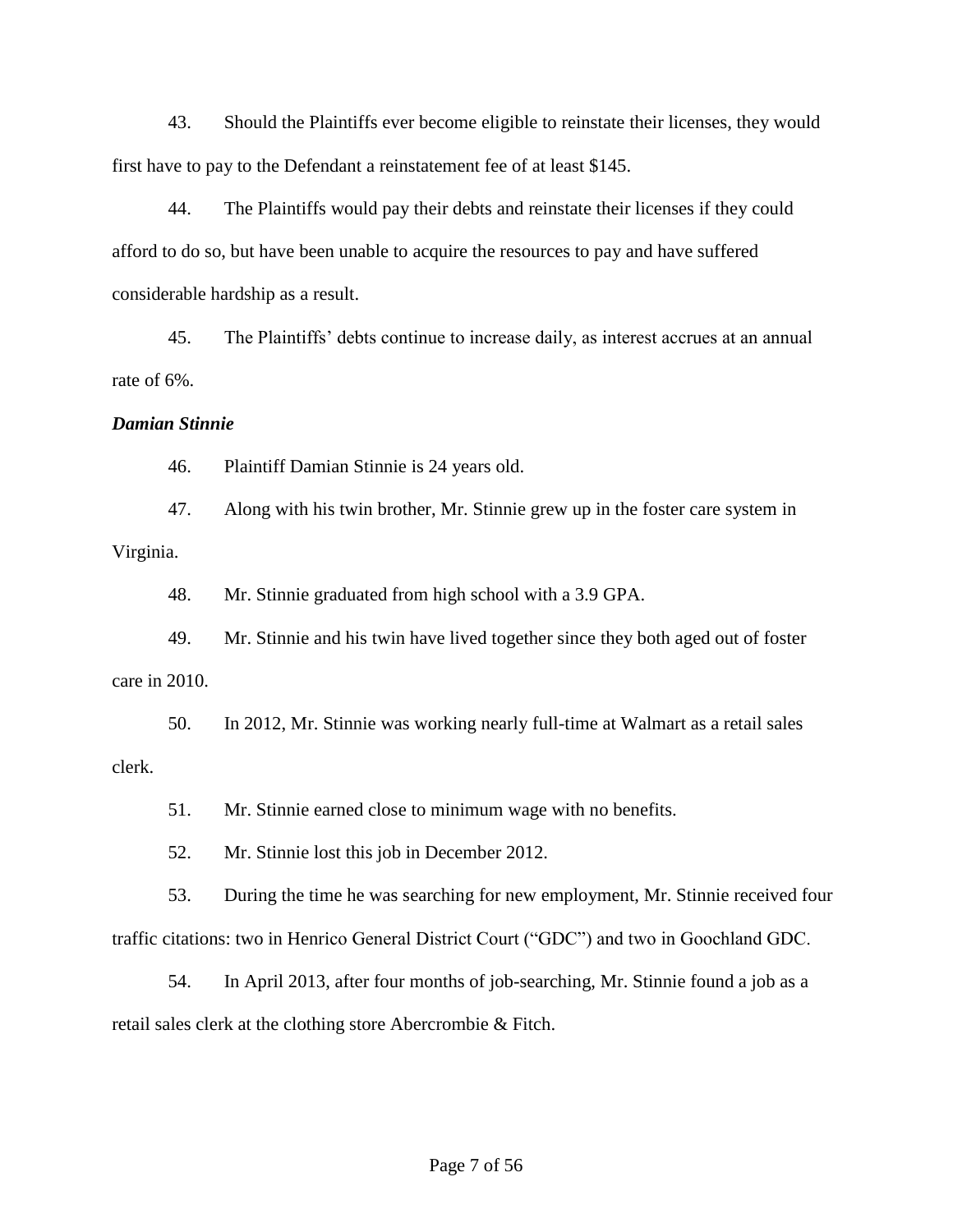55. Mr. Stinnie's hours varied, but he consistently worked less than full time and always earned minimum wage.

56. At most, Mr. Stinnie earned approximately \$300 per week.

57. At three separate hearings on different dates between April 2013 and July 2013, Mr. Stinnie was convicted on three of the four traffic citations.

58. The courts did not give Mr. Stinnie any jail time as a result of these convictions.

59. However, the convictions did result in \$314 in fines and \$187 in costs owed to Henrico GDC and \$400 in fines and \$101 in costs owed to Goochland GDC.

60. In Goochland, the Goochland GDC found Mr. Stinnie in compliance on one of the two charges, but nevertheless ordered him to pay \$10 in costs.

61. All told, the four traffic charges resulted in obligations to pay \$1,002.00 in costs and fines, equaling nearly three weeks or more of wages at Mr. Stinnie's new job, depending on how many hours he was given.

62. At the time these fines and costs were assessed, no court inquired into his ability to pay or took into account the debts he owed to the other court.

63. Mr. Stinnie was not able to pay any of these costs and fines within thirty days.

64. Neither court informed Mr. Stinnie of any alternative options for payment, such as installment or deferred payment plans or community service.

65. Upon information and belief, the Goochland County GDC notified the Defendant of Mr. Stinnie's default.

66. On May 20, 2013, the Defendant suspended his driver's license for nonpayment of the \$501.00 in costs and fines imposed on April 15, 2013.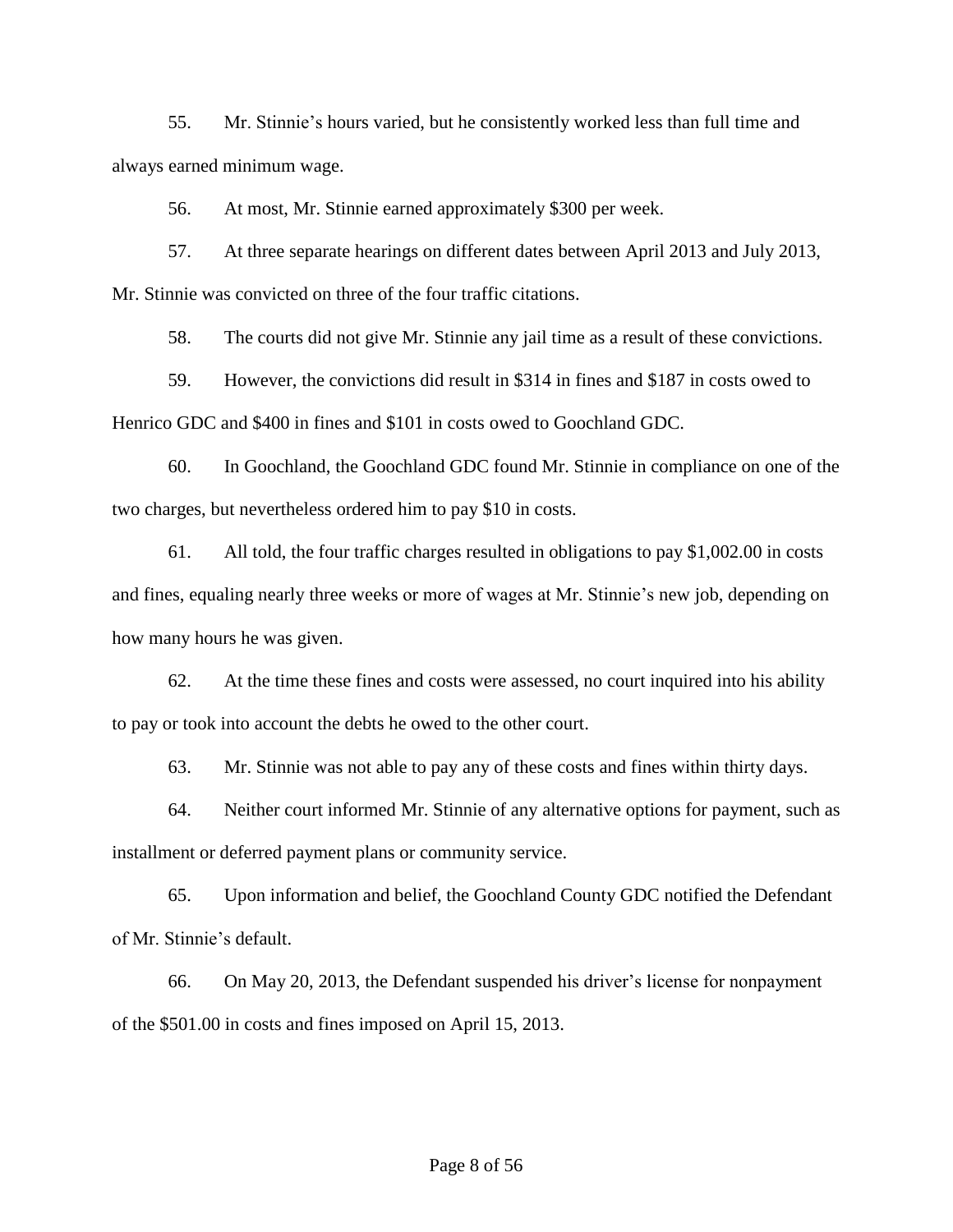67. The Defendant did not offer Mr. Stinnie an opportunity to demonstrate that he was unable to pay either before or after suspending his license.

68. On May 27, 2013, Mr. Stinnie was stopped by police and cited for violating Va. Code § 46.2-301, driving with a suspended license.

69. At the time, Mr. Stinnie did not know his license was suspended.

70. Mr. Stinnie received a summons to appear in Chesterfield GDC on September 19, 2013.

71. On September 11, 2013, Mr. Stinnie was diagnosed with lymphoma.

72. Mr. Stinnie began receiving treatment immediately, including chemotherapy.

73. On September 19, 2013, and while Mr. Stinnie was in the hospital, the

Chesterfield GDC found him guilty in absentia of driving with a suspended license.

74. The court ordered Mr. Stinnie to pay costs of \$117.00, including a \$35 trial in absence fee, and a fine of \$150.00.

75. Upon information and belief, the court did not assess Mr. Stinnie's ability to pay.

76. In November 2013, Mr. Stinnie left the hospital and moved in with his former foster parents in Louisa County.

77. From November 2013 through the present, Mr. Stinnie has undergone numerous medical treatments, including chemotherapy and radiation and a stem cell transplant during the summer of 2014.

78. Following the stem cell transplant, Mr. Stinnie's health improved but remained fragile.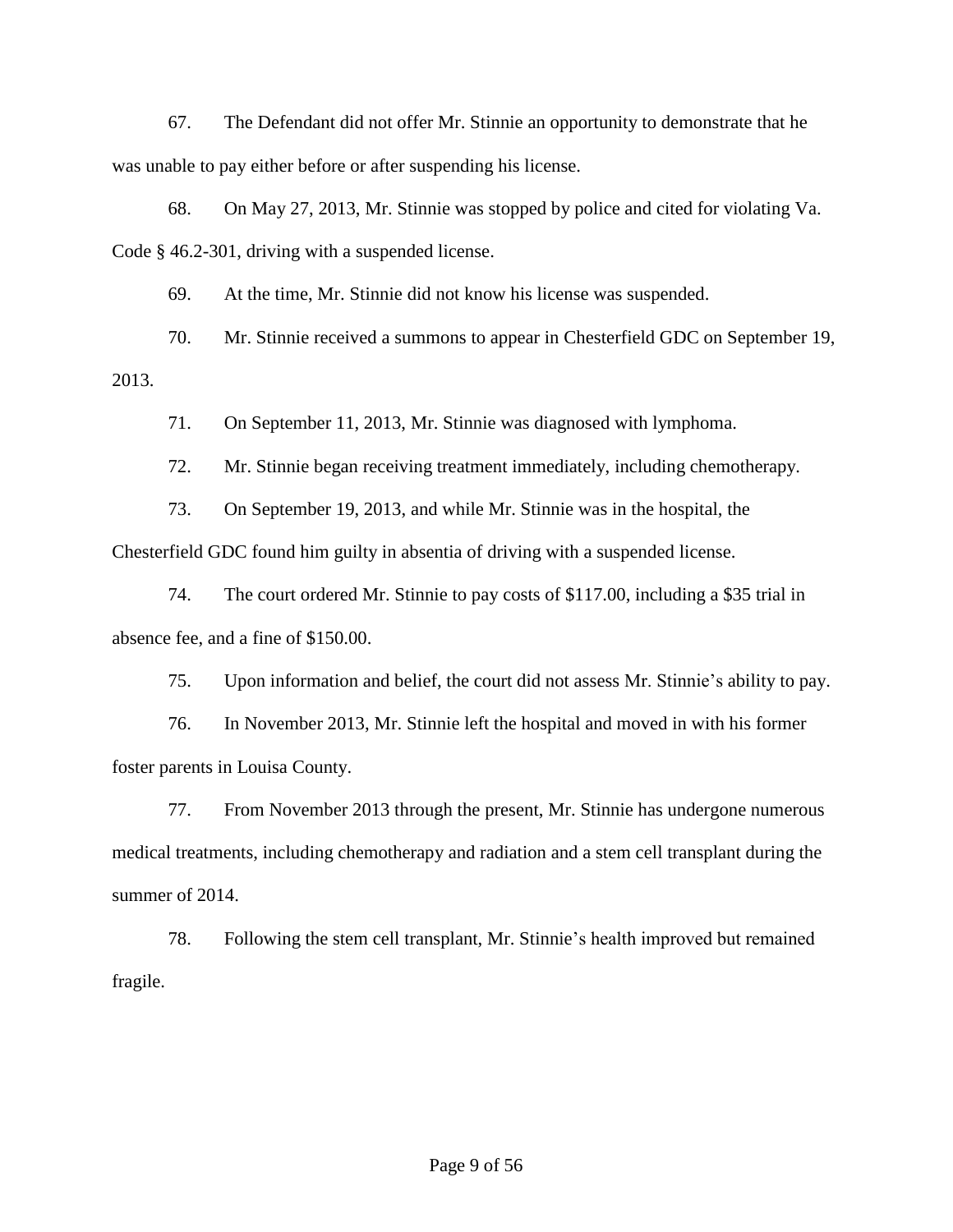79. Mr. Stinnie and his brother moved in with his great aunt in Charlottesville to be closer to UVA Hospital, until they secured charitable donations to get temporary housing of their own in the Charlottesville area.

80. However, between April and June 2015 the brothers were not able to find housing, even with this assistance.

81. While they were looking for somewhere to stay permanently, they bounced around among the homes of friends and family members.

82. During this time, the brothers lacked a way to travel from bed to bed because they had no access to a vehicle of their own.

83. The brothers pooled their resources to enter into a financing agreement to purchase a used car, which they used to travel between temporary places of residence and medical appointments.

84. Mr. Stinnie's brother used the car to travel to and from the limited work he was able to find, mostly doing odd jobs.

85. Occasionally, the brothers had to sleep in the car when they were unable to find another place to stay for the night.

86. In July 2015, Mr. Stinnie and his brother entered a housing assistance program with The Haven, a homelessness services agency in Charlottesville.

87. Due to Mr. Stinnie's still fragile health and homelessness, he received a slot in a program that guaranteed housing assistance for a year.

88. Mr. Stinnie and his brother have used that program to rent an apartment in Charlottesville from July 2015 until the present.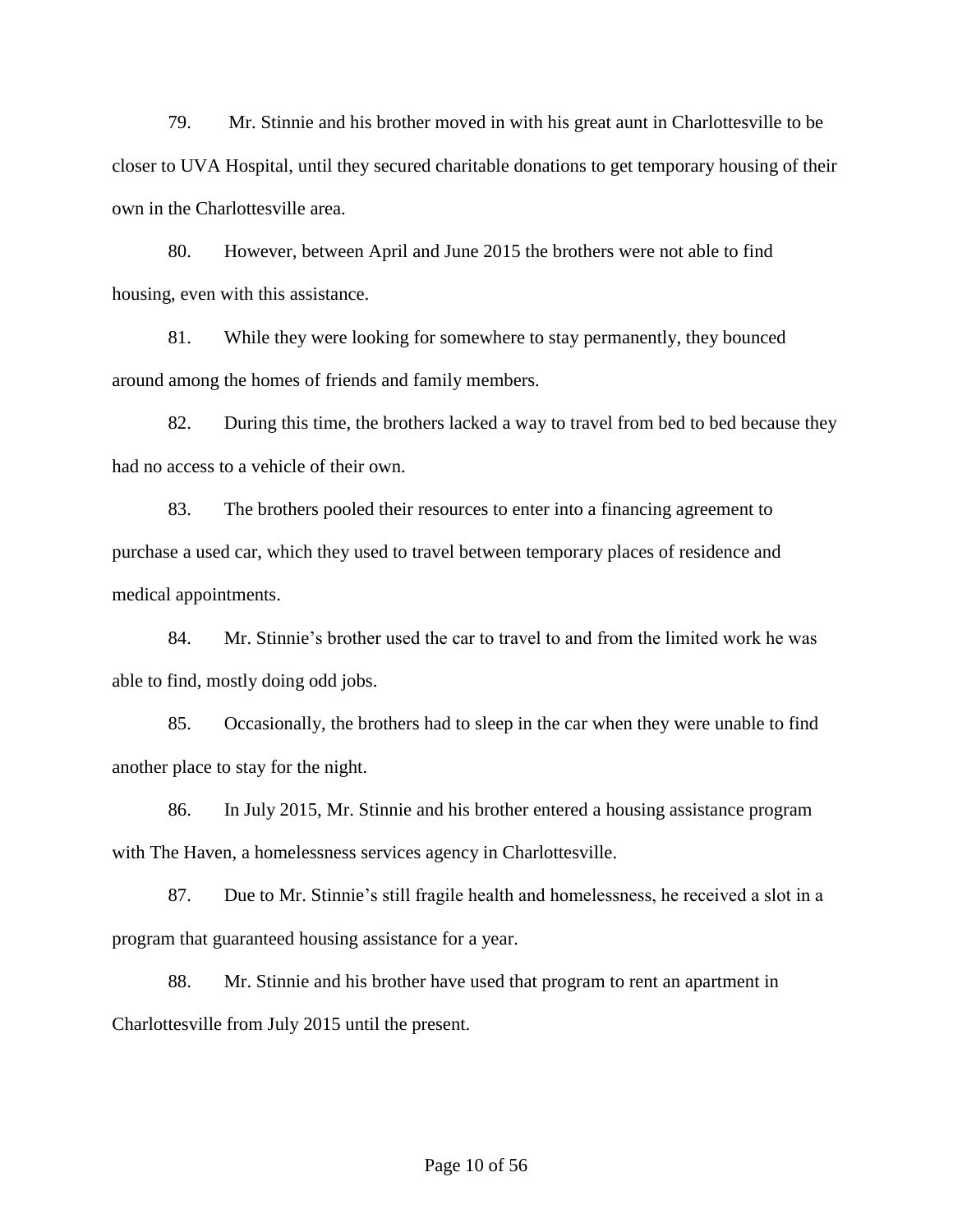89. On January 1, 2016, Mr. Stinnie was pulled over at 5:00 AM for speeding on Interstate 64.

90. Mr. Stinnie was driving home after visiting friends and family for the holiday with his brother.

91. The officer cited Mr. Stinnie for reckless driving and driving with a suspended license.

92. On January 8, 2016, the Albemarle County GDC found Mr. Stinnie to be indigent under Va. Code § 19.2-159 and appointed a lawyer to represent him on the charge of driving with a suspended license, which is a class 1 misdemeanor and carries the possibility of incarceration for up to a year.

93. On January 19, 2016, Mr. Stinnie pled guilty to reckless driving and driving while suspended.

94. For the driving while suspended conviction, the court ordered: (1) a period of incarceration for 30 days, with 26 days suspended; (2) a period of driver's license suspension for 90 days; and (3) payment of \$151.00 in costs.

95. The court did not order any fines.

96. For the reckless driving conviction, the court ordered \$96.00 in fines and \$10 in costs, but no jail time.

97. The court ordered Mr. Stinnie to pay these costs and fines—totaling over \$250.00—even though it had already determined he was indigent and too poor to pay for a lawyer to defend him.

98. As is standard practice in this court anytime it orders a defendant who appears in court to pay costs and fines, the court gave Mr. Stinnie 90 days to pay in full.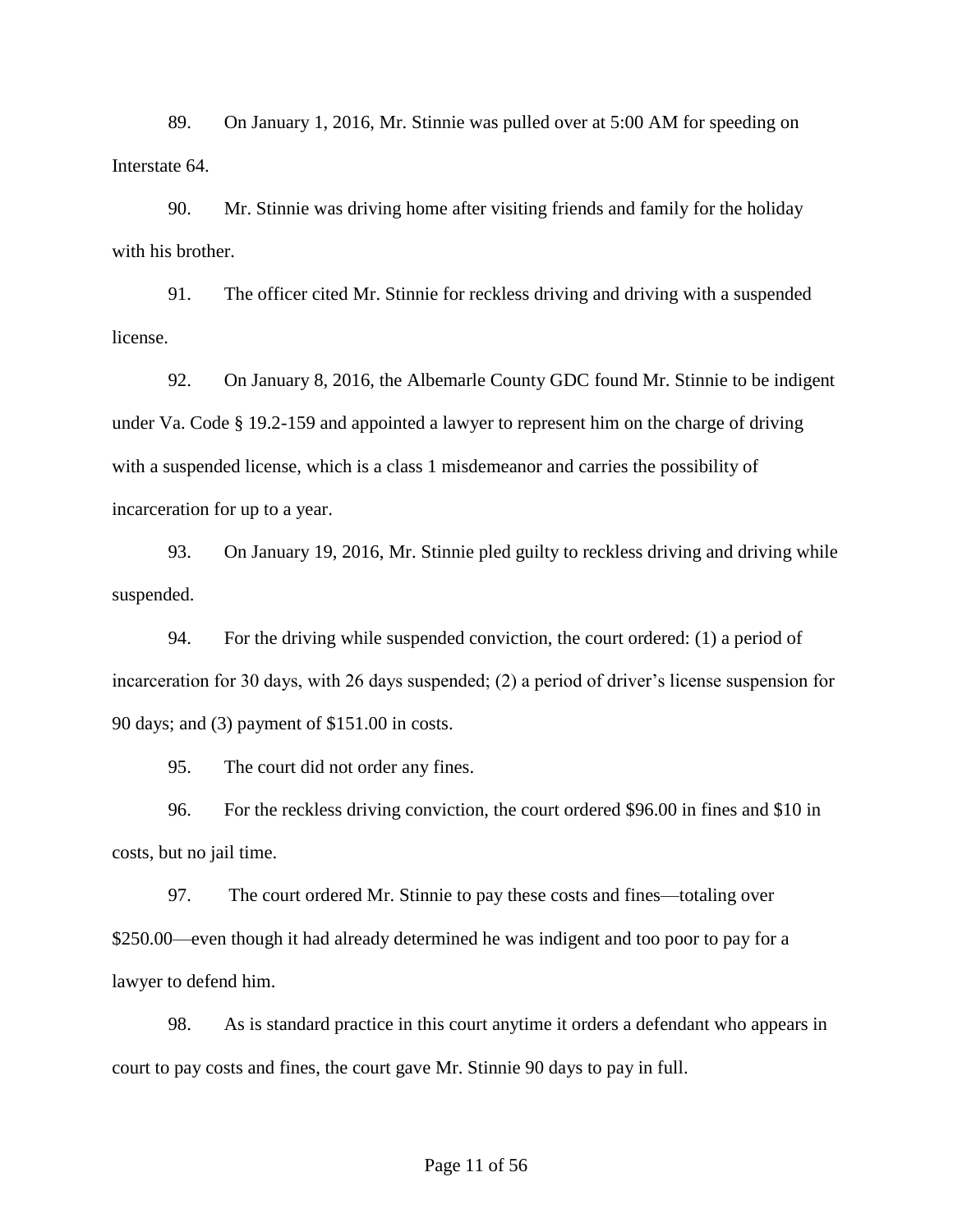99. Mr. Stinnie did not receive any information about alternative payment arrangements.

100. As a result of his conviction, Mr. Stinnie served a weekend in the regional jail.

101. Mr. Stinnie was not able to timely pay the costs and fines he owed from the convictions in Albemarle.

102. Upon information and belief, the Albemarle County GDC notified the Defendant of Mr. Stinnie's default.

103. On April 19, 2016, the Defendant suspended Mr. Stinnie's driver's license for nonpayment of the \$257 in costs and fines imposed on January 19, 2016.

104. The Defendant did not offer Mr. Stinnie an opportunity to demonstrate that he was unable to pay either before or after suspending his license.

105. For the past several years, Mr. Stinnie's only sources of income have been food stamps and Supplemental Security Income ("SSI"), a federal program intended to help people with serious disabilities who have little or no income to meet their basic needs of food, clothing, and shelter.

106. At most, Mr. Stinnie's SSI payment has reached approximately \$750 per month, but at times he has received half this amount to account for housing assistance.

107. Currently, Mr. Stinnie's housing assistance does not include utility subsidies, and so a portion of his limited income must go towards paying for electricity.

108. In addition, except for the \$16 in food stamps he receives monthly, Mr. Stinnie must also cover all of his food and other expenses associated with daily living.

109. Mr. Stinnie also owes approximately \$5,000 on the used car.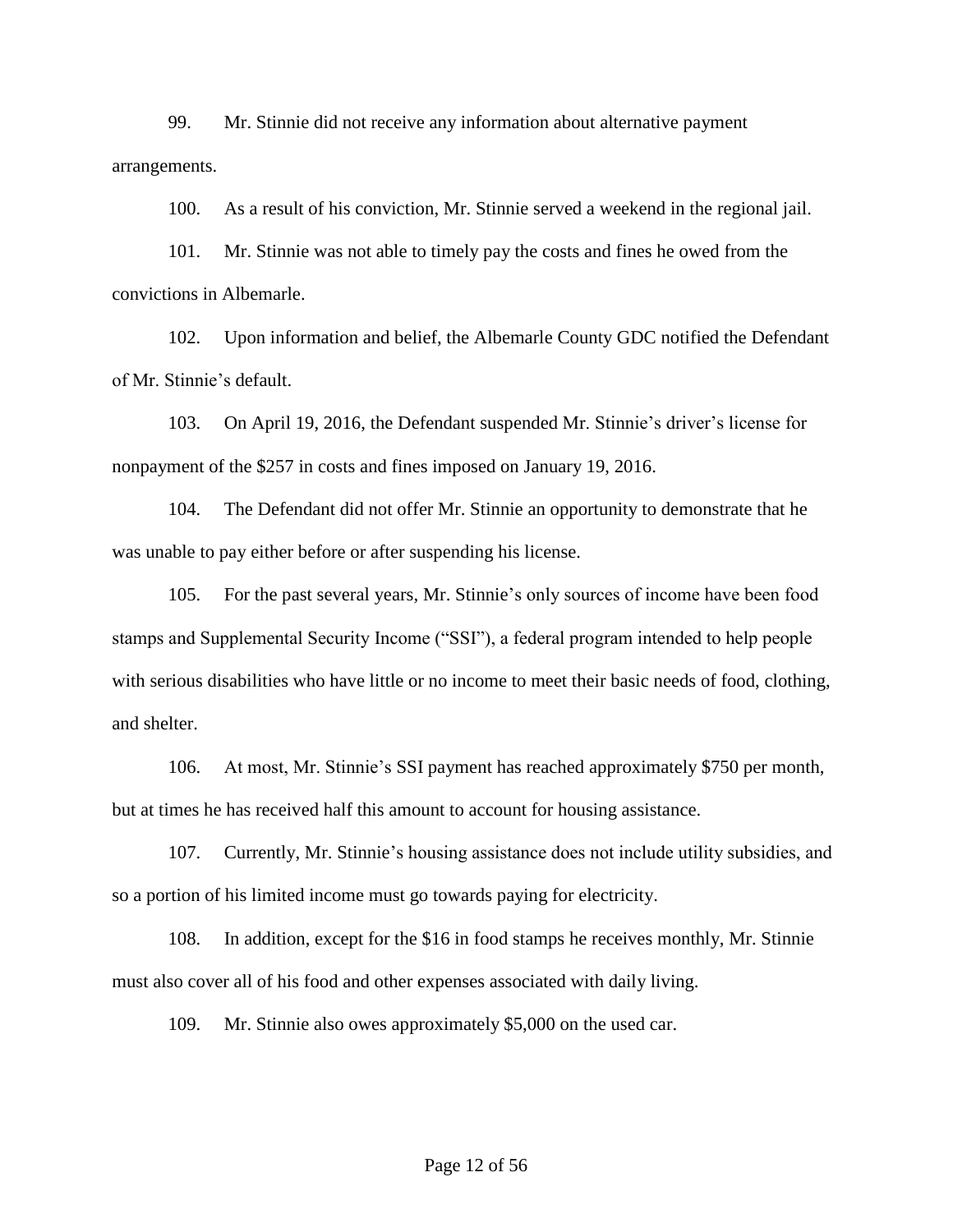110. Mr. Stinnie frequently misses his monthly car payments of \$250, but knows that he may have to use it for shelter should he be unable to find housing once his current placement ends in July 2016.

111. As of the filing of this Complaint, Mr. Stinnie owes at least \$1,531 in fines and costs to GDCs in Albemarle, Chesterfield, Goochland and Henrico.

112. Mr. Stinnie has been and still is unable to get on a payment plan in any of these courts because they each have highly restrictive payment plan policies that prevent his entry.

113. Goochland GDC does not allow payment plans for debts as old as his.

114. Henrico GDC requires him to pay 20% of the total amount he owes in order to receive a 60-day payment extension, subject to another 60-day extension if he is able to pay another 20% of the total.

115. Additionally, Mr. Stinnie's debts in Henrico have been sent to a collection agency, and collection agencies have no authority to certify the debtor's eligibility for license reinstatement to DMV.

116. Chesterfield GDC requires 10% down to receive an additional 90 days to pay, which is based not on his ability to pay but instead on the size of his debt.

117. Albemarle GDC requires a \$10 fee to get a six-month extension on payment, subject to court approval.

118. Mr. Stinnie is not eligible for a restricted license because he is not employed, a prerequisite for obtaining a restricted license.

#### *Demetrice Moore*

119. Plaintiff Demetrice Moore is 33 years old and a resident of Richmond, Virginia.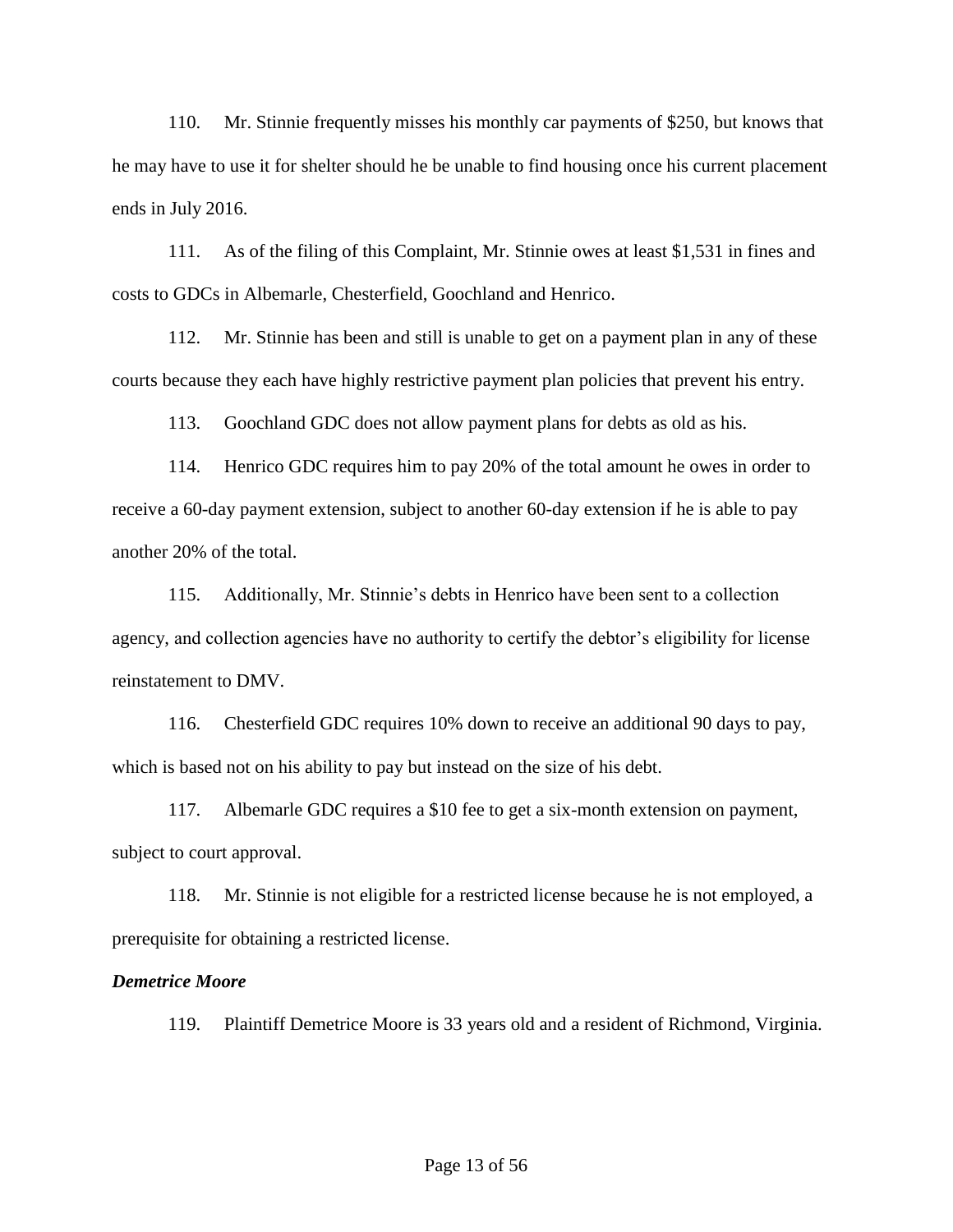120. Ms. Moore is the mother of two children, who are both minors, reside with her, and depend upon her for support.

121. Ms. Moore was convicted in 2002 in Chesterfield County Circuit Court of grand larceny, and later in 2002 of a show cause associated with this same conviction.

122. She served the jail time to which she was ordered.

123. As a result of the 2002 conviction, Ms. Moore was not ordered to pay any restitution or fines, but she was assessed court costs.

124. The biggest component of court costs was reimbursement for the cost of the lawyers that were appointed to represent her because she was indigent.

125. At sentencing, the court did not assess Ms. Moore's ability to pay these costs.

126. In or around 2004, Ms. Moore relocated from Virginia to New York, and then returned to Virginia in or around 2010.

127. Ms. Moore held a valid New York driver's license.

128. Once she returned to Virginia, Ms. Moore requested and obtained a compliance summary from the Defendant so that she could learn what she needed to do to obtain a Virginia driver's license.

129. The compliance summary stated that Ms. Moore was ineligible to drive in Virginia. Upon information and belief, the Defendant suspended Ms. Moore's eligibility to drive due to Ms. Moore's inability to pay the 2002 court debt.

130. Upon information and belief, the Defendant did not assess Ms. Moore's ability to pay before or after suspending her license.

131. Since returning to Virginia, Ms. Moore has attempted to maintain employment in support of her family.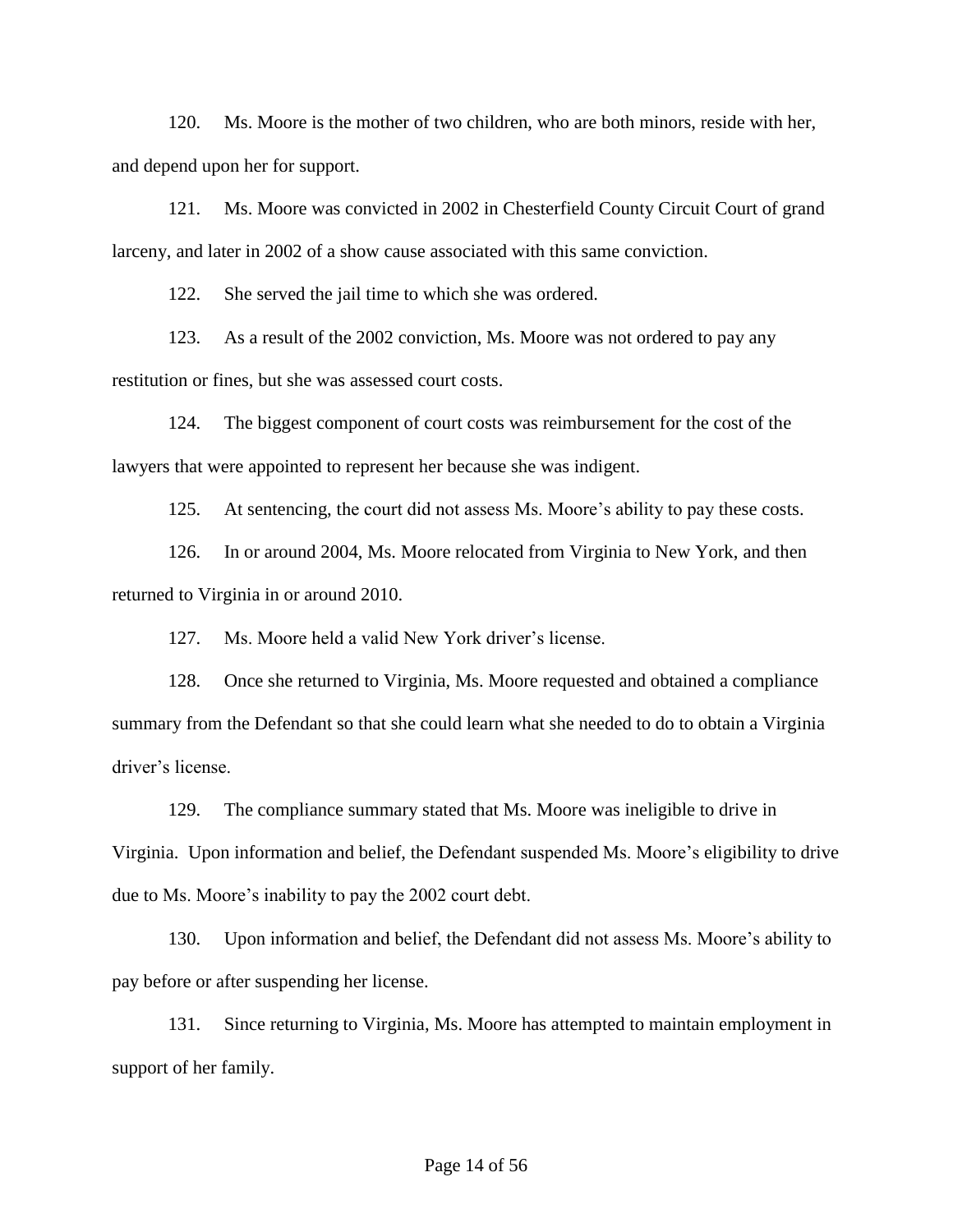132. Her employment has included work as a sales associate (clerk) at 7-11, and, more recently, as an in-home certified nursing assistant (CNA) providing care for elderly or disabled people in their homes.

133. Ms. Moore's most recent placement as an in-home CNA was 30 hours per week for \$8 per hour.

134. Ms. Moore's work as an in-home CNA required her to drive extensively throughout Chesterfield County, Virginia, to private residences.

135. Public transportation is limited in Chesterfield County.

136. Ms. Moore has been convicted several times of driving on a suspended license.

137. Each of these convictions – rooted in Ms. Moore's suspension for inability to pay court debt – has placed additional court debt on Ms. Moore.

138. When she has faced jail time on driving while suspended charges, Ms. Moore has regularly qualified for court-appointed counsel on the basis of her limited income; yet, no court took her indigence into account when assessing costs and fines or before notifying the Defendant that she had defaulted.

139. When she inquired at Chesterfield County Circuit Courts about payment options, a representative at the court clerk's office told her that they maintained a one-size-fits-all payment plan of at least \$100 per month.

140. Ms. Moore cannot afford the Chesterfield County Circuit Court plan.

141. Ms. Moore filled out a CC-1379 form in Chesterfield County Circuit Court on January 8, 2016, which set up a payment plan of \$100 per month effective on that date.

142. No consideration of Ms. Moore's ability to pay was made, either at the time of setting up this payment plan or otherwise in conjunction with establishing it.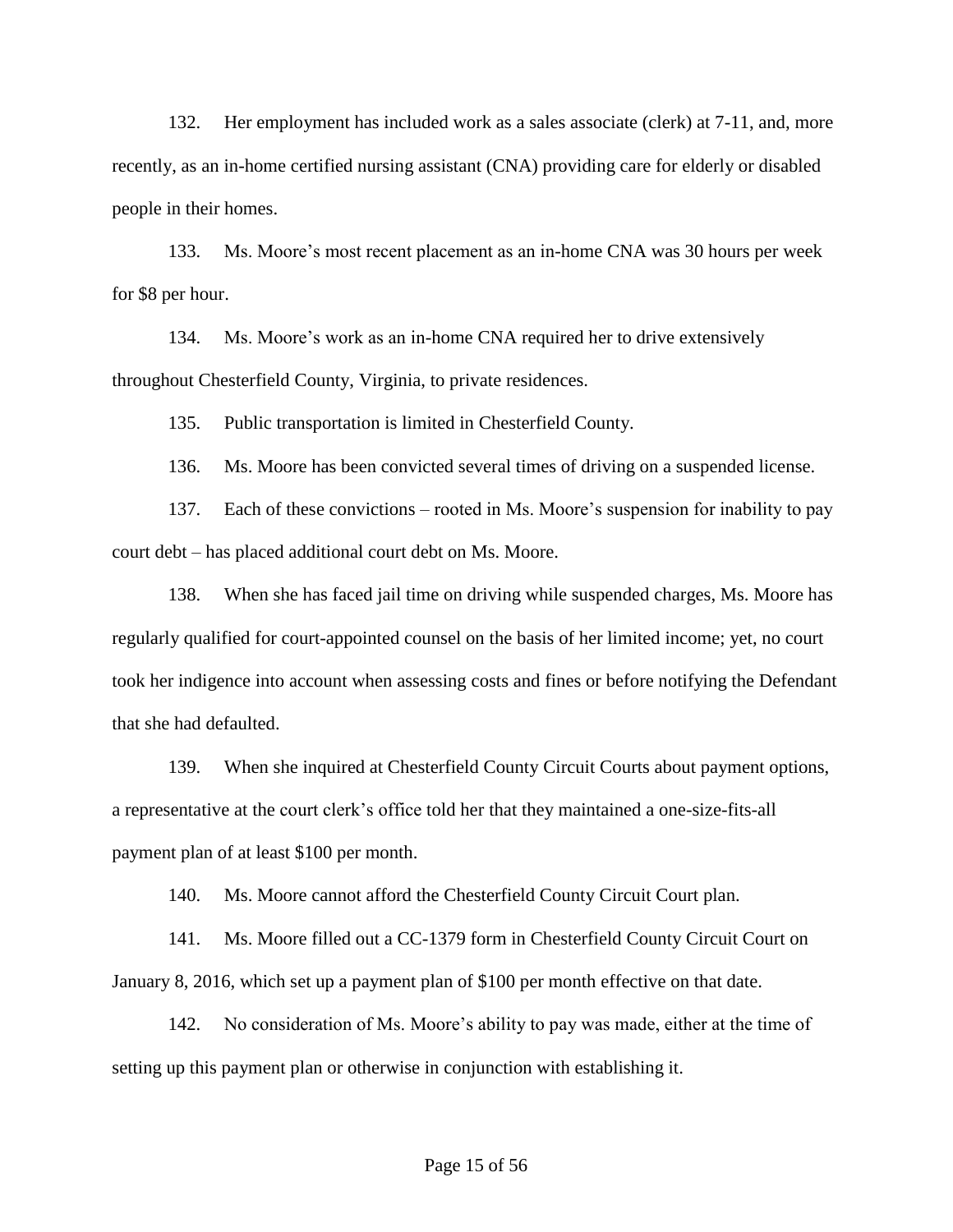143. She has since defaulted, due to her inability to keep up with these payments.

144. The notice ("Deferred Payment or Installment Payment Plan Order Conditions") that the Chesterfield Circuit Court provided to her states that, if she defaults, "[her] license will be suspended and [her] license will not be reinstated until [her] entire fines, costs, forfeitures, restitution and/or penalties are paid in full."

145. In Chesterfield County General District Court, Ms. Moore was told that a payment plan would require payment of at least \$100 per month for that court.

146. Ms. Moore is unable to make such payments.

147. Ms. Moore is currently saddled with substantial debt, in addition to her debt related to unpaid court costs.

148. Ms. Moore accrued \$35,000 in student loan debt that she borrowed in pursuit of a medical assistant degree, and additional debt to obtain a vehicle to make her employment-related travel possible.

149. As of the date of filing this complaint, and in addition to this debt, Ms. Moore owes approximately \$4,467.08 in costs and fines (and associated interest) to various Virginia courts, including Chesterfield County GDC, Chesterfield County Circuit Court, Hanover County GDC, and Richmond City GDC.

150. Ms. Moore's most recent conviction for driving on a suspended license was from Chesterfield County GDC on April 7, 2016.

151. Upon information and belief, Chesterfield County General District Court notified the Defendant of Ms. Moore's default.

152. On or about May 6, 2016, the Defendant suspended Ms. Moore's driver's license for nonpayment of the \$232 in costs imposed on April 7, 2016.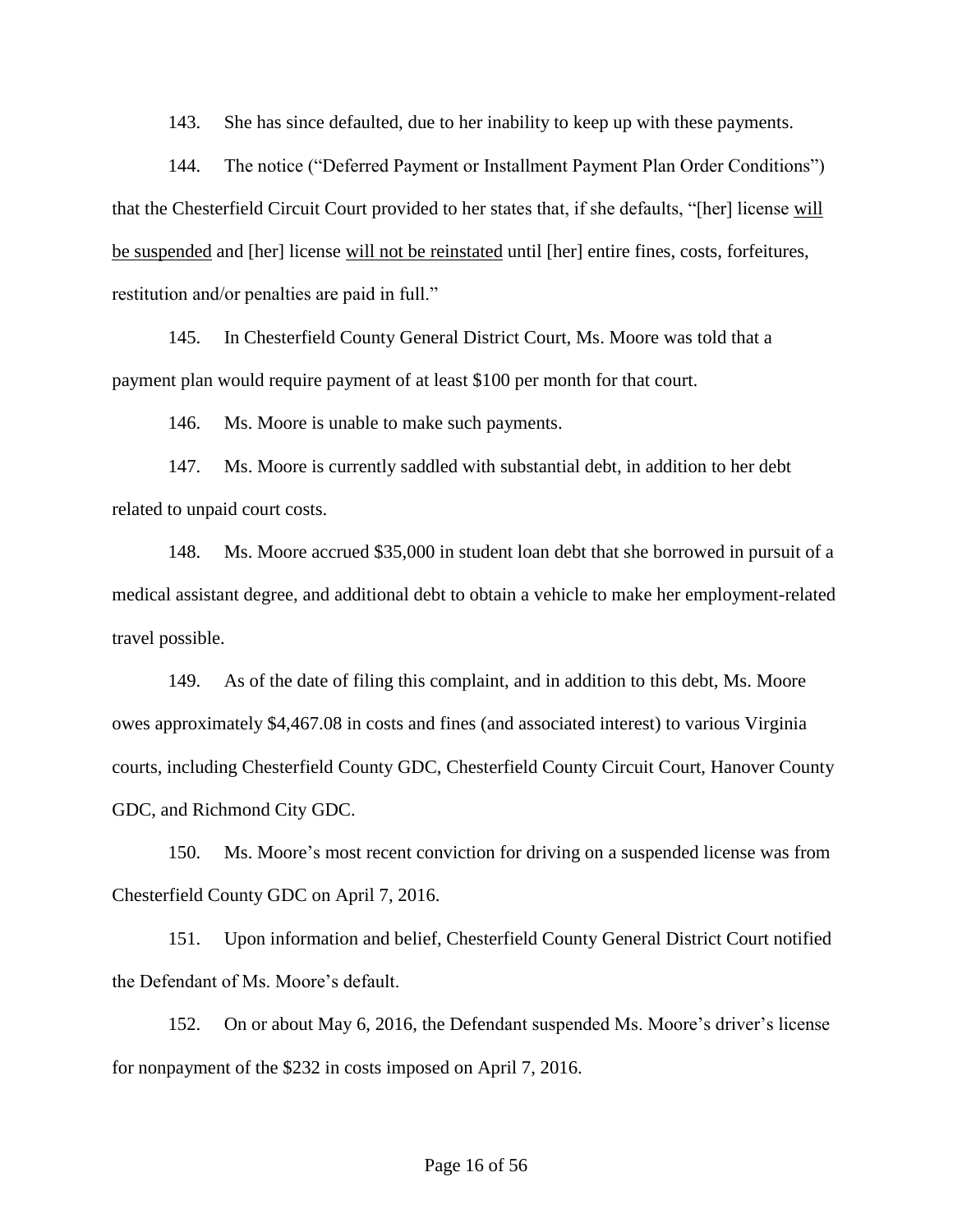153. The Defendant did not offer Ms. Moore an opportunity to demonstrate that she was unable to pay either before or after suspending her license.

154. Ms. Moore was incarcerated for 23 days as a result of this conviction.

155. After she was released from jail, she stopped driving, as she does not want to risk even more incarceration and additional costs and fines for driving while suspended.

156. Ms. Moore does not currently have a job.

157. Ms. Moore cannot take in-home CNA placements in Chesterfield County, because she cannot get to the clients' homes anymore based on her decision not to drive and be convicted again for driving on a suspended license, rooted in her inability to pay.

158. Ms. Moore's family's sole sources of income now are her daughter's SSI check (roughly \$731 per month) and a monthly allocation of food stamps.

### *Robert Taylor*

159. Plaintiff Robert Taylor is 28 years old, a resident of Richmond, Virginia, and a veteran who enlisted with the National Guard in 2008 at age twenty.

160. In 2011, Mr. Taylor left the National Guard.

161. Mr. Taylor worked for a temporary work agency from January 2012 through May 2013, and then attended classes at Virginia Commonwealth University ("VCU") from fall 2013 through May 2014 in pursuit of his bachelor's degree.

162. In 2014, Mr. Taylor encountered problems with coordinating financial aid to continue his schooling.

163. Mr. Taylor dropped out of school and sought employment so that he could continue paying his rent.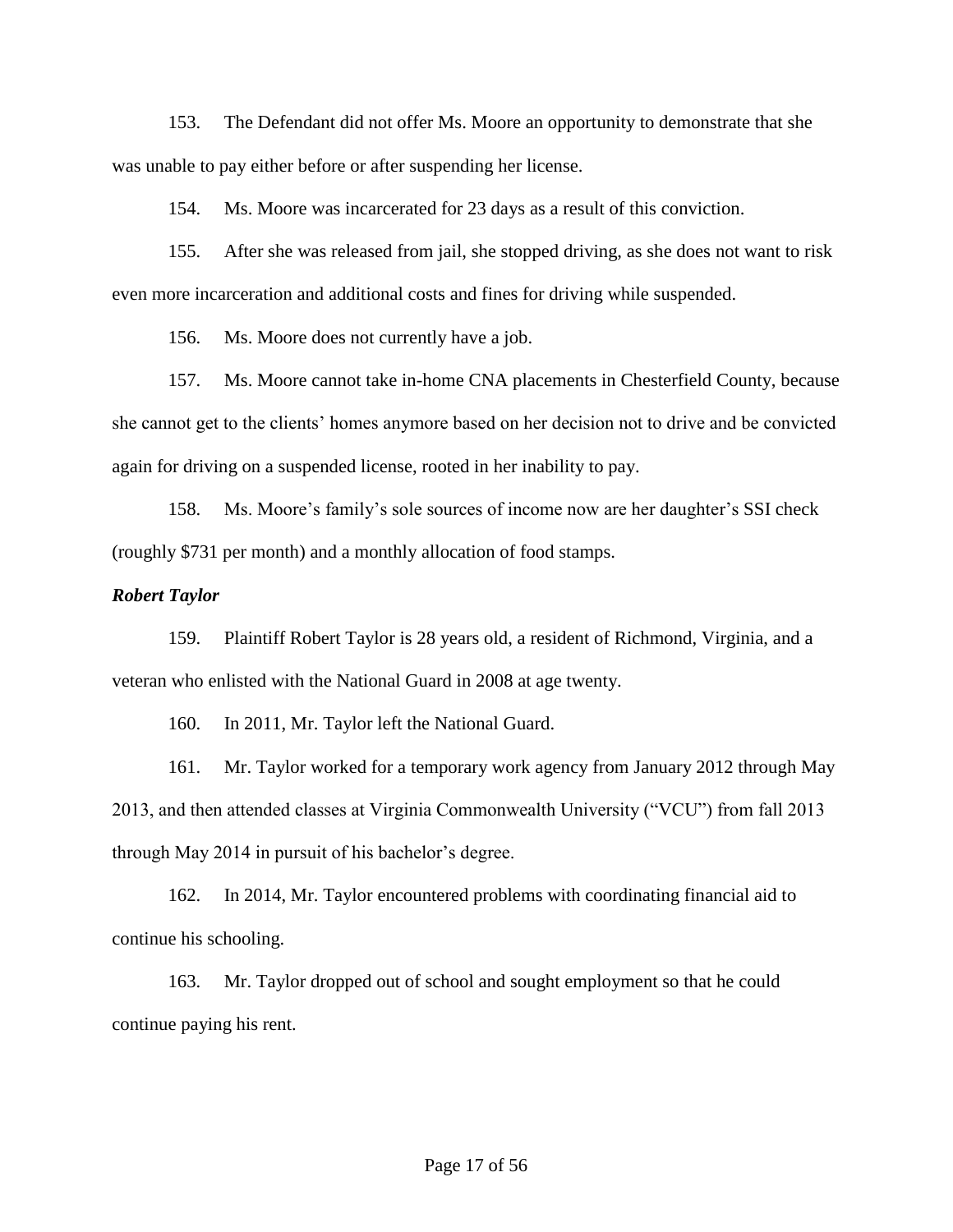164. In 2014, Mr. Taylor secured a new part-time job as a customer service representative with T-Mobile.

165. As part of his part-time job with T-Mobile, he was given 18 to 34 hours per week and was paid \$9.62 per hour, and later (and at most) \$9.93 per hour.

166. On April 20, 2014, Mr. Taylor was pulled over and cited for running a red light.

167. Mr. Taylor was also cited for driving on a license that was suspended for unpaid court debt related to a 2013 conviction for improper license plates.

168. On May 5, 2014, Mr. Taylor managed to have his driver's license reinstated.

169. On July 9, 2014, Mr. Taylor was found guilty of the April 20, 2014, driving on a suspended license charge.

170. This conviction triggered additional court debt, which Mr. Taylor was unable to pay, as well as a statutory license suspension period of ninety days associated with his prior inability to pay court debt (and the resulting suspension of his driver's license).

171. The court did not assess Mr. Taylor's ability to pay at sentencing.

172. When Mr. Taylor inquired about payment options, and informed the court of his limited income, the representative at the court clerk's office suggested to him that they maintained a one-size-fits-all payment plan.

173. Mr. Taylor could not afford this plan.

174. On August 8, 2014, Defendant suspended Mr. Taylor's driver's license, based on his inability to pay the July 9, 2014, court debt.

175. The Defendant did not assess Mr. Taylor's ability to pay before or after suspending his license.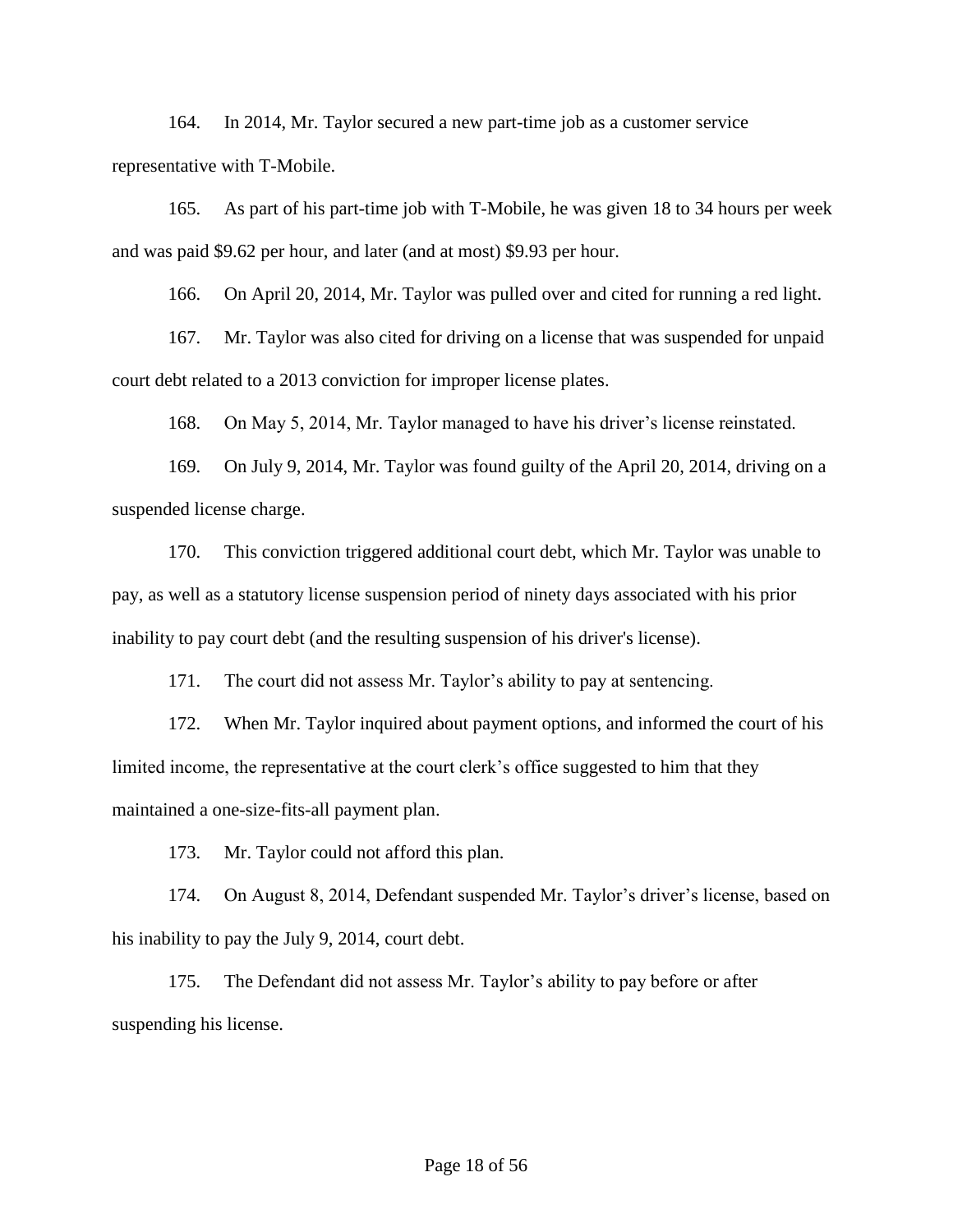176. On October 9, 2014, Mr. Taylor was found guilty of the red light charge arising on April 20, 2014.

177. He was not able to pay the resulting court costs and fines within 30 days and was not offered a payment plan that he could afford.

178. Upon information and belief, the Richmond City GDC notified the Defendant of Mr. Taylor's default.

179. On November 14, 2014, the Defendant again suspended Mr. Taylor's driver's license for nonpayment of the \$192 in costs and fines imposed on October 9, 2014.

180. The Defendant did not offer Mr. Taylor an opportunity to demonstrate that he was unable to pay either before or after suspending his license.

181. In March 2015, Mr. Taylor finally saved enough money to pay off his debts related to the traffic ticket (October 2014) and the driving while suspended conviction (July 2014) in Richmond City GDC, and paid these debts.

182. However, Mr. Taylor could not reinstate his license due to two additional convictions for driving on a suspended license that he received before he could pay in full.

183. Those convictions resulted in additional court costs and fines that Mr. Taylor could not afford, causing the Defendant to log additional orders of suspension for nonpayment against Mr. Taylor's license.

184. Mr. Taylor lost his job at T-Mobile in November 2015, due to exhaustion of a medical leave of absence.

185. Mr. Taylor has not had a regular income since June 2015, when he first took medical leave, and has had to rely on the kindness of friends to put a roof over his head.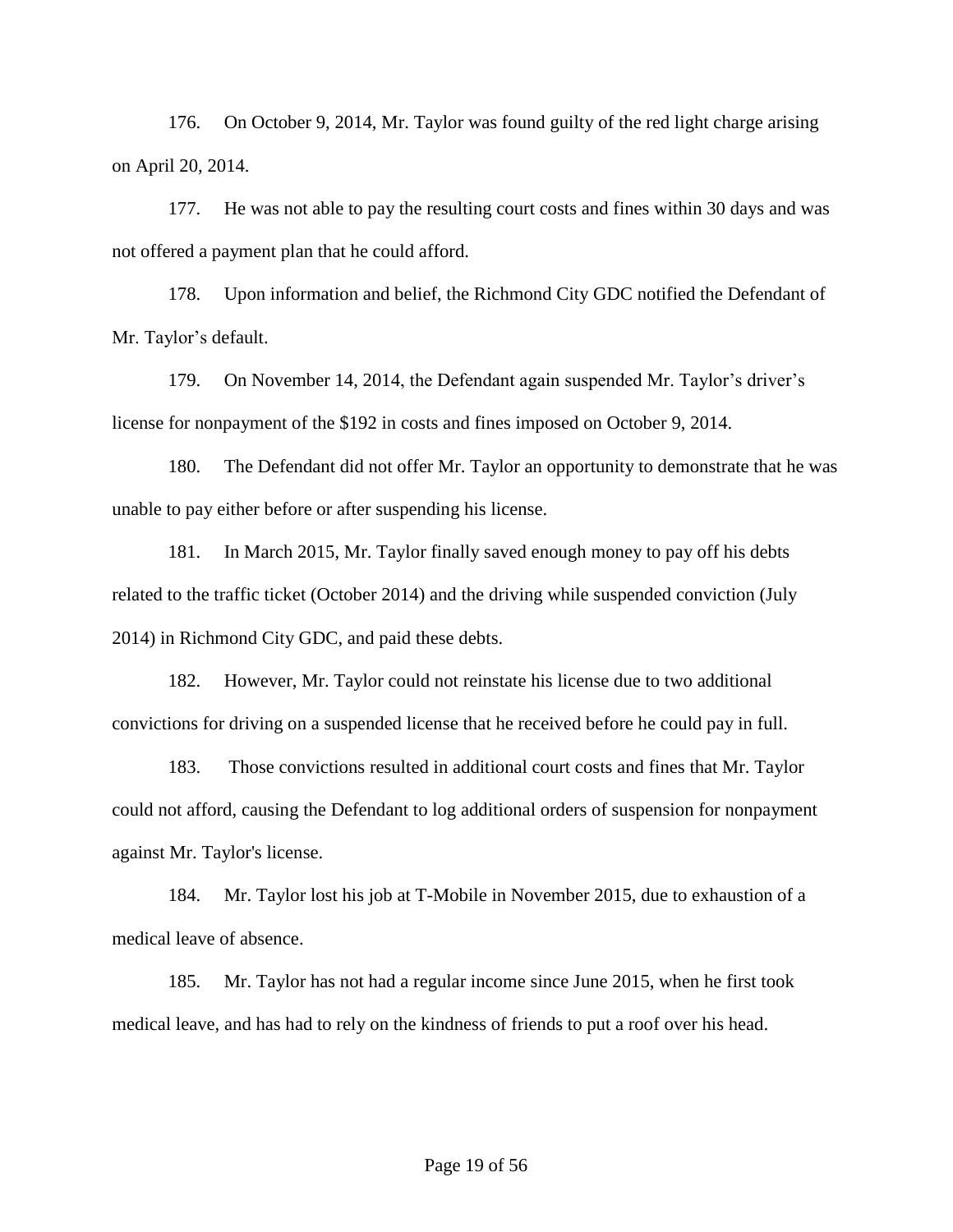186. Mr. Taylor is currently saddled with substantial debt, in addition to his debt related to unpaid court debt.

187. Mr. Taylor has accumulated approximately \$5,000 in medical expenses from emergency room visits and other hospitalizations during particularly debilitating episodes of mania or depression associated with bipolar disorder.

188. Additionally, he accrued \$13,000 in student loan debt that he borrowed to attend VCU.

189. Mr. Taylor's entire 2015 federal tax refund was withheld for payment toward his educational debt; however, Mr. Taylor still owes nearly \$10,700 on his student loans.

190. Mr. Taylor has approximately \$5,000 to \$6,000 of outstanding credit card debt.

191. In addition to these debts, Mr. Taylor owes approximately \$4,386 in costs and fines (and associated interest) to various Virginia courts, including Arlington GDC, Chesterfield County GDC, Henrico County GDC, and Richmond City Circuit Court.

192. Mr. Taylor has been unable to get on a payment plan in the courts in which he owes because he cannot afford their one-size-fits-all terms.

193. For example, Mr. Taylor attempted to a secure a payment plan with the Henrico County GDC, but was told that he was required first to make a substantial down payment before a structured payment plan would be put in place.

194. Mr. Taylor could not afford this initial lump sum payment, and he was denied any payment scheme that he could realistically afford.

195. Similar barriers to payment plans exist in Chesterfield County GDC and Richmond City Circuit Court.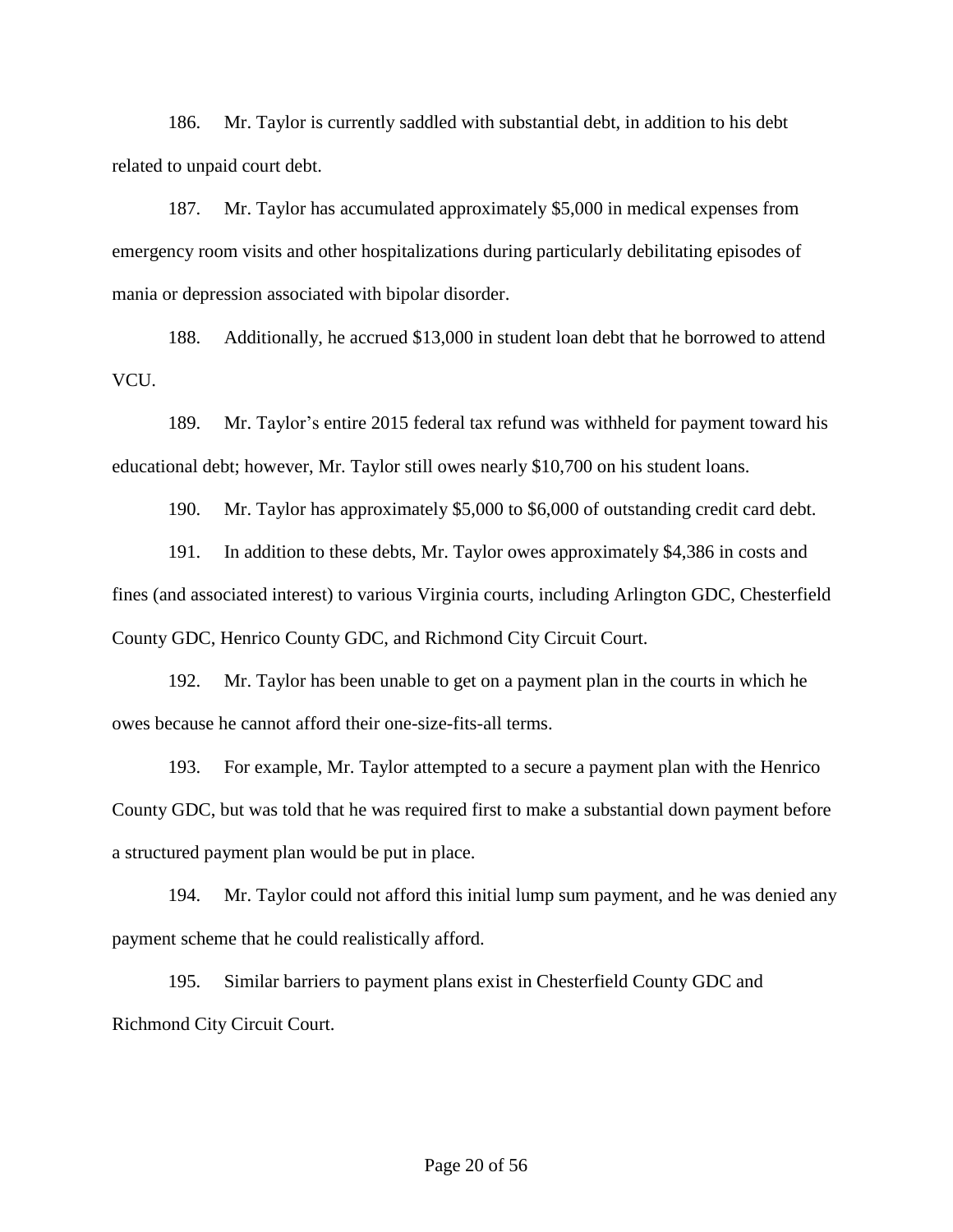196. Without a driver's license, Mr. Taylor has been unable to obtain employment because of difficulties getting to and from job interviews outside of Richmond and because he cannot guarantee prospective employers that he will have reliable transportation if hired.

197. For example, in January 2016, Mr. Taylor applied for a position at an AT&T service location as a customer representative.

198. The position would have been compensated with an annual salary and comprehensive employee benefits.

199. However, Mr. Taylor could not find a way to travel to the interview in Colonial Heights, Virginia, and he was not hired.

200. Mr. Taylor received a tentative job offer from CVS in or about March 2016 to work in one of its stores, but was declined after a background check revealed a pending driving while suspended case against him.

201. Due to Mr. Taylor's lack of employment, he does not qualify for a restricted license.

202. Mr. Taylor has qualified as indigent since at least 2014, and remains so as of the date of filing this complaint.

203. When he has appeared in court facing the possibility of jail time on driving while suspended charges pending against him, he has qualified repeatedly in multiple jurisdictions for court-appointed counsel on the basis of his limited income.

204. Despite finding him eligible for court-appointed counsel, multiple courts assessed costs and fines against him without taking his ability to pay into account.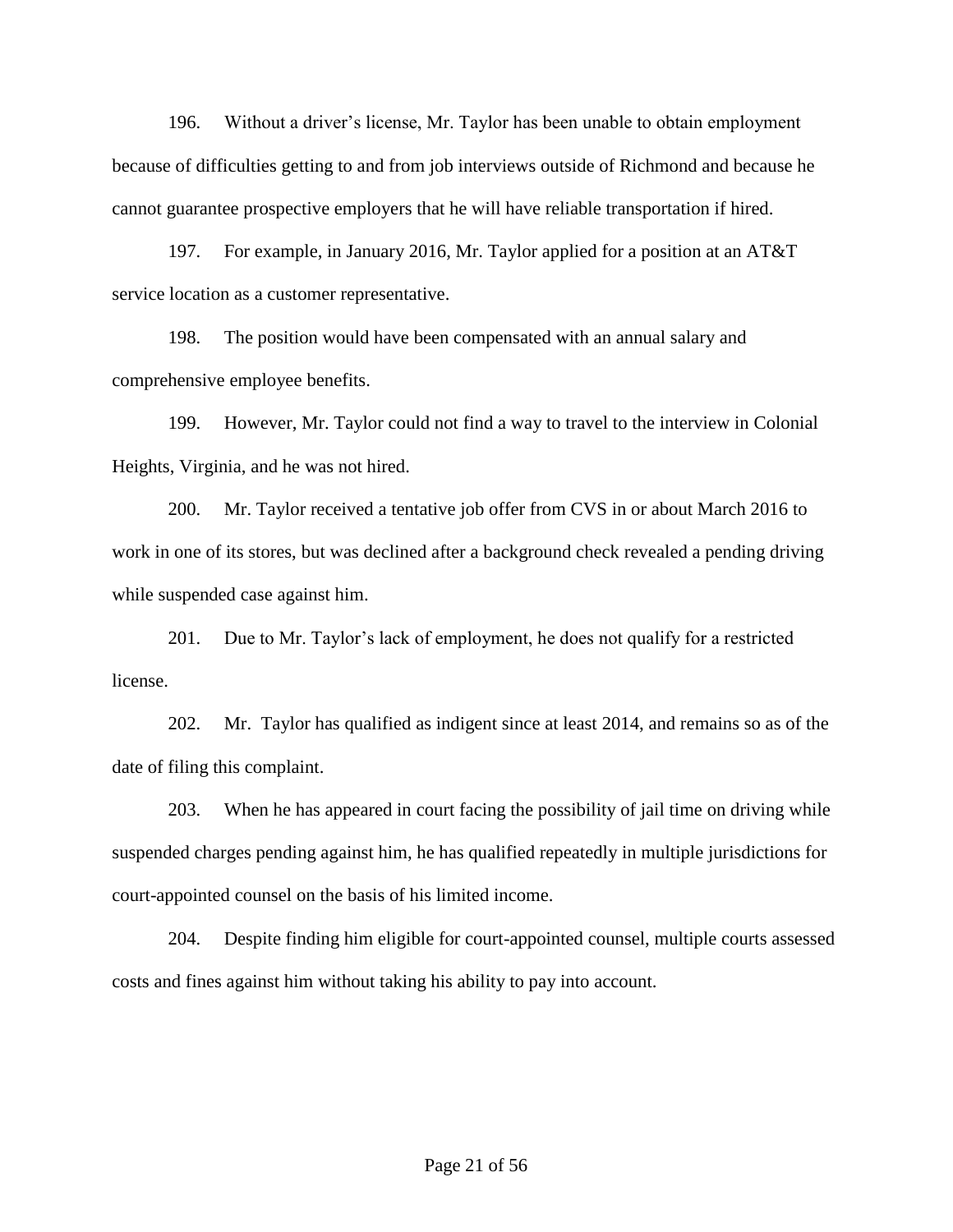205. Each time the Defendant was notified by a court that Mr. Taylor had defaulted, the Defendant noted an additional order of suspension against Mr. Taylor's license without conducting any inquiry into the reasons for his default, including Mr. Taylor's ability to pay.

206. In January 2016, Mr. Taylor was again convicted of driving while suspended, as well as an accompanying failure to appear.

207. Because he had several prior convictions for driving on a suspended license (rooted in his inability to pay court debt), he faced a mandatory minimum of ten days in jail under Virginia law.

208. Because he faced jail time and qualified as indigent, he was assigned a public defender.

209. The judge imposed jail time on Mr. Taylor, as is required by Virginia law, which imposes a mandatory minimum term of confinement of ten days for third and subsequent convictions for driving on a suspended license.

210. Mr. Taylor appealed his two convictions in Richmond City GDC to the Richmond City Circuit Court, lost, and was sentenced to twenty days in jail.

211. The Richmond City Circuit Court also assessed \$750 in additional costs.

212. Without a driver's license, Mr. Taylor cannot obtain or maintain stable employment and will likely remain indigent into the foreseeable future and incapable of making payments against his court debt.

### *Neil Russo*

213. Plaintiff Neil Russo is a 61-year-old cancer survivor who suffers from Wilson's disease.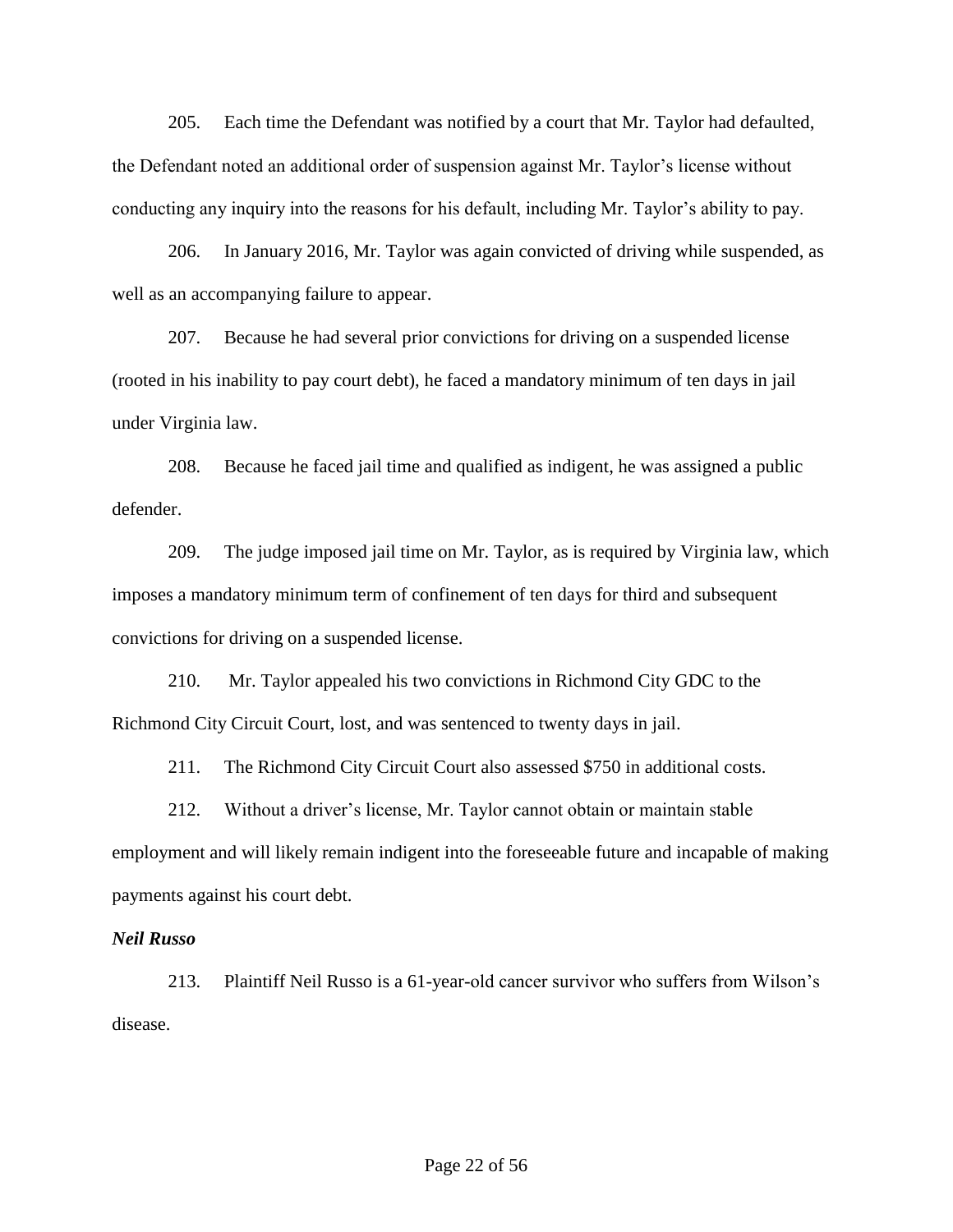214. For Mr. Russo, Wilson's disease and its treatment has led to kidney problems, weight gain, chronic fatigue, and daily pain.

215. Mr. Russo's only income is a monthly check from the Social Security Disability Insurance program for \$482.

216. Mr. Russo uses this money exclusively to buy food and pay other personal expenses, such as clothing and other items necessary for daily living.

217. In 2006, Mr. Russo was working as a chef at the National Counterterrorism Center in McLean, Virginia, when he was diagnosed with stage 3 prostate cancer.

218. This resulted in a radical prostatectomy, which was complicated by his Wilson's disease, and ongoing medical treatment that continues today.

219. By late 2006, Mr. Russo had lost his job, was struggling to pay his bills, and had accumulated over \$300,000 in medical debt.

220. Mr. Russo was still contractually obligated by a lease agreement to pay \$1,000 a month in rent.

221. Mr. Russo also had outstanding credit card debt of \$5,000 and outstanding student loan debt of \$12,000.

222. Mr. Russo also maintained private medical insurance costing \$375 per month, necessary to defray some of the costs of his cancer treatment.

223. Mr. Russo had zero income and few prospects of being gainfully employed because of his ongoing serious medical condition.

224. Since late 2006, Mr. Russo has been convicted of several criminal and traffic offenses: obtaining money by false pretenses (Va. Code § 18.2.178); receiving stolen property (Va. Code § 18.2-108); issuing bad checks (Va. Code § 18.2-181); assault and battery against a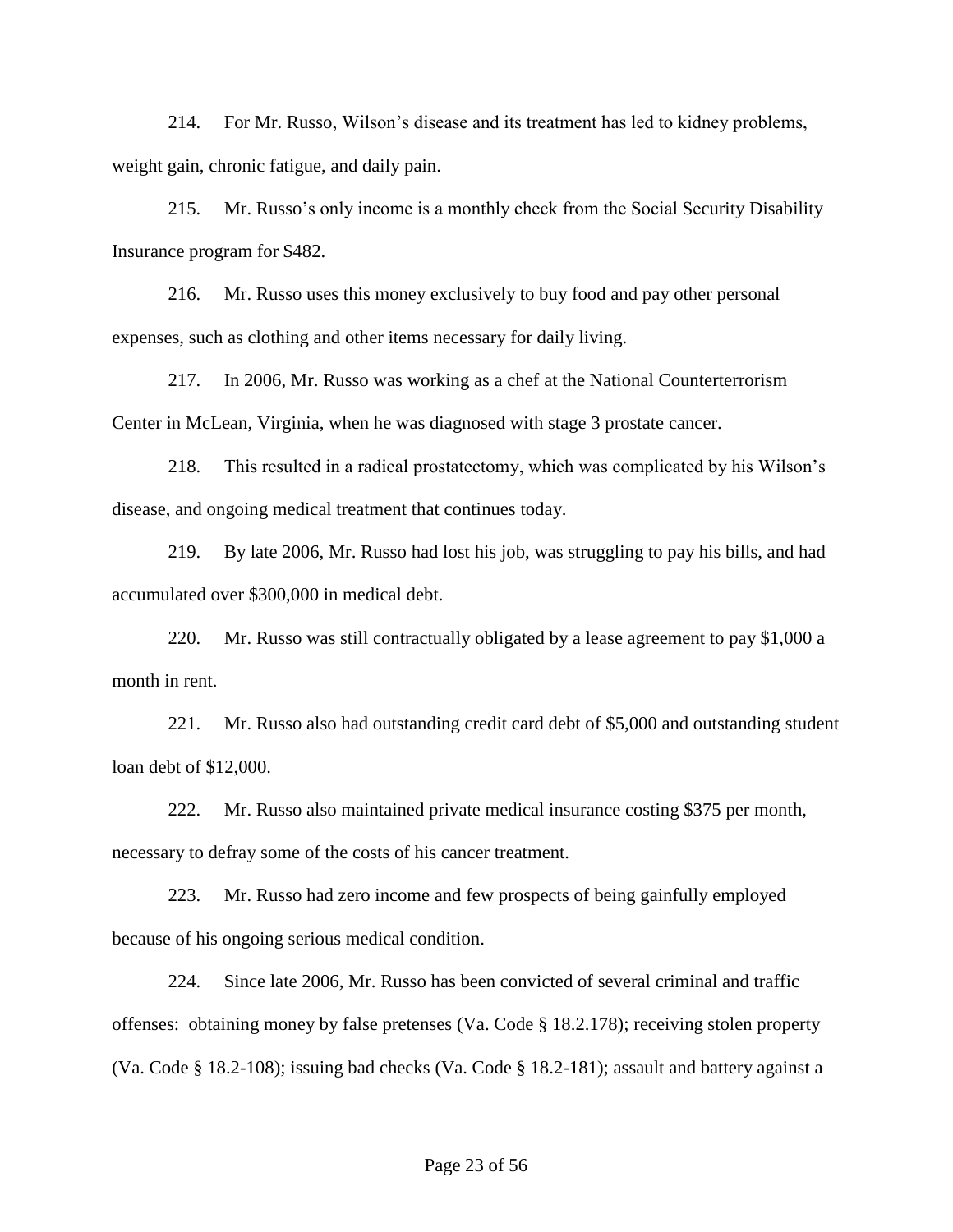household member (Va. Code § 18.2-57.2); speeding to elude (Va. Code § 46.2-817); and driving without an operator's license (Va. Code § 46.2-300).

225. For each offense, Mr. Russo was ordered to pay costs and fines that he could not afford.

226. At no point did any court consider Mr. Russo's individual financial circumstances, or whether he was indigent as defined by Va. Code § 19.2-159 when assessing these costs and fines.

227. For each outstanding debt, the Defendant suspended Mr. Russo's license indefinitely.

228. At no point did the Defendant assess Mr. Russo's ability to pay his costs and fines before or after suspending his license.

229. Mr. Russo was charged in Fairfax County with driving with a suspended license on July 30, 2013.

230. Mr. Russo was represented by a court-appointed attorney in connection with this charge.

231. On December 17, 2013, Fairfax GDC found Mr. Russo guilty under Va. Code § 46.2-300 of driving without an operator's license, a class 2 misdemeanor.

232. The court sentenced him to pay a fine of \$150, and costs totaling \$202, even though the court had already determined he was indigent for purposes of eligibility for a courtappointed attorney.

233. The costs imposed include the Fixed Misdemeanor fee (\$61), Internet Crimes Against Children fee (\$10), Local Training Academy fee (\$1), and a Courthouse Security fee (\$10).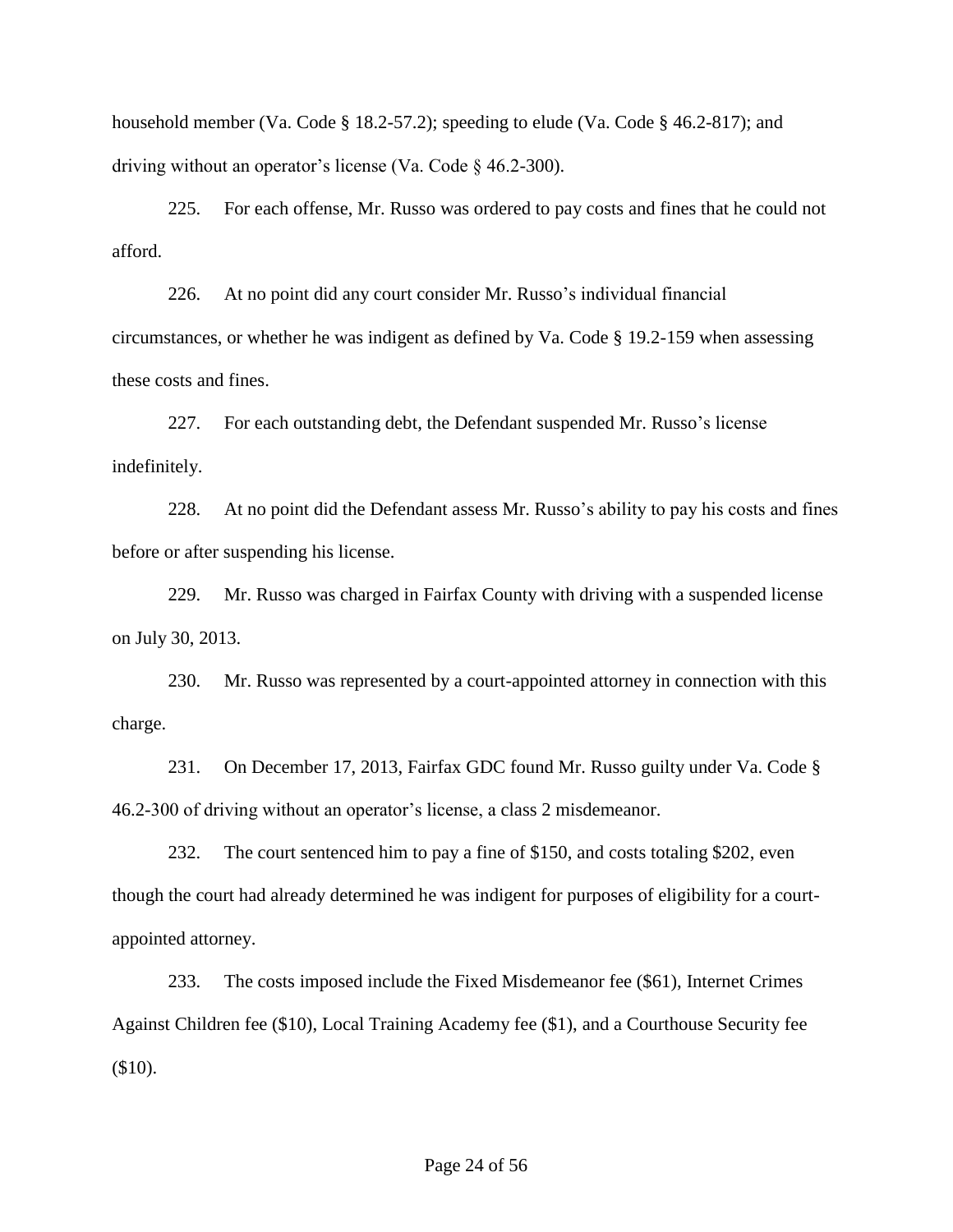234. The court also imposed a fee of \$120 for a court-appointed attorney.

235. Additionally, the court sentenced him to jail for 90 days, which was suspended for a period of 12 months.

236. Additionally, the court suspended his driver's license for a period of 90 days.

237. The court did not inquire into Mr. Russo's ability to pay the costs and fines.

238. As of the date of filing this Complaint, Mr. Russo owes debts approaching \$5,000 in costs and fines to various Virginia courts, including Arlington Circuit Court, Fairfax County Circuit Court, Fairfax County GDC, Fairfax County Juvenile and Domestic Relations Court, and Loudoun County Circuit Court.

239. A portion of this outstanding balance is derived from fines associated with driving with a suspended license.

240. The Defendant will not reinstate Mr. Russo's driver's license unless he pays his various court debts in full or convinces each separate court to enter into a payment plan, and pays the license reinstatement fee and the "multiple order" fee required by the Defendant.

241. Mr. Russo was able to obtain a payment plan with Fairfax on July 20, 2009, in which he was required to pay \$50 per month.

242. Mr. Russo defaulted on this plan shortly after he entered into it, due to the relatively high monthly payment and his very limited income.

243. In 2014, Mr. Russo inquired about a monthly payment plan from Arlington Circuit Court.

244. At the time and presently, the Arlington Circuit Court payment plan policy required (and continues to require) a minimum monthly payment of \$100.

245. At the time and at present, Mr. Russo was and is unable to pay \$100 monthly.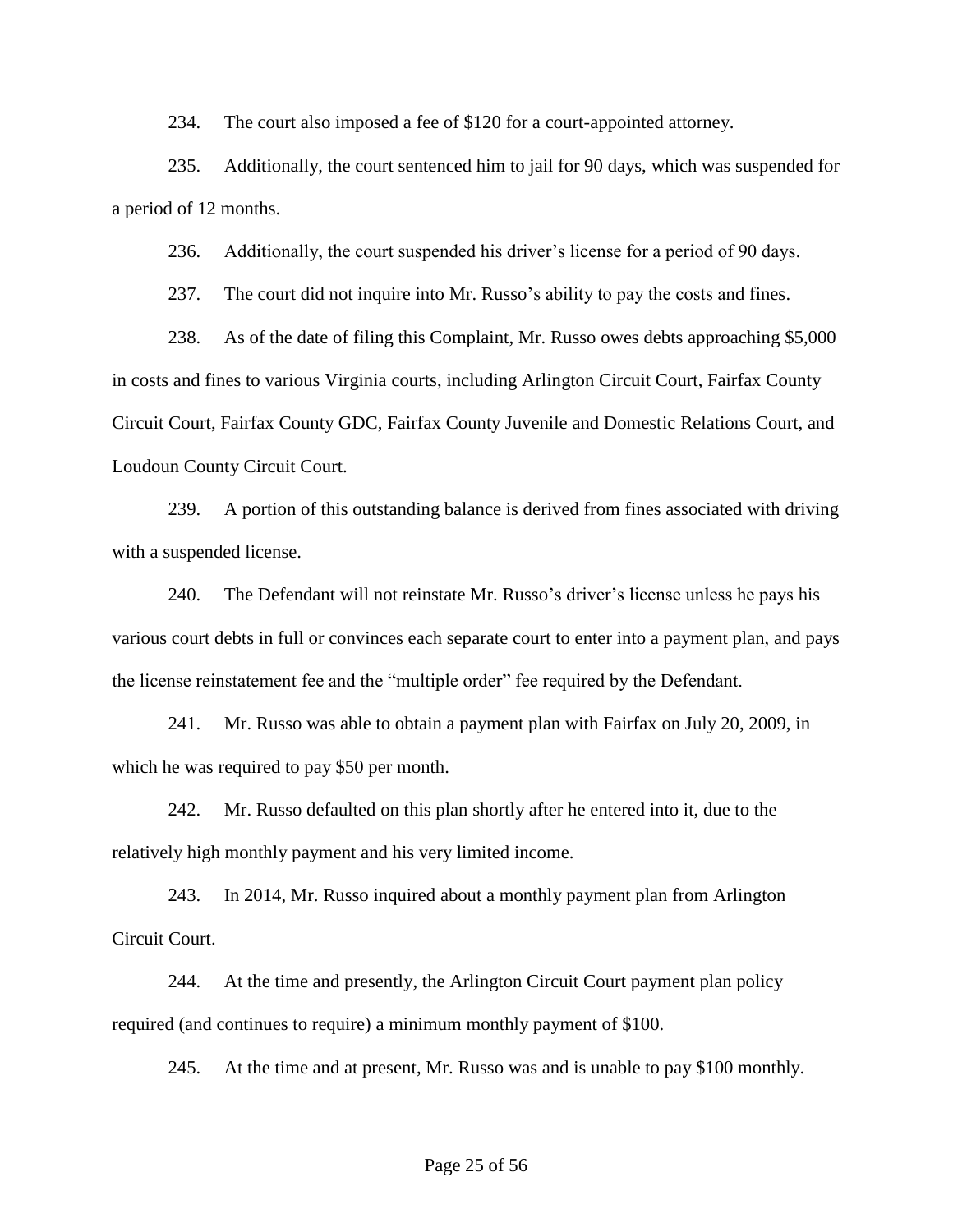246. Mr. Russo pays Arlington Circuit Court \$25 per month by sending a money order via certified mail to the court.

247. Mr. Russo also attempted to create payment plans in the two other courts holding the largest debts: Fairfax Circuit Court and Loudon County Circuit Court.

248. Mr. Russo was unable to establish a plan with Loudoun County because Loudoun required a down payment of ten percent of the balance due, or \$213, to initiate a plan.

249. The Loudoun County requirement is an amount Mr. Russo was, and is, unable to afford.

250. Upon information and belief, the Loudoun County Circuit Court notified the Defendant of Mr. Russo's default.

251. On July 17, 2014 the Defendant suspended Mr. Russo's driver's license for nonpayment of the \$2,130 in costs imposed on July 17, 2009. The Defendant did not offer Mr. Russo an opportunity to demonstrate that he was unable to pay either before or after suspending his license.

252. Mr. Russo remains indigent.

253. Mr. Russo is unable to pay the remaining balance in full, or to enter into payment plans that he can afford with each court.

254. Accordingly, Mr. Russo has no likelihood of reinstating his driver's license in the foreseeable future.

255. Because Mr. Russo has been unemployed since the suspension of his driver's license, he has never qualified for a restricted license.

256. Without a driver's license, Mr. Russo has to rely on others for transportation to and from vital medical appointments.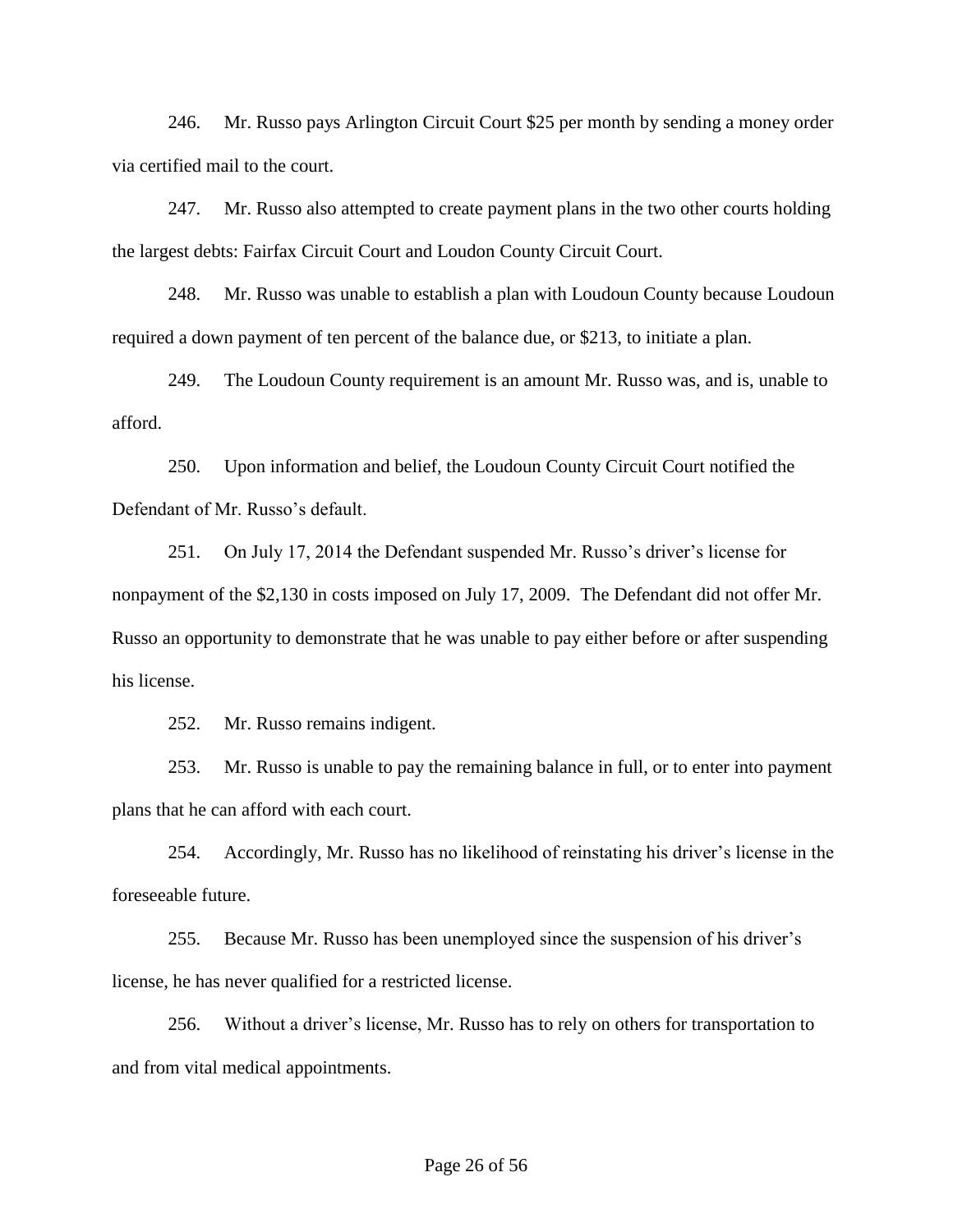257. Moreover, Mr. Russo cannot seek employment that requires him to have reliable transportation to and from work.

258. Without suitable employment and the income it would provide, Mr. Russo has no hope of ever paying his debt to the courts, much less the license reinstatement fee required by the Defendant.

### **The Commonwealth's License-for-Payment Scheme**

#### *Assessment of Costs and Fines*

259. Upon conviction of a criminal offense, or placement on probation pending a deferred disposition, Virginia law imposes a mandatory duty on court clerks to issue a statement of "all the expenses" incident to an individual's prosecution. Va. Code Ann. §§ 19.2-335 and 19.2-336.

260. Upon information and belief, the procedure described in the preceding paragraph applies equally to traffic convictions.

261. Virginia law sets "as court costs" fixed fees for traffic, misdemeanor, drug misdemeanor, and felony offenses of \$51, \$61, \$136, and \$375, respectively, that must be paid when a person is convicted of an offense or receives a deferral of proceedings. Va. Code Ann. §§ 16.1-69.48:1 and 17.1-275.1.

262. Regardless of the type of offense, local courts may tack on additional fixed "add on" fees, such as \$3 for a courthouse construction fee, \$10 for a courthouse security fee, \$5 for an electronic summons fee, \$15 for an Internet Crimes Against Children fee, and other fees.

263. Depending on the case, additional costs and fees may include witness fees; reimbursement for expenses incurred by public defenders or for the fees of, and expenses incurred by, court-appointed attorneys (\$120 per misdemeanor charge; \$445 per most felony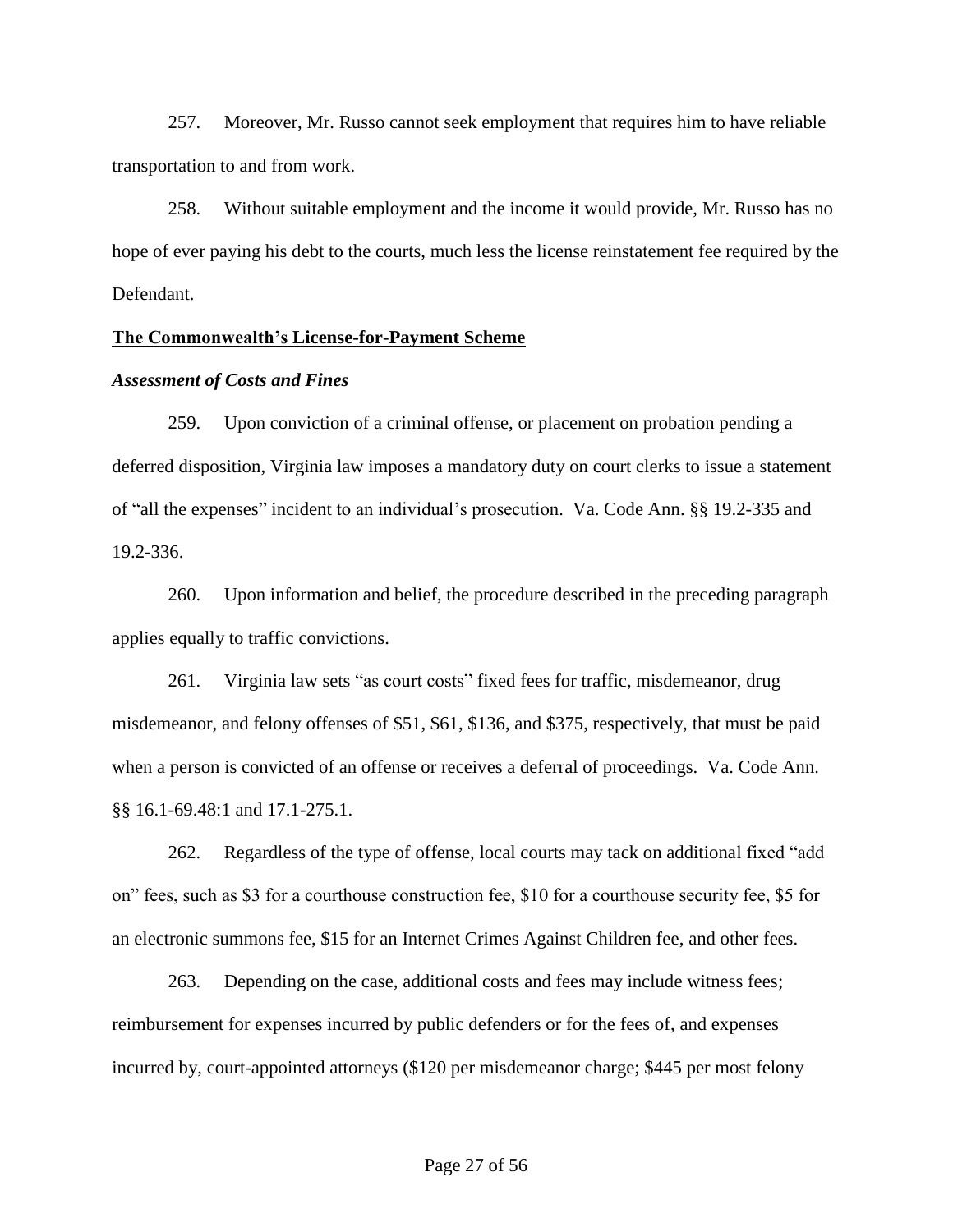charges); reimbursement for the costs of psychological or medical testing (\$400-\$750); trial in absence fee (\$35); jail admission fee (up to \$25); and other various fees.

264. In circuit court, a convicted defendant who requested a jury must also pay \$30 per day per juror, including not only members of the jury, but also prospective jurors not impaneled and alternates, and any additional costs of the jury approved by the court.

265. In 1989, courts costs for all misdemeanor or traffic violations were \$20.

266. In 2015, a non-drug misdemeanor could cost as much as \$99 (including local option fixed fees) and a drug misdemeanor as much as \$169 (including local option fees) before adding in any charges for specific "services" such as blood withdrawal, jail admission, or a court-appointed attorney. This means that a misdemeanor conviction could easily cost at least five (non-drug) or eight (drug) times as much as it did in 1989.

267. The cost of living during the same time period has only increased by a factor of two. *See The Cost of Living Calculator*, American Inst. for Econ. Research, https://www.aier.org/cost-living-calculator (last visited June 29, 2016).

268. In each case, court clerks create a statement of costs and fees to be taxed against each defendant in accordance with uniform schedules developed by the Office of the Executive Secretary of the Supreme Court of Virginia.

269. Copies of these schedules are attached to this Complaint as Exhibits A (Circuit Court) & B (General District Court) and are incorporated herein by reference.

270. The amounts assessed do not vary in accordance with a person's financial resources, other demands on the person's financial resources, or the hardships the person or the person's family will endure if payment is required.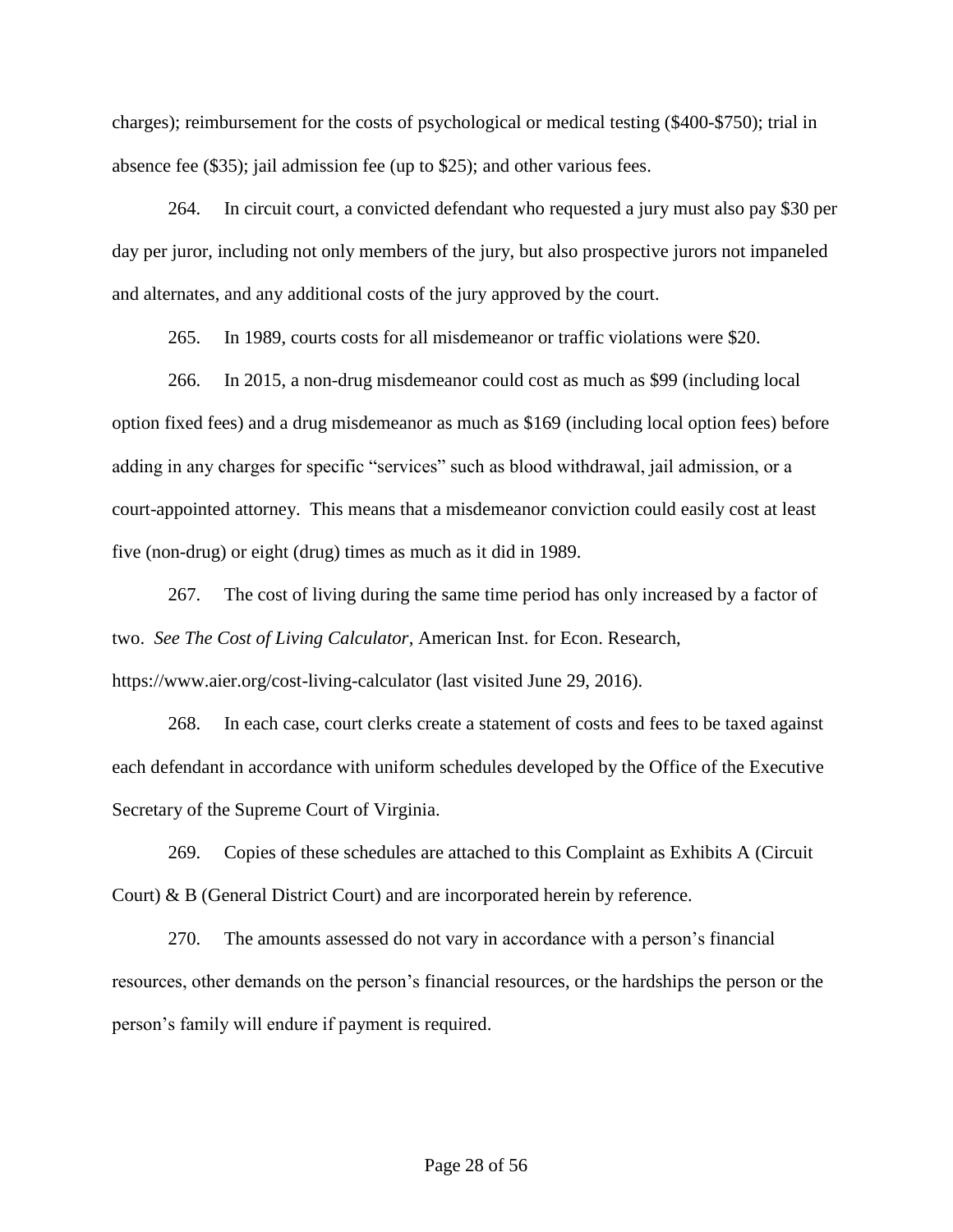271. The Circuit Court Clerk's Manual exhorts clerks to "recapture" from defendants "as much of the court-appointed attorney fee as possible" within the maximum allowable fees set by state law, but makes no mention of taking into account the defendant's ability to pay. *See* Ex. A at B-12.

272. The total amount assessed in the statement of costs created by the clerk operates as if the court had entered judgment "as a fine" against the defendant for that amount. Va. Code Ann. § 19.2-336.

273. The total amount is also docketed as a civil judgment against the defendant in favor of the Commonwealth. Va. Code Ann. § 17.1-275.5.

274. In addition to the costs and fees of the proceeding, courts are permitted to assess fines up to the applicable statutory cap as part of the penalty for a traffic or criminal offense.

### *Driver's License Suspension*

275. At the time of trial, the clerk is instructed to provide the debtor with Form DC-210 (General District Court) or CC-1379 (Circuit Court) indicating that nonpayment of costs and fines will result in the suspension of the person's driver's license.

276. Copies of these forms are attached to this Complaint as Exhibits C (General District Court) & D (Circuit Court) and are incorporated herein by reference.

277. Form DC-225 is mailed to debtors convicted on criminal or traffic cases in absentia, and indicates that nonpayment of costs and fines will result in the suspension of the person's driver's license.

278. Form DC-225 contains no reference to the possibility of obtaining a payment plan or other alternatives in lieu of payment; it indicates that the total must be paid in full before a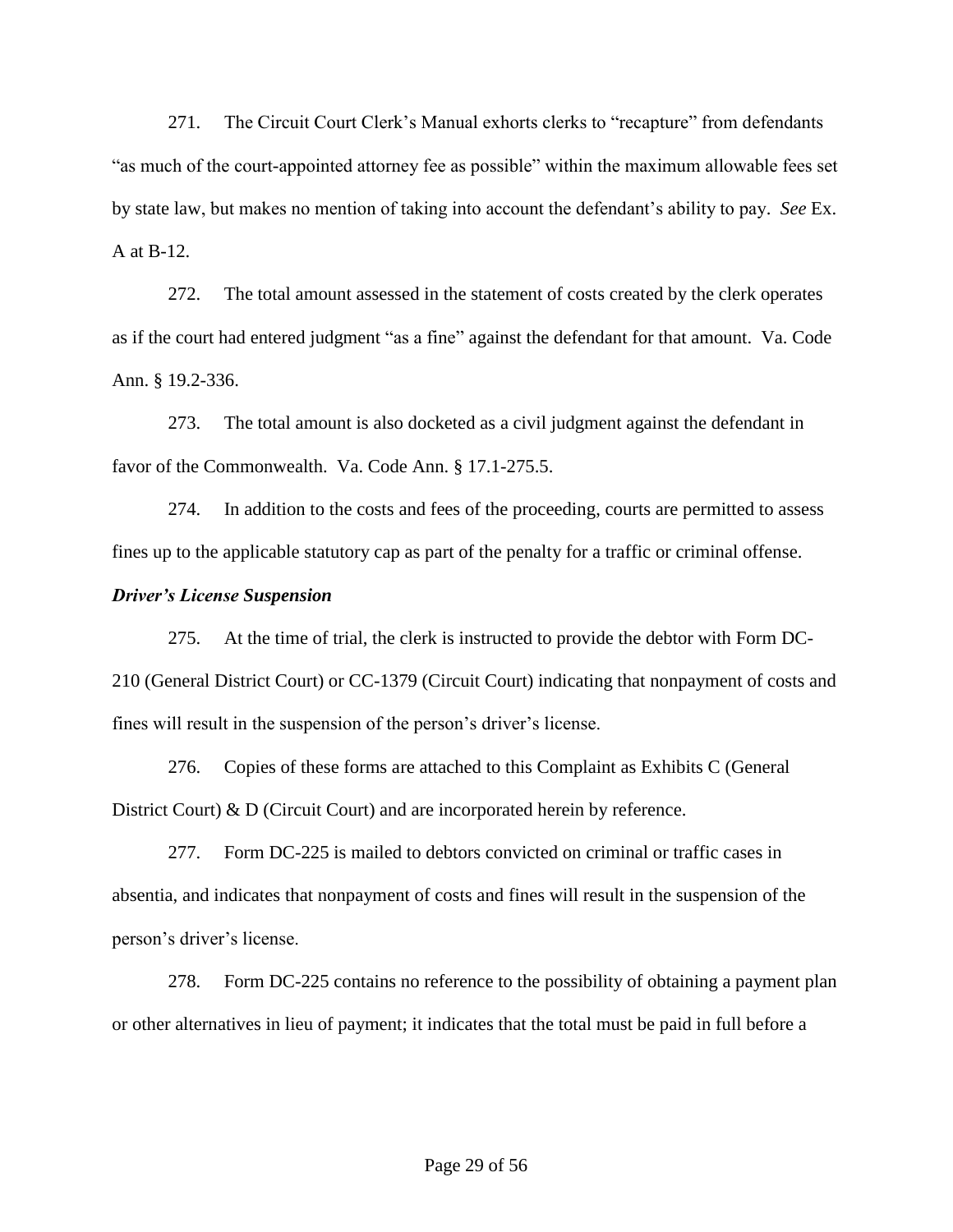listed suspension date, and indicates that the failure to do so will lead to a suspended license, the possibility of jail time and a further fine, and further enforcement activity.

279. A person owing costs, fees, fines, or restitution must pay the balance in full within thirty days of the entry of judgment, or otherwise enter into a deferred or installment payment plan, or community service plan, offered and approved by the court to pay the balance in full. Va. Code § 19.2-354.

280. On the forty-first (41st) day after entry of judgment, interest begins accruing at a rate of 6% and continues accruing on unpaid amounts related to any charges for which the person is not incarcerated or on a payment plan. Va. Code Ann. § 19.2-353.5.

281. Prior to July 1, 2016, the law prohibited interest from accruing only on court debt associated with the reason for a person's present incarceration; interest on all other court debt continued to accrue during incarceration.

282. In 2016, the General Assembly amended the law, effective July 1, 2016, to allow for waiver of any interest accruing on any and all of a person's court debt during a period in which he or she is incarcerated. 2016 Va. Acts, Ch. 282, [http://lis.virginia.gov/cgi-](http://lis.virginia.gov/cgi-bin/legp604.exe?161+ful+CHAP0282+pdf)

## [bin/legp604.exe?161+ful+CHAP0282+pdf](http://lis.virginia.gov/cgi-bin/legp604.exe?161+ful+CHAP0282+pdf) .

283. Interest otherwise cannot be waived or compromised. Va. Code Ann. § 19.2- 353.5.

284. Upon failure or refusal of a person to make "immediate payment in full" of all debts owed to the court, or a person's default on a payment plan, the statute provides that the person's driver's license shall be suspended. Va. Code Ann. § 46.2-395.

285. The suspension is automatic, and no inquiry is made into the reasons for the person's default.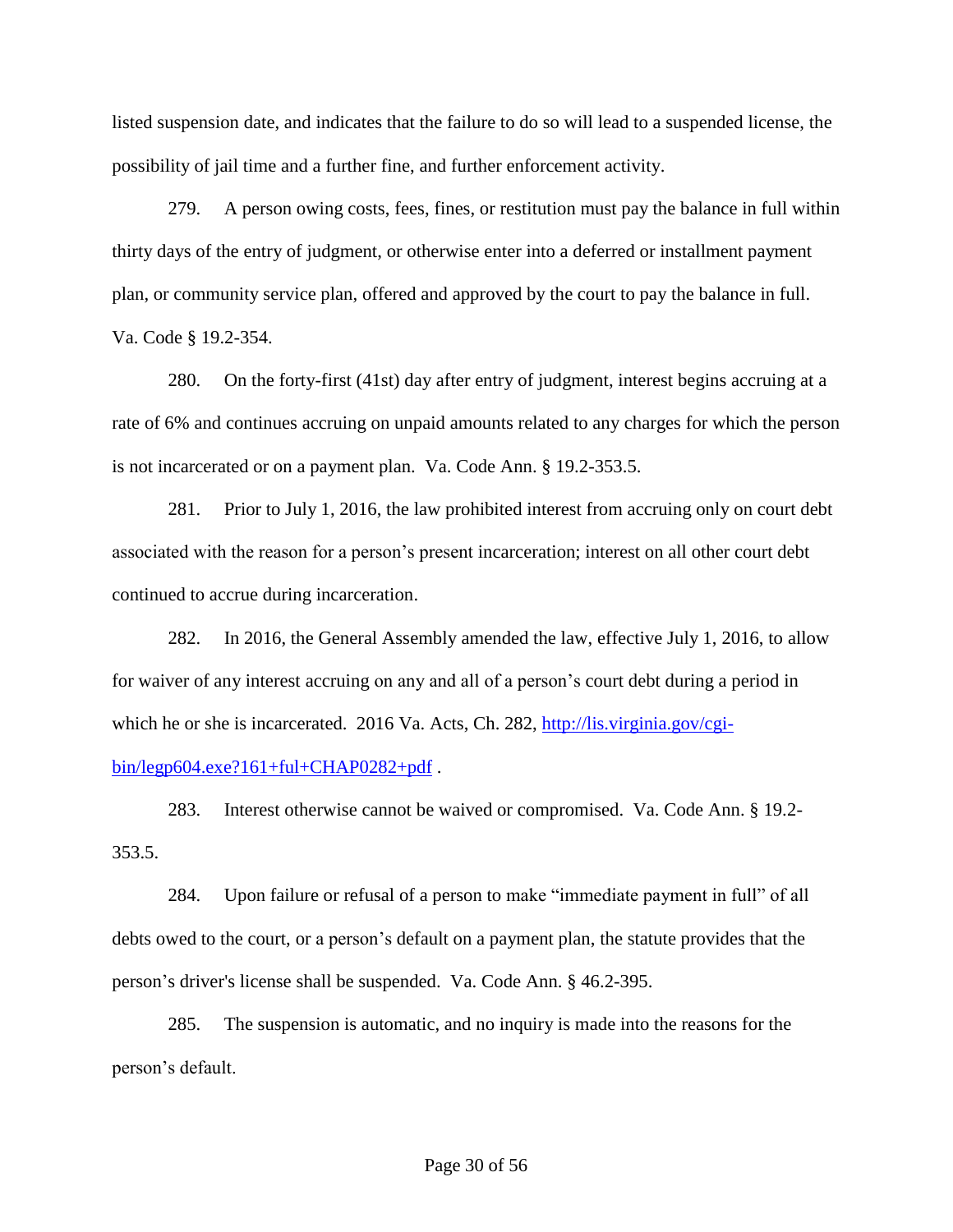286. The court transmits a person's record of nonpayment to the DMV electronically via the Court Automated Interface System (CAIS) or manually via an amended abstract of conviction.

287. For individuals who owe in courts using the CAIS, the system defaults to suspending the license whenever a payment is due and no payment is entered.

288. In other words, the court clerk must enter payment before the due date in order to prevent the system from telling DMV to suspend the individual's license.

289. When the suspension is "received" from the court, the DMV employee follows data entry protocols to issue the order of suspension.

290. Virginia law does not require the DMV to give any notice prior to suspending a person's license for nonpayment. *See* Va. Code Ann. § 46.2-395.

291. Typically, the only information that the person receives is through Forms DC-210, DC-225, or CC-1379 indicating, at the time of trial, that nonpayment would result in automatic suspension.

292. The information given at the time of trial is generic and prospective.

293. It does not advise the defendant of a pending suspension of his or her driver's license for nonpayment of court debt, or the right to have indigency or the reasons for nonpayment considered in determining whether or not his or her license should be suspended for nonpayment; under current statutory law, these rights do not exist.

294. The Defendant does not conduct a review of a person's financial condition prior to—or indeed at any point related to—suspending a person's license for failure to pay, or otherwise inquire as to the reasons for the default.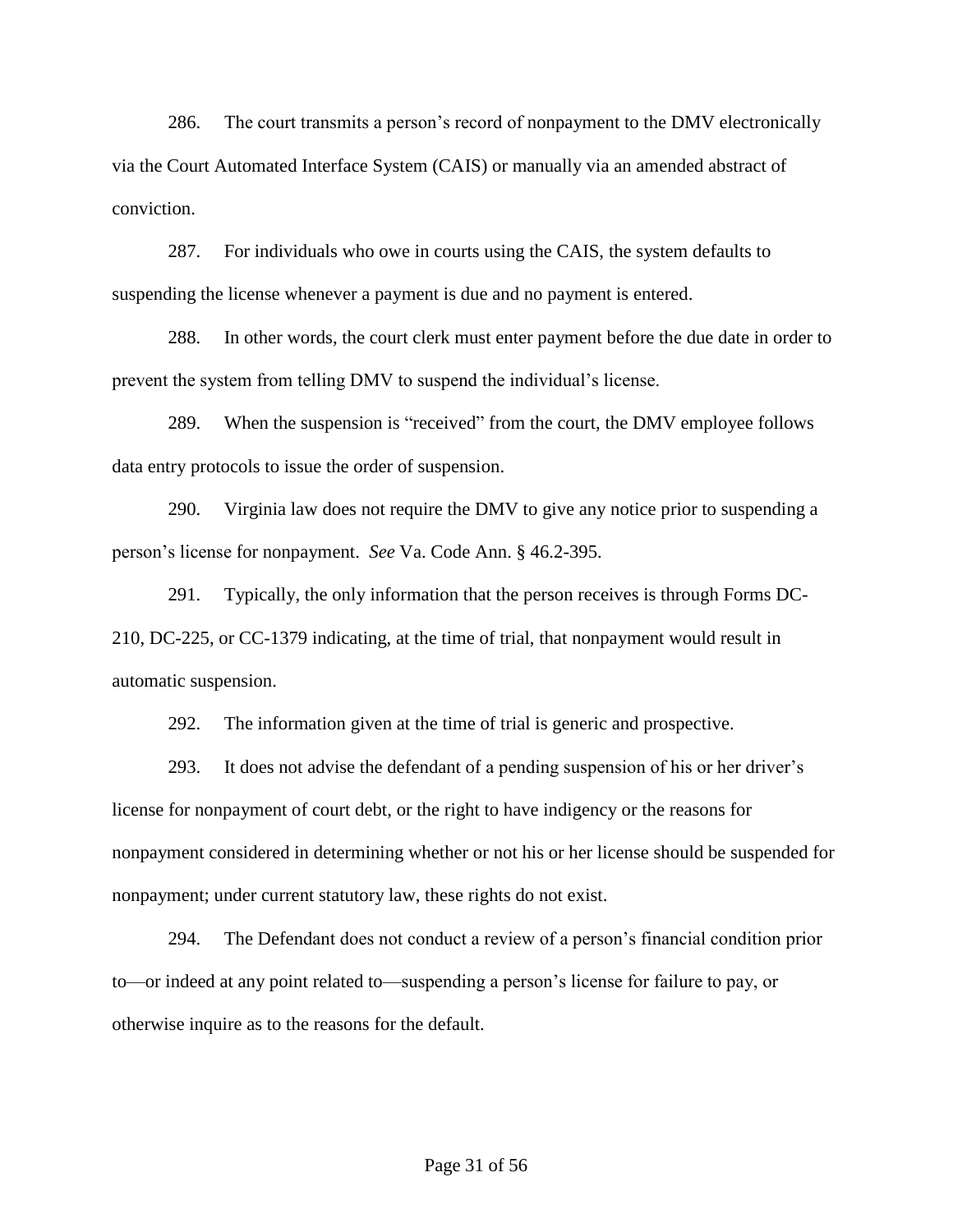295. Upon information and belief, the Defendant employs hearing officers who conduct informal fact-finding proceedings when taking adverse action against a driver's license holder for reasons other than court debt, such as when a license is suspended or revoked due to medical impairments.

### *Reinstatement*

296. In order to remove a license suspension, a person must either pay monies owed to the court in full (including any interest that has accrued) or establish a payment plan acceptable to the court. Va. Code Ann. § 19.2-354.

297. The person must also pay to DMV a reinstatement fee of \$145, with an additional \$5 per order if the person has multiple orders of suspension.

298. If a person owes court debt to multiple courts, each court's judgment must be satisfied, or each court must agree to the establishment of a payment plan on terms it finds acceptable, to remove each individual order of a license suspension. Va. Code Ann. § 46.2-395.

299. Similarly, in order to obtain a restricted license, a debtor must obtain permission from each court to which he is indebted.

300. A restricted license is only valid for six months, making it nearly impossible for those who owe in multiple jurisdictions to qualify by stringing together enough overlapping periods of approval from each court.

301. Moreover, a restricted license is not available at all to those who are unemployed, including job-seekers, people whose disabilities prevent them from working, and people who are home caring for young children. Va. Code Ann. § 46.2-395.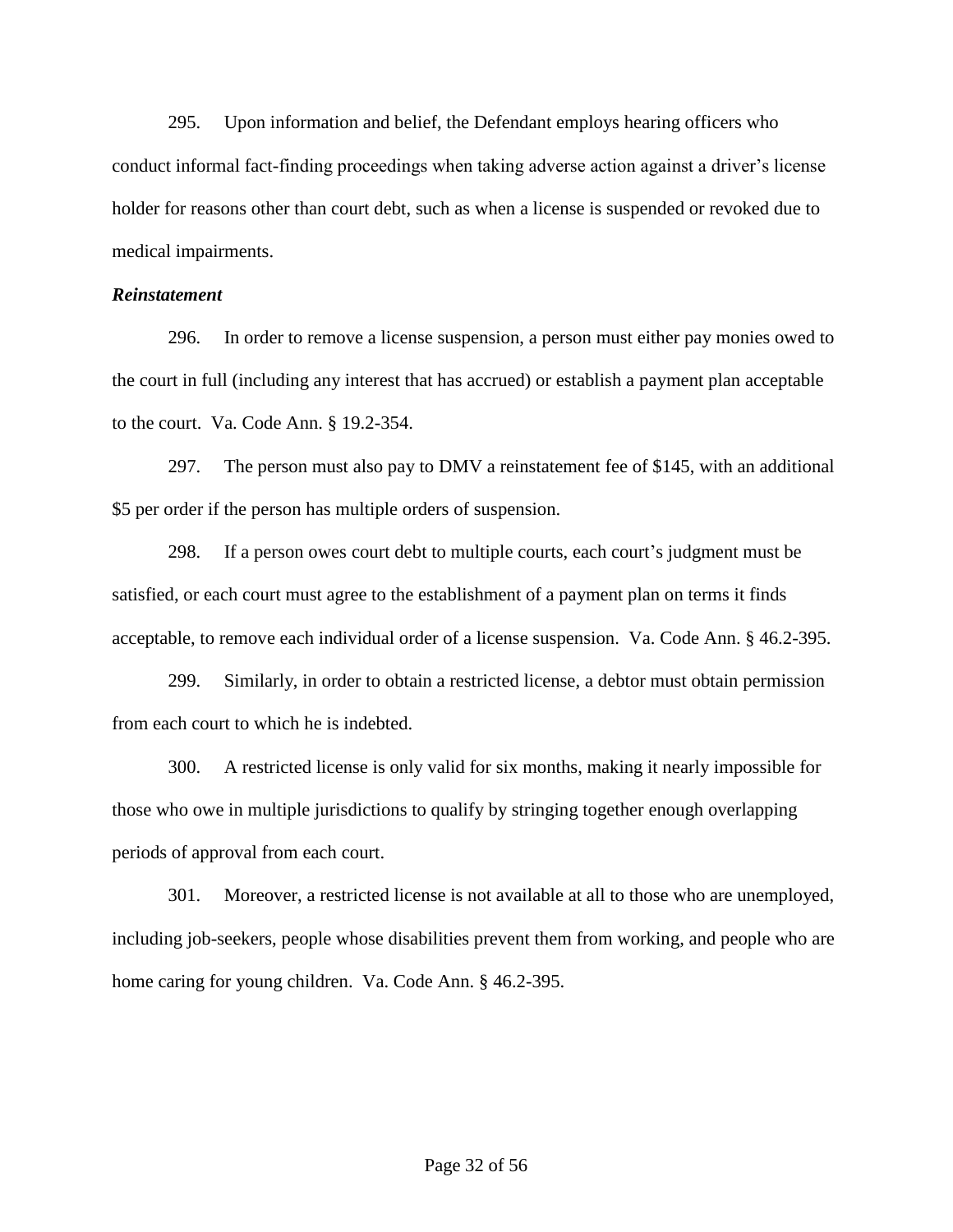#### *One-Size-Fits-All Payment Plans*

302. Each of the Commonwealth's cities and counties has its own circuit court, general district court, and juvenile and domestic relations court, and each such court has the authority to adopt its own payment plan policies.

303. Effective July 1, 2016, payment agreements are supposed to be consistent with the Rules of the Supreme Court of Virginia; however, no such Rules have been promulgated as of the filing of this complaint.

304. When a person is unable to pay court costs and fines in full within thirty days, courts sometimes require them to fill out the DC-210 form.

305. The DC-210 form asks only for employer name and "monthly income." The DC-210 form fails to capture other pertinent information such as expenses, other court-ordered financial obligations, and household size.

306. On information and belief, courts often disregard the financial information reported by the debtor on the DC-210 form, and instead impose the court's standard payment plan, despite the debtor's inability to pay.

307. In many jurisdictions, payment schedules are driven by the total amount owed or provide for a fixed number of months to pay (*e.g.,* six months), and do not consider the debtor's financial circumstances.

308. Often, plans require down payments and/or set a standard periodic payment amount unrelated to the person's financial condition.

309. If the debtor defaults on the payment plan, some policies do not allow the debtor to establish a new payment plan, and many other policies require substantial down payments in order to reinstate the payment plan.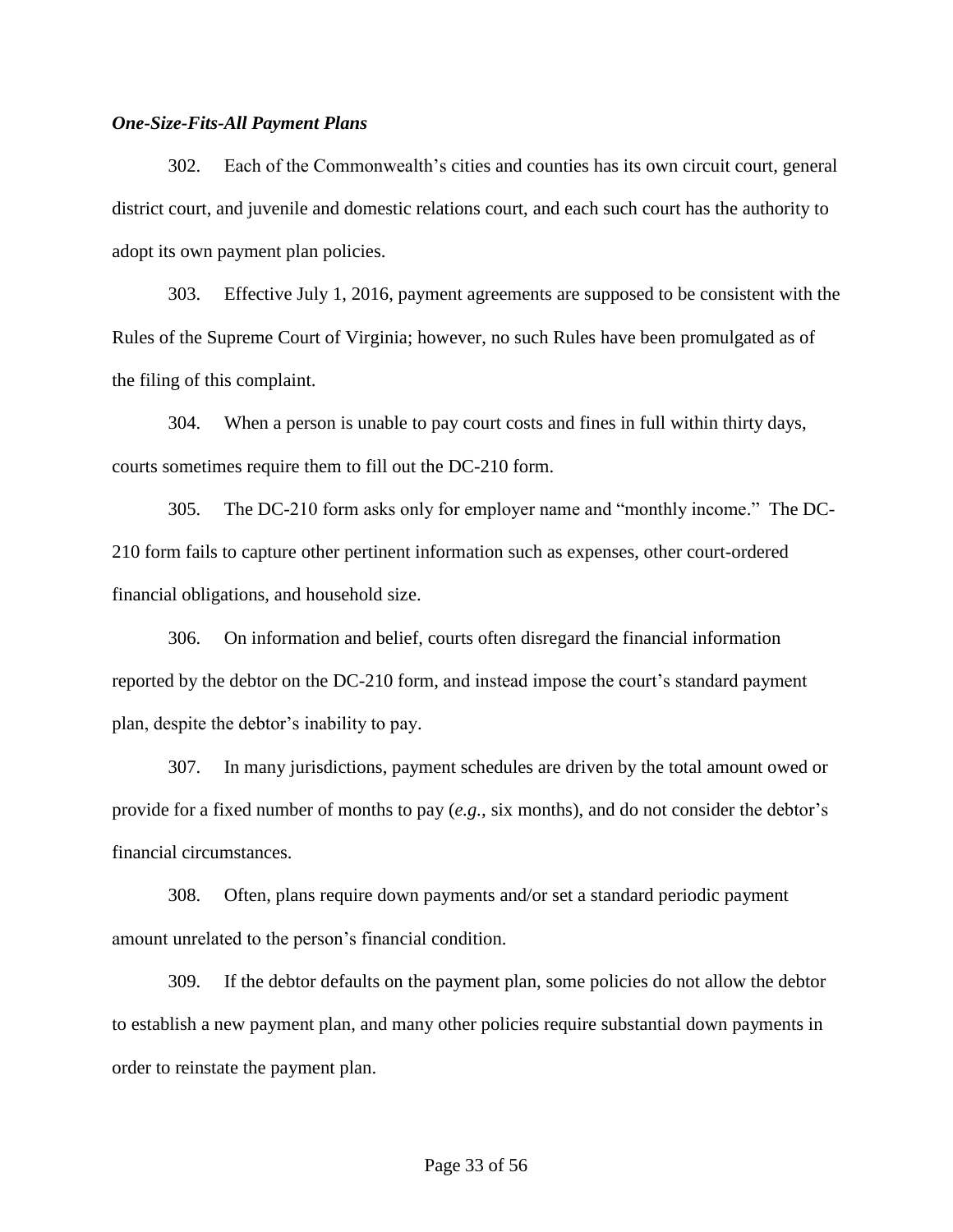310. According to Virginia's Auditor of Public Accounts, from 2008-2012, 55% of all court cases resulted in on-time payment without a payment plan, and only 4% resulted in a payment plan.

311. Thus, 41% of all cases resulted in default—and automatic license suspension without ever entering into a payment plan.

312. Very few payment plan policies consider the debtor's financial obligations in other courts when setting payment plans, which serves both as a barrier to entry and as a recipe for failure.

313. When payment plans do not take into account an individual's ability to pay, they often become unrealistic and unsustainable.

314. Approximately 66% of the small number of payment plans established by all Virginia courts in fiscal years 2008-2012 resulted in default.

315. By law, courts are required to establish a program of community service to allow debtors to discharge all or part of their court debt, but they are not required to offer it. Va. Code § 19.2-354.

316. Upon information and belief, many courts do not have the resources to supervise a community service program and therefore do not offer it as an option.

317. Where programs have been established, many debtors are never told that community service is an option.

318. Other debtors cannot meet the requirements due to lack of transportation, disability, inability to find child care, or other reasons.

319. Most low-income debtors are offered no meaningful alternatives to fulfill their financial obligations to the court before their licenses are suspended.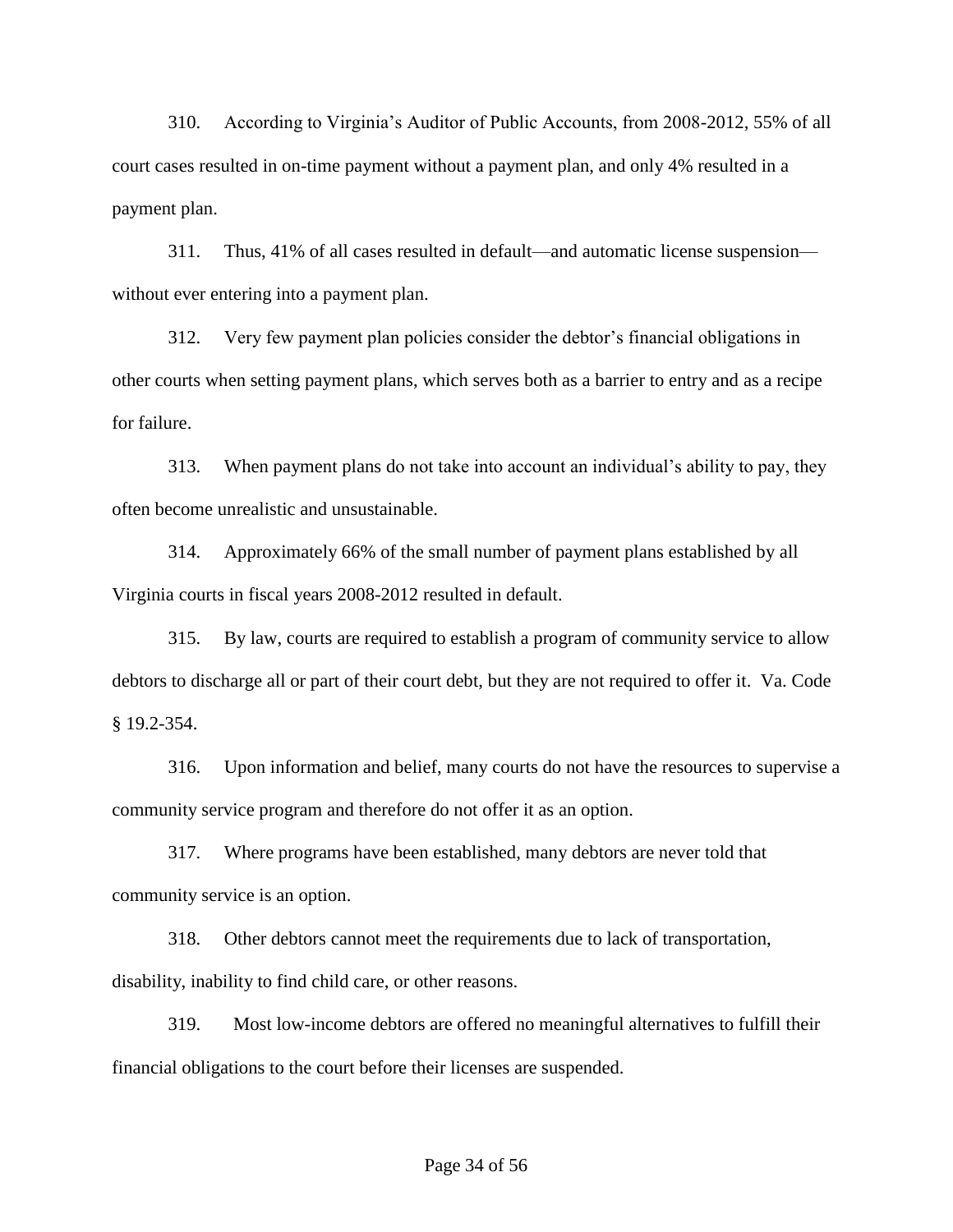### **The Harsh Realities of a Suspended License**

#### *One in Six Virginia Drivers Suspended for Nonpayment*

320. Originally, the license-for-payment system applied only to unpaid court debt related to motor vehicle infractions.

321. In 1987, an interagency team from the Virginia Department of Planning and Budget, Virginia Department of Criminal Justice Services, and Office of the Executive Secretary of the Supreme Court of Virginia released a report on "Unpaid Fines, Court Costs, and Restitution in District and Circuit Courts of the Commonwealth," recommending, *inter alia*, expanding driver's license suspension as a means of improving collection of court debt, unless the defendant is "truly indigent and/or unable to make necessary payments." Dep't of Planning and Budget, *Unpaid Fines, Court Costs, and Restitution in District and Circuit Courts of the Commonwealth* IV-11 (1987).

322. In 1993, the Office of the Executive Secretary of the Supreme Court of Virginia transmitted a report to the General Assembly rejecting a proposal to extend amnesty to defendants with unpaid court debt and recommending expansion of the use of driver's license suspension for failure to pay outstanding fines and costs related to criminal convictions. Office of the Exec. Sec'y, *Assessing the Need for a Fines Amnesty Program for Virginia's District and Circuit Courts*, House Doc. No. 39 (1993),

http://leg2.state.va.us/dls/h&sdocs.nsf/By+Year/HD391993/\$file/HD39\_1993.pdf .

323. The Report also found that "[m]any offenders are poor and without obvious means to satisfy court judgments." *Id.* at 3.

324. In 1994, after requesting a study on amnesty, the General Assembly enacted legislation expanding the license-for-payment system to apply to all kinds of unpaid court debt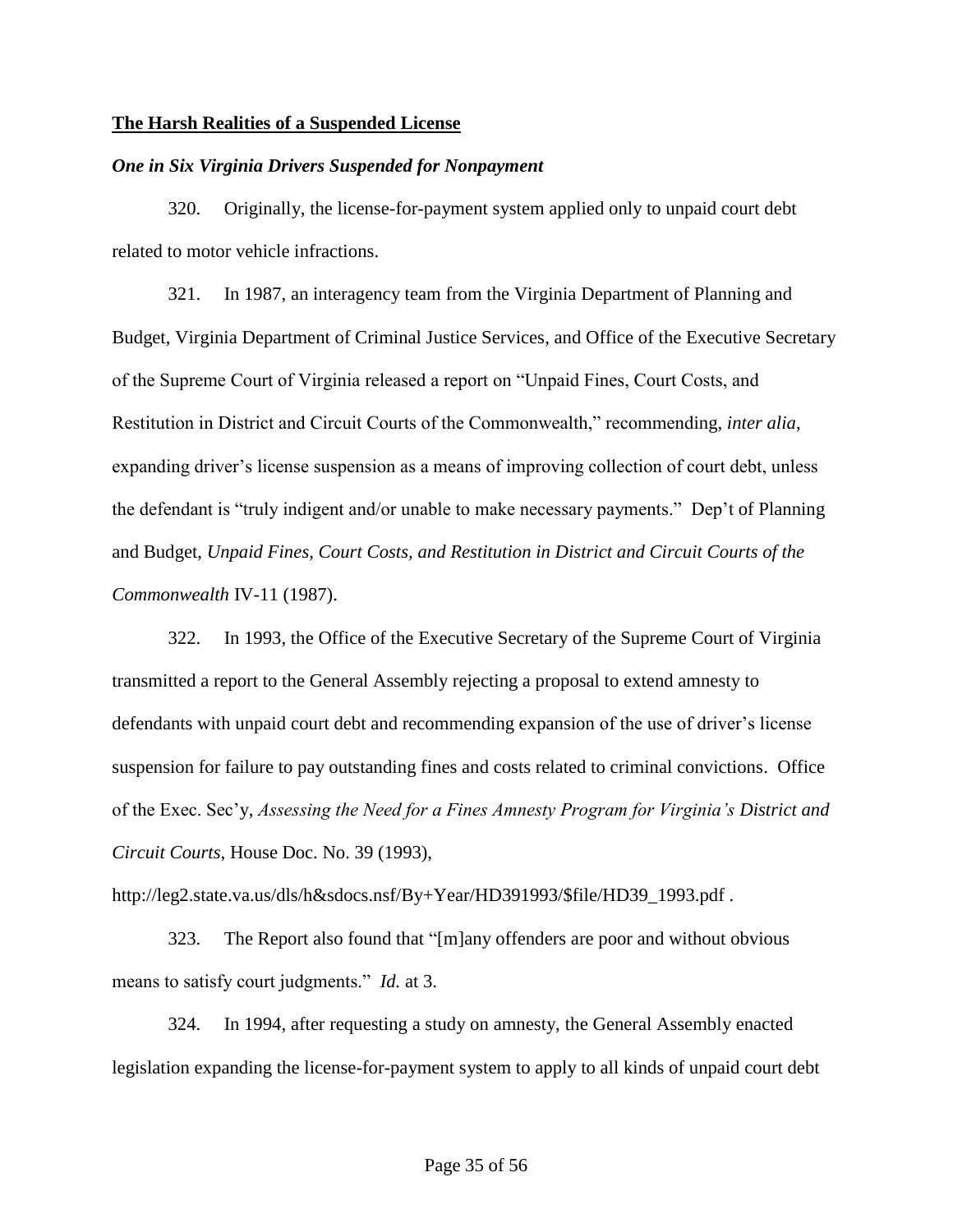with full knowledge that the impact would fall on many defendants who are too poor to pay their debts.

325. The 1994 legislation also removed language from the existing Virginia Code requiring the Commonwealth's Attorney to investigate the reasons for nonpayment of court debt and authorizing the Commonwealth's Attorney to proceed with collection efforts only if it appears from that investigation that the debtor may be able to pay.

326. The combined effect of removing the ability-to-pay examination and expanding automatic license suspension has impacted hundreds of thousands of Virginians who are too poor to pay and have lost their ability to drive as a result.

327. In 2015, DMV ran a report showing that the licenses of 914,450 individual DMV customers were suspended for nonpayment of court costs and fines related to criminal and traffic convictions.

328. In that snapshot in time, approximately one in six Virginia drivers was unable to legally drive a car to and from work, to buy groceries, attend medical appointments, or go anywhere else the needs of their families required.

329. Many individuals carry multiple orders of suspension.

330. As of September 2015, there were nearly 2.6 million orders of suspension due to unpaid court costs and fines in effect in Virginia.

331. In every fiscal year between 2010 and 2015, the Defendant processed at least 360,000 orders of driver's license suspension due to unpaid court costs or fines, with a high of 423,100 suspension orders in fiscal year 2011.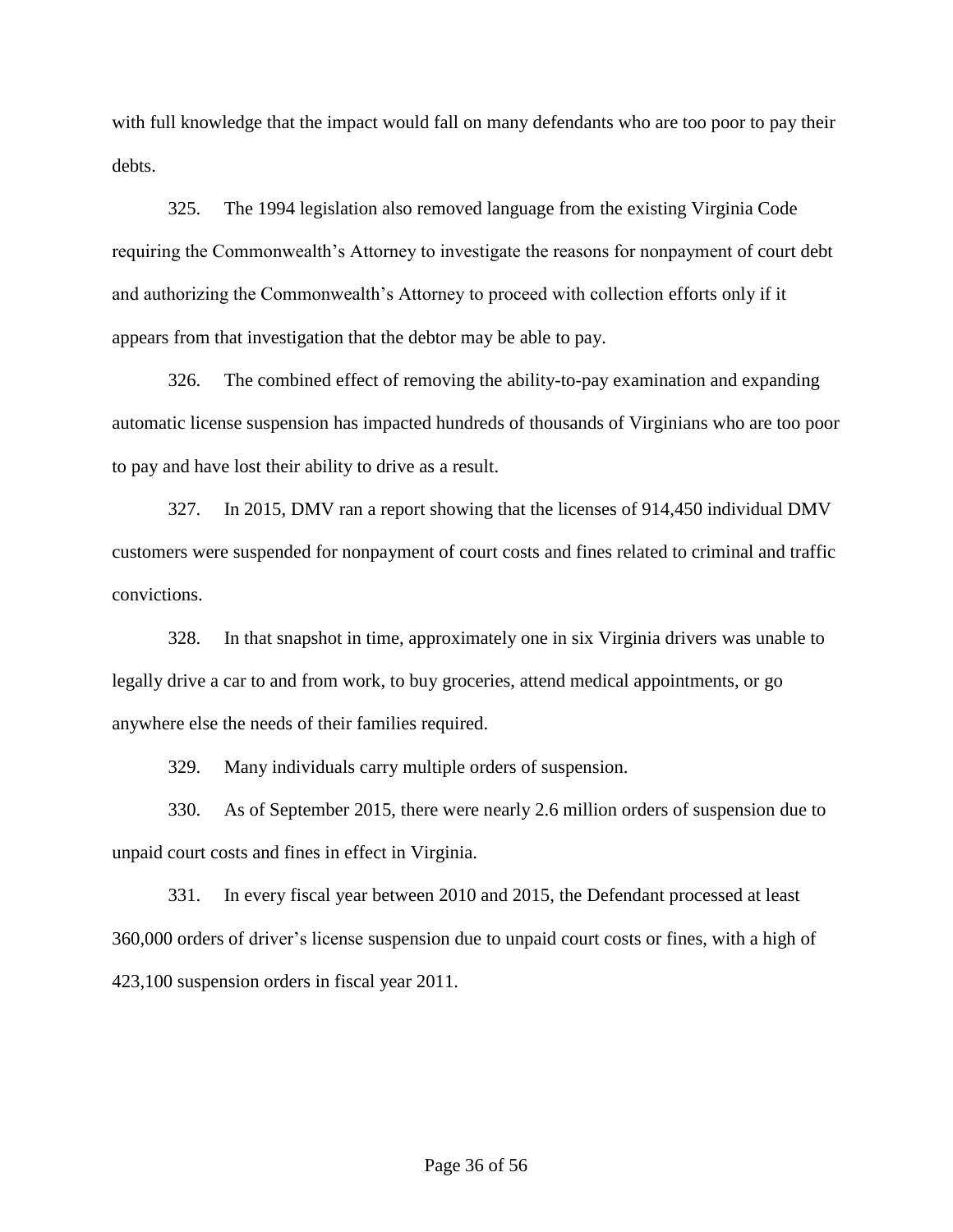332. In fiscal year 2015, the Defendant issued 366,773 orders of driver's license suspension due to unpaid court costs and fines; roughly 38% of these suspension orders (140,252) were due to unpaid court costs or fines related to non-motor vehicle convictions.

333. As of September 2015, 65% of all outstanding suspension and revocation orders were for failure to pay court debt, rather than for any other reason or for being dangerous behind the wheel.

#### *Hardship on Low-Income Individuals and Their Families*

334. Given their inability to pay monetary penalties, low-income drivers are likely to be over-represented in the pool of suspended drivers when compared to their representation in the larger population of licensed drivers.

335. The Commonwealth's license-for-payment system imposes significant hardship on individual debtors and their families, often forcing them to choose between paying for survival resources such as food, shelter, health care, and clothing, or paying their court costs and fines.

336. The possession of a valid driver's license is often essential for persons to secure and maintain employment, get to and from medical and other appointments, and otherwise provide for themselves and their families.

337. Without the ability to drive, most jobs are inaccessible to people living in rural areas of Virginia.

338. Even in urban areas, getting to and from work without the ability to drive is extremely challenging and time-consuming, if even possible at all.

339. For example, in the Richmond area, transportation experts estimate that only 27% of all jobs are accessible by public transportation within 90 minutes of travel time. Metropolitan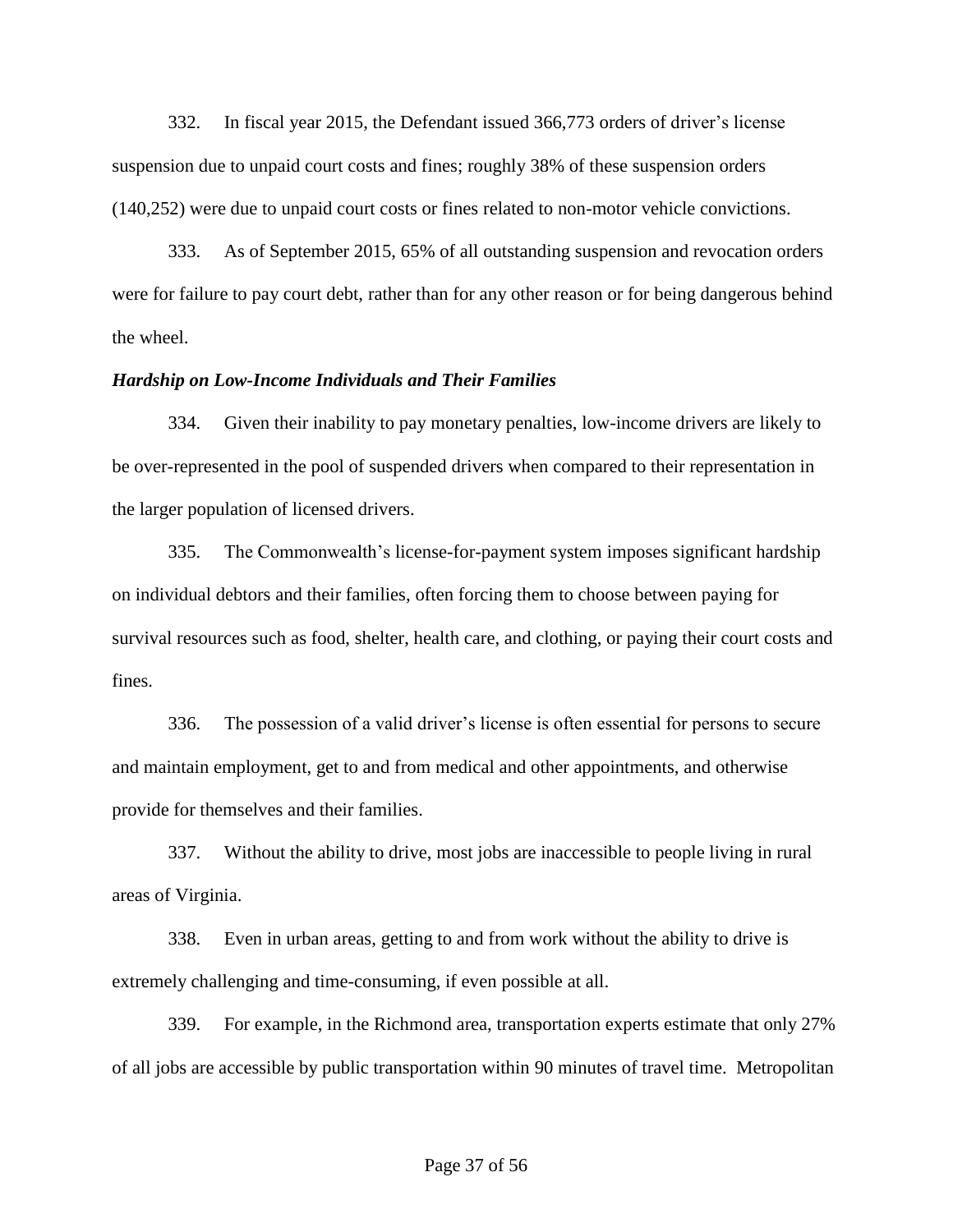Policy Program, *Missed Opportunity: Transit and Jobs in Metropolitan America, Richmond, VA Metro Area*, Brookings Inst., [http://www.brookings.edu/~/media/Series/jobs-and](http://www.brookings.edu/~/media/Series/jobs-and-transit/RichmondVA.PDF)[transit/RichmondVA.PDF](http://www.brookings.edu/~/media/Series/jobs-and-transit/RichmondVA.PDF) (last visited June 29, 2016).

340. In Virginia Beach-Norfolk-Newport News, only 15% of all jobs are accessible by public transportation within 90 minutes of travel time. Metropolitan Policy Program, *Missed Opportunity: Transit and Jobs in Metropolitan America, Virginia Beach-Norfolk-Newport News, VA-NC Metro Area*, Brookings Inst., [http://www.brookings.edu/~/media/Series/jobs-and](http://www.brookings.edu/~/media/Series/jobs-and-transit/VirginiaBeachVA.PDF)[transit/VirginiaBeachVA.PDF](http://www.brookings.edu/~/media/Series/jobs-and-transit/VirginiaBeachVA.PDF) (last visited June 29, 2016).

341. In many cases, the Commonwealth's license-for-payment system forces suspended drivers to choose between driving illegally and losing their jobs.

342. Indeed, a rigorous study of New Jersey drivers found that 42% of drivers lost their jobs after their driving privileges were suspended. Jon A. Carnegie, Ian M. Voorhees Transportation Center, Rutgers, The State University of New Jersey, *Driver's License Suspensions, Impacts and Fairness Study* 56 (2007),

<http://www.nj.gov/transportation/refdata/research/reports/FHWA-NJ-2007-020-V1.pdf> (last visited June 29, 2016).

343. Of those drivers, 45% were unable to find new employment. *Id.*

344. Of those that were able to find another job, 88% reported a decrease in income.

*Id.*

345. In Virginia, driving on a suspended license is a criminal offense carrying up to twelve months of imprisonment and a \$2,500 fine.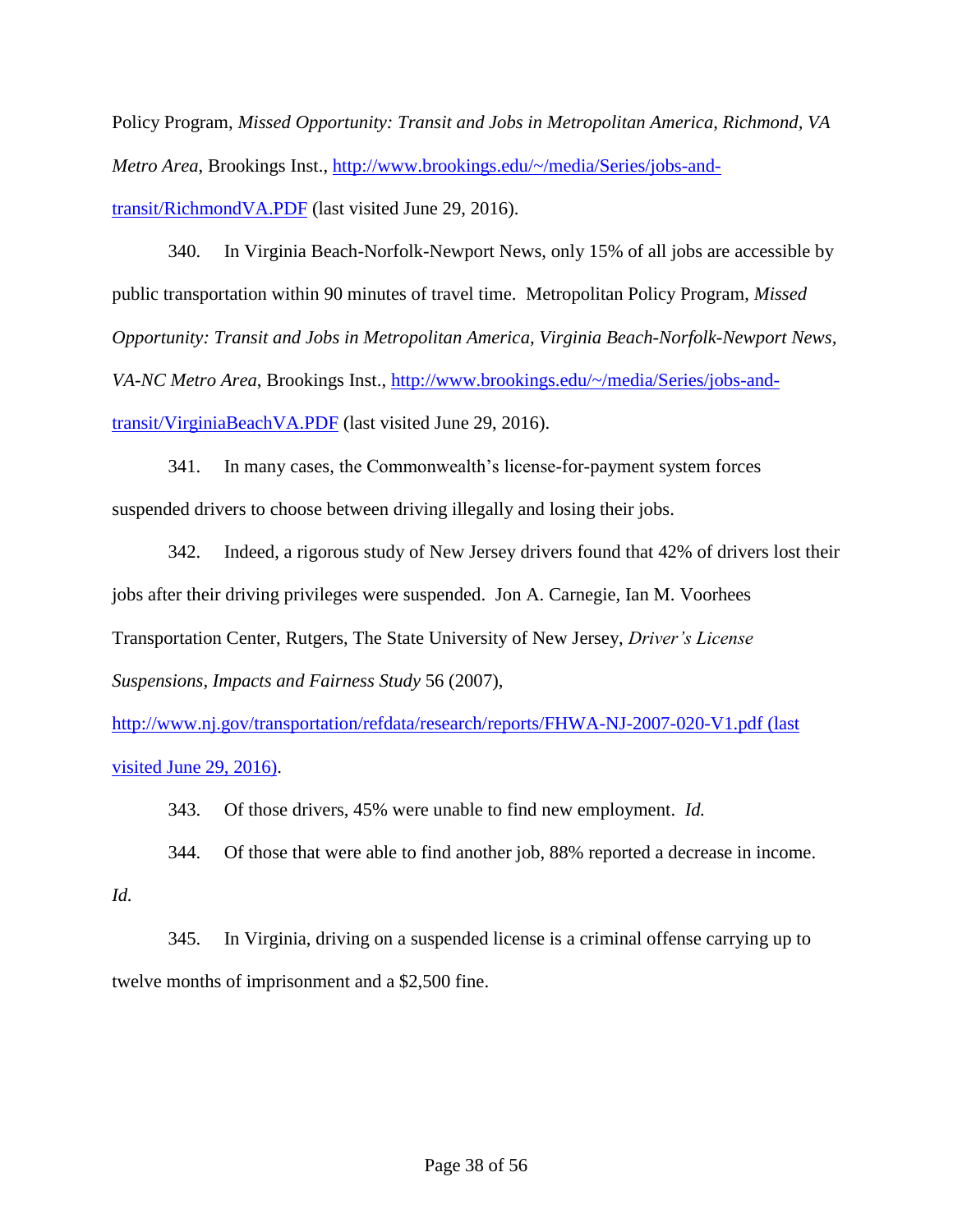346. A third or subsequent offense of driving while suspended carries a mandatory minimum term of imprisonment for ten days, regardless of the reason for the underlying suspension. Va. Code Ann. § 46.2-301.

347. In summary, the loss of a driver's license often results in personal and familial hardship, such as reduced employment and educational opportunities, reduced capacity to care for one's family, increased barriers to successful reentry after a criminal offense, and increased indebtedness as interest on costs and fines accumulates.

348. The high cost to one's family of losing a driver's license inevitably results in a terrible dilemma: drive—and risk being charged with driving while suspended, which itself can lead to additional costs, fines, and periods of incarceration; or refrain from driving—and lose access to gainful employment and medical care.

#### *Unsafe and Counterproductive*

349. The Defendant is the Chairman of the American Association of Motor Vehicle Administrators (AAMVA), an organization which was founded in 1933 to represent state and provincial officials from the United States and Canada who administer and enforce motor vehicle laws.

350. The AAMVA develops model programs in motor vehicle administration, law enforcement, and highway safety, and serves as both information clearinghouse and institutional voice for those issues.

351. In a 2013 report, Best Practices Guide to Reducing Suspended Drivers, the AAMVA concluded that suspending driver's licenses for reasons unrelated to traffic safety increases the threat to public safety by diverting law enforcement officer time from more important activities like responding to 911 calls, investigating crashes, and investigating more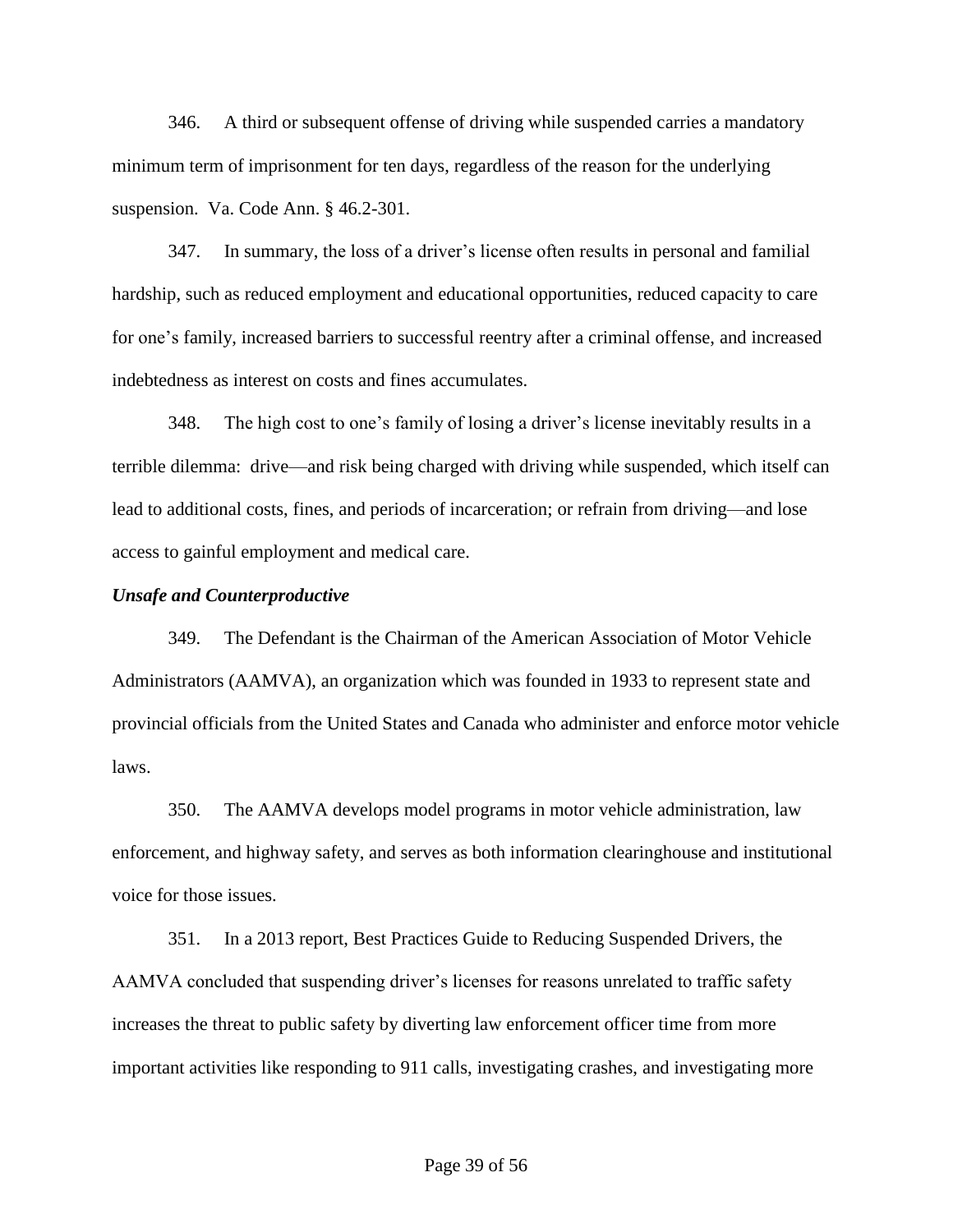serious crimes. <http://www.aamva.org/workarea/DownloadAsset.aspx?id=3723> (last visited June 29, 2016).

352. A 2012 study cited by the AAMVA in its 2013 report found that drivers suspended for traffic safety-related reasons are three times more likely to be involved in a crash than drivers suspended for social non-conformance reasons like nonpayment of costs and fines. *Id.* at 2.

353. Drivers suspended for non-driving reasons also have fewer moving violations and crashes while their licenses are suspended, compared to drivers whose licenses are suspended for driving reasons.

354. Studies also indicate that the safety records of drivers whose licenses are suspended for non-driving reasons may not differ significantly from the average driver.

355. The AAMVA further noted that drivers whose licenses are suspended for nontraffic related reasons "are often trapped within the system" because their inability to afford to pay the original fines causes them to lose their ability to legally get to and from work, which results in increased financial obligations such as reinstatement fees, court costs related to driving while suspended, and other penalties. *Id.* at 6.

356. All of these conditions make it even less likely that a debtor whose license is suspended will be able to ever pay off his or her court debts.

357. The AAMVA cited a 2011 study of 114,626 driver records finding that despite the serious consequences of driving on a suspended license, 75% of suspended drivers continue to do so. *Id.* at 4-5.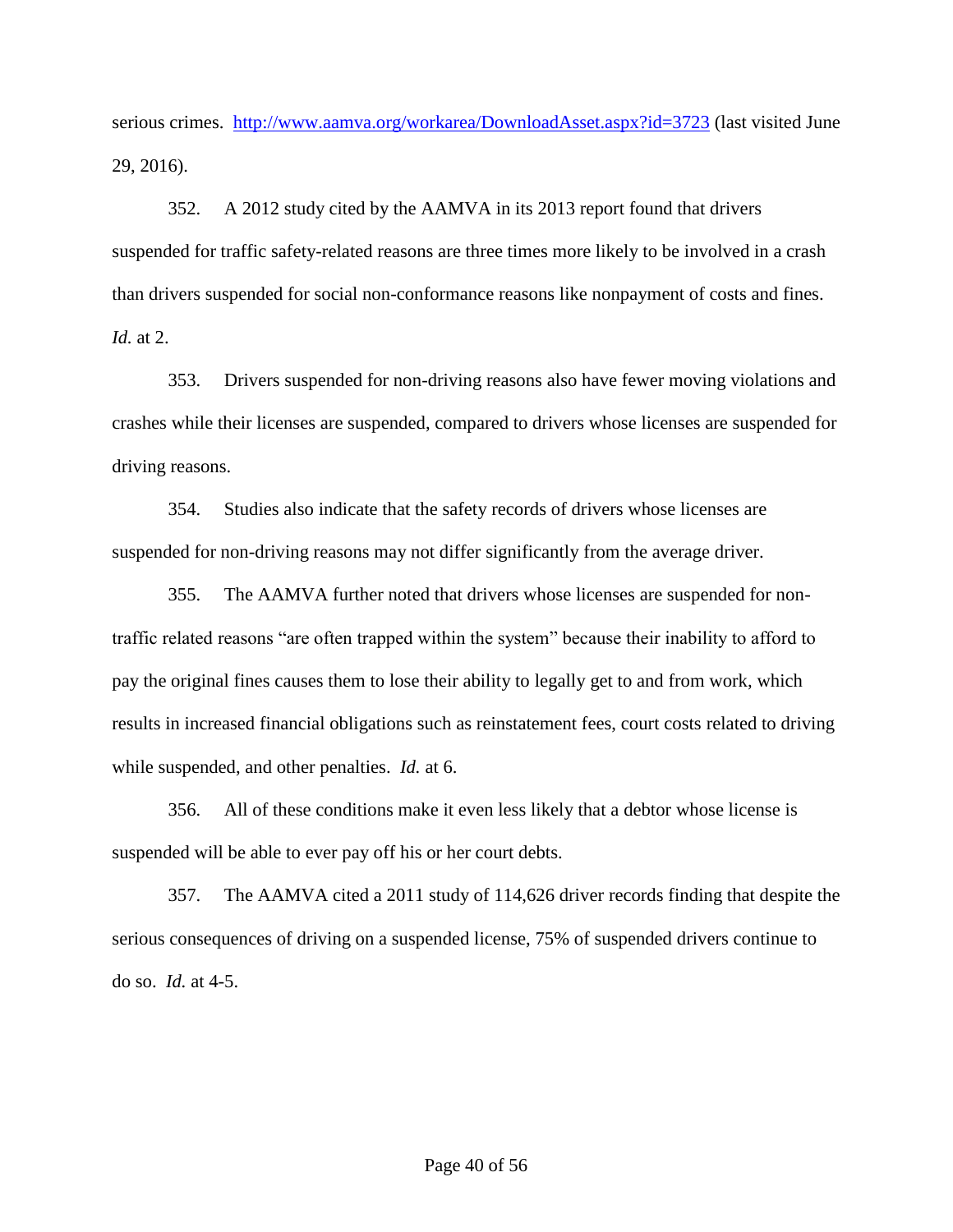358. The AAMVA concluded that driver's license suspension does not provide effective, sustainable motivation to encourage individuals to comply with court-ordered or legislative mandates in order to avoid suspension.

359. Accordingly, the AAMVA recommends the repeal of laws requiring the suspension of driving privileges for non-traffic safety related reasons.

360. In 2013, AAMVA released an educational video summarizing its position. The video found at<https://www.youtube.com/watch?v=qUSKhQUW2do> was created by AAMVA. *Best Practices for Reducing Suspended and Revoked Drivers*, AAMVA Communications (Mar. 27, 2013), [https://www.youtube.com/watch?v=qUSKhQUW2do.](https://www.youtube.com/watch?v=qUSKhQUW2do)

361. The video found at<https://www.youtube.com/watch?v=qUSKhQUW2do> is a true and authentic copy of AAMVA's educational video.

362. The statements made in the video found at

<https://www.youtube.com/watch?v=qUSKhQUW2do> are true and accurate.

363. The video found at<https://www.youtube.com/watch?v=qUSKhQUW2do> is a policy statement of AAMVA.

364. Recently, in April 2016, AAMVA issued a policy statement reiterating its position on license suspension for non-traffic safety reasons.

365. In Virginia, courts collected just over half of the approximately \$350 million in court costs and fines they assessed each year from 2008 to 2012.

366. In 2012, approximately 60% of the orders of suspension issued for unpaid court debt remained in place twelve months later, suggesting that suspension does not operate as an effective incentive to elicit payments from drivers without the ability to pay.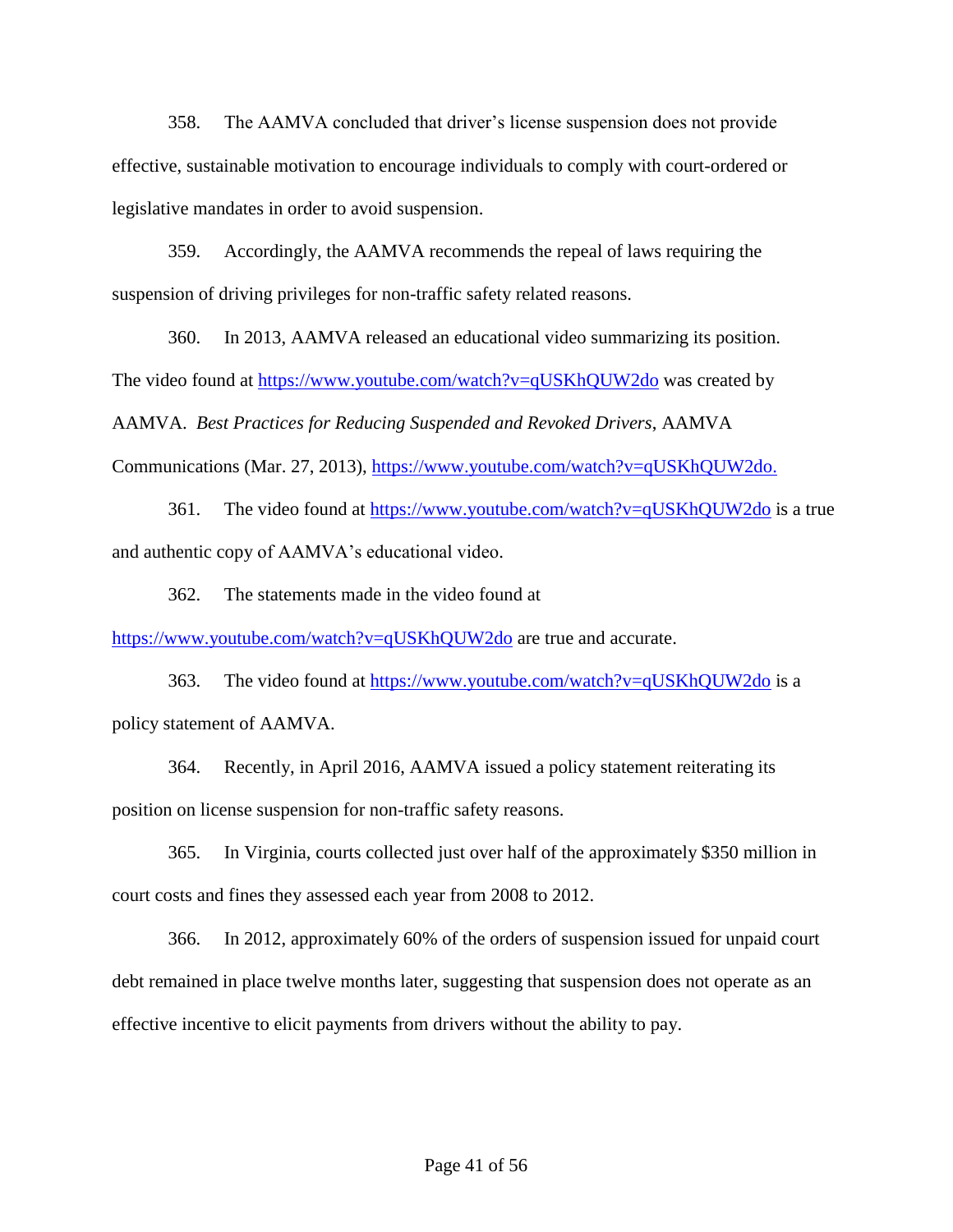367. Ironically, in Virginia, drivers suspended for safety reasons can often reinstate their licenses faster than those suspended for nonpayment.

368. For example, a person convicted of reckless driving risks no more than a sixmonth suspension of his or her license. Va. Code Ann. § 46.2-393.

369. If a person is killed as a result of another person's reckless driving, the driver's license may be suspended for up to twelve months. Va. Code Ann. § 46.2-396.

370. In contrast, failure to pay court costs and fines requires the Defendant to suspend a debtor's license indefinitely, and it is common for such suspensions to last for years.

#### **Class Action Allegations**

371. The named Plaintiffs bring this action for themselves individually and on behalf of all others similarly situated, pursuant to the Fourteenth Amendment to the United States Constitution and 42 U.S.C. § 1983.

372. A class action is the only practicable means by which Plaintiffs and unknown Class Members can challenge the Commonwealth's unlawful court debt collection scheme.

373. The named Plaintiffs seek to represent a class consisting of all persons whose Virginia driver's licenses are suspended due to unpaid court debt and who, at the time of the suspension, were not able to pay due to their financial circumstances.

374. The named Plaintiffs seek certification pursuant to Rule 23(b)(2) of the Federal Rules of Civil Procedure in order to represent a class of persons requesting declaratory and injunctive relief to terminate the ongoing course of conduct on the part of the Defendant that is depriving the named Plaintiffs and the Class Members of their constitutional rights to Due Process and Equal Protection, and to enjoin the Defendant from issuing orders of driver's license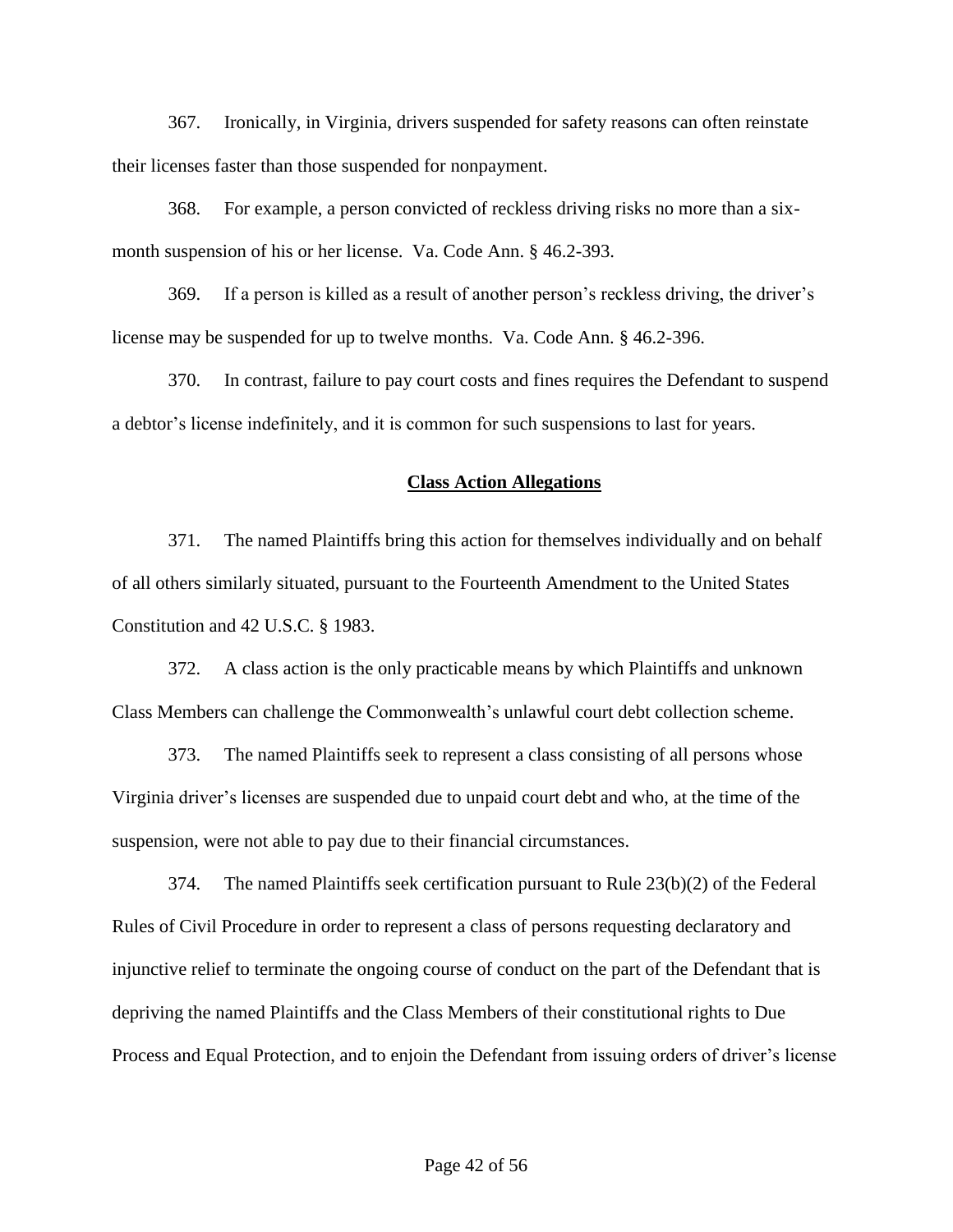suspension against the Plaintiffs and the Class Members until such time as the Commonwealth implements a system that complies with the United States Constitution.

375. The Defendant has acted, or failed and/or refused to act, on grounds that apply generally to the proposed Class, such that final injunctive and declaratory relief is appropriate with respect to the Class as a whole.

376. As set forth more fully in the following paragraphs, this action satisfies the numerosity, commonality, typicality, and adequacy requirements of Rule 23.

#### *Numerosity*

377. In 2015, DMV reported that the licenses of 914,450 individual DMV customers were suspended for nonpayment of court costs and fines related to criminal and traffic convictions.

378. Upon information and belief, well over 100 of those individuals holding suspended licenses would be too poor to pay their court debt without imposing manifest hardship on themselves and their families.

379. Virginia issues over 360,000 orders suspending driver's licenses for nonpayment of court costs and fines each year, affecting thousands of individual debtors.

380. Approximately 60% of those orders remain in place twelve months later, suggesting that a large percentage of suspension orders were issued to people without the means to pay to get the suspension removed.

381. Based on data collected by the Supreme Court of Virginia over a thirteen-month period between November 2013 and December 2014, there were 87,937 misdemeanor convictions in which the person convicted met the definition of indigency under § 19.2-159 of the Virginia Code and was appointed an attorney.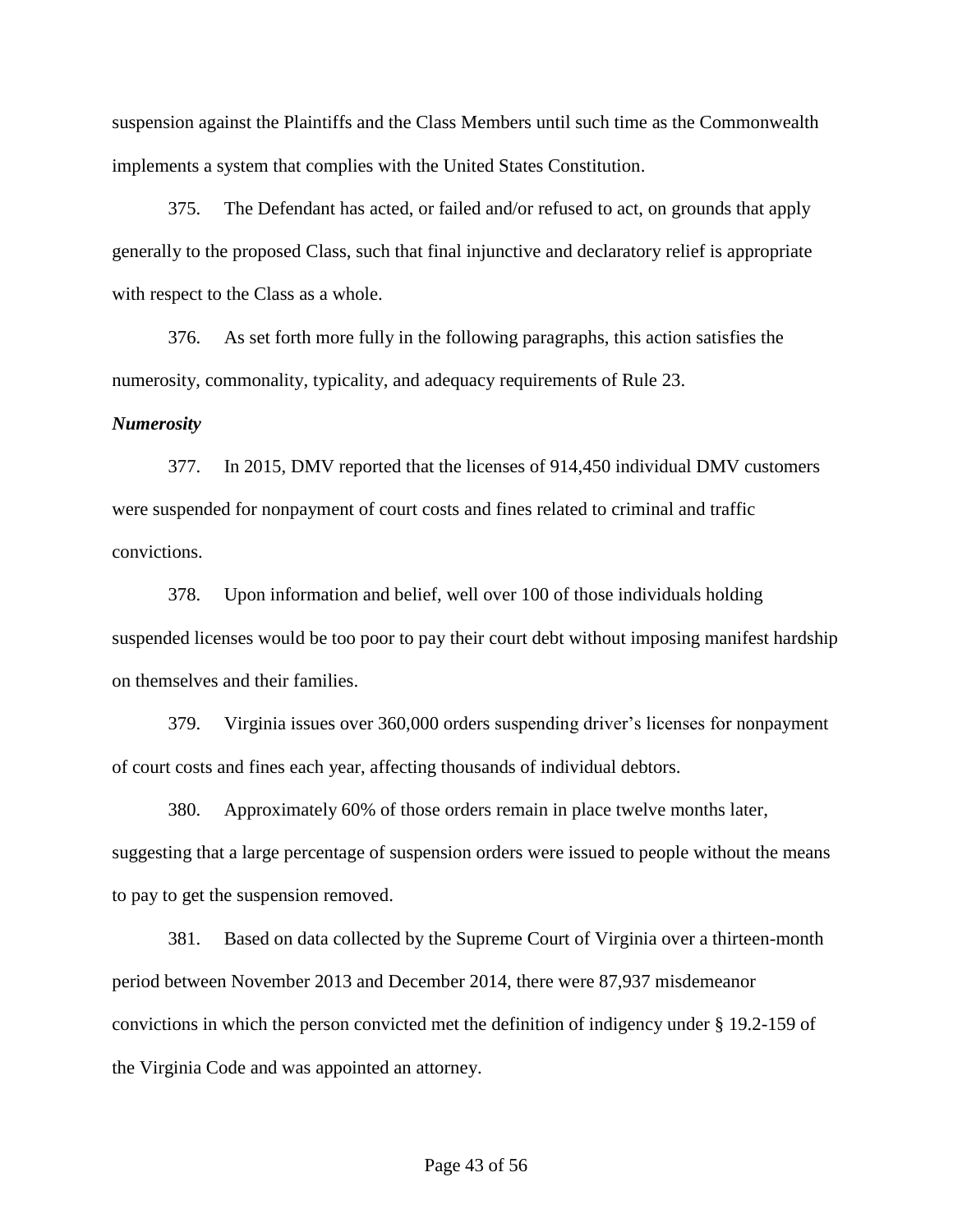382. All 87,937 convictions would have resulted in costs (including court-appointed attorney fees) and likely also would have resulted in fines.

383. This number does not include felony convictions, nor does it include convictions that did not carry jail time and thus would not have entitled the defendant to a court-appointed attorney.

384. Accordingly, the proposed class is so numerous that the joinder of all Class

Members is impracticable.

# *Commonality*

385. All persons comprising the proposed Class are equally subject to the provisions of

Va. Code §§ 16.1-69.48:1, 19.2-335, 19.2-336, and 46.2-395, which together operate to deprive

indigent Virginia debtors of their driver's licenses for non-compliance caused by their indigence.

386. Thus, common questions of law and fact exist as to all Class Members.

387. Among the most important, but not the only, common questions of fact are:

- Whether the Commonwealth has a policy and practice of punishing poor people more harshly than wealthy people for failing to pay court debt;
- Whether the Commonwealth, acting by and through the Defendant, has a policy and practice of suspending driver's licenses without conducting meaningful inquiries into the ability of a person to pay before taking such action; and
- Whether the Commonwealth, acting by and through the Defendant, exploits its governmental status to avail itself of forms of enforcement in the collection of court debts not available to most private civil creditors.

388. Among the most important, but not the only, common questions of law are:

- Whether fundamental principles of due process and equal protection require the Commonwealth to take into account the ability of a person to pay court costs and fines;
- Whether suspending a person's driver's license solely because she or he cannot afford to make a monetary payment toward court costs and fines previously imposed, is lawful;
- Whether a person is entitled to notice and a meaningful inquiry into his or her present ability to pay court costs and fines previously imposed, before the Commonwealth suspends his or her license for nonpayment; and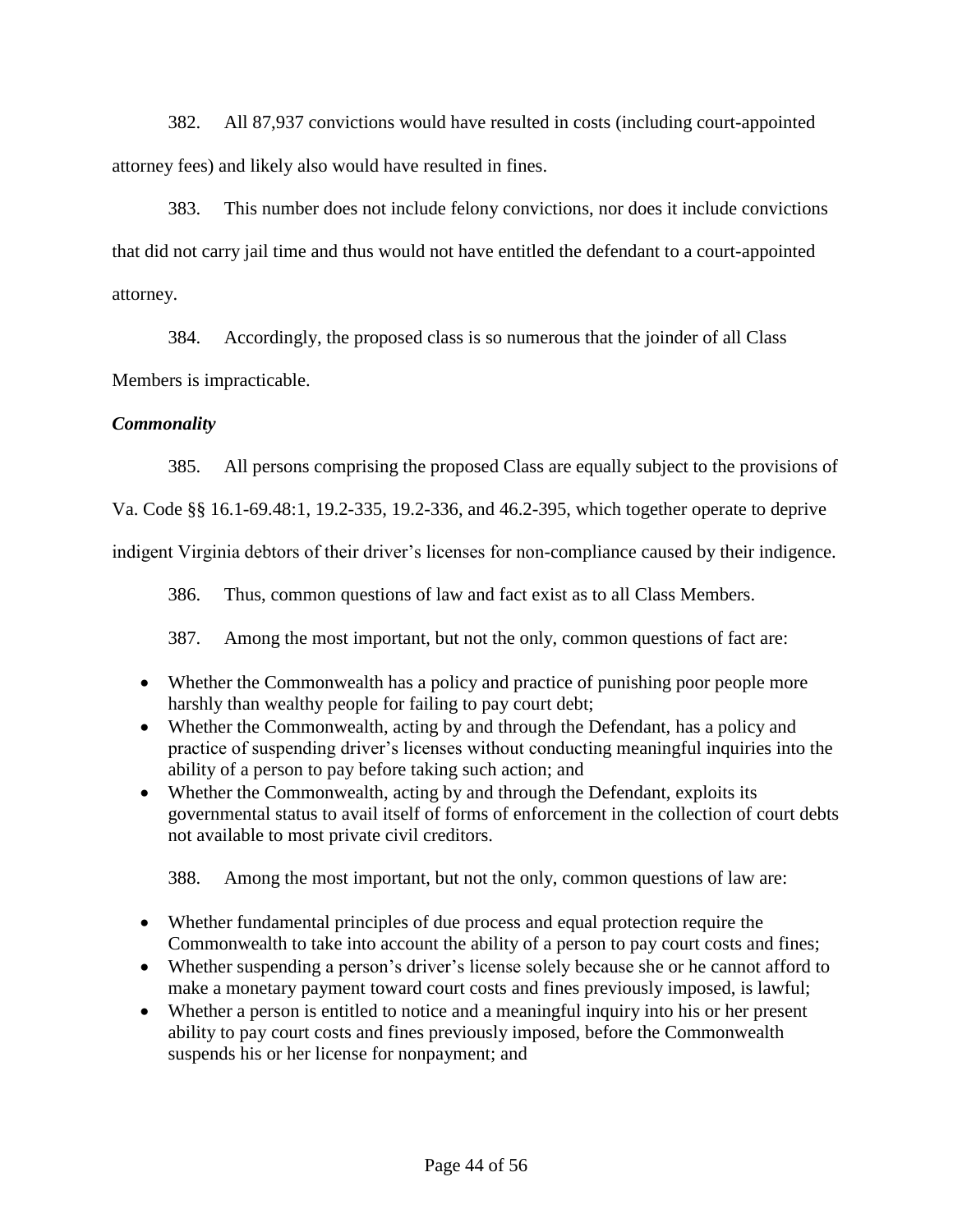Whether depriving persons encumbered with court debt of the protections afforded other Virginia debtors when taking the harsh action of suspending their driver's licenses for nonpayment, violates the Equal Protection Clause.

## *Typicality*

389. The named Plaintiffs' claims are typical of the claims of the proposed Class as a whole.

390. As summarized in Paragraphs 38 through 45, each of them suffered injuries from the failure of the Commonwealth to comply with the basic constitutional provisions detailed below.

391. The answer to whether the Commonwealth's license-for-payment scheme is unconstitutional will determine the claims of the named Plaintiffs and every other Class Member.

392. The named Plaintiffs and Class Members have suffered direct injuries, and will continue to be directly injured, due to the Defendant's unlawful and unconstitutional pattern and practice of suspending driver's licenses without due process and without consideration of the hardship imposed on people who cannot afford to pay.

## *Adequacy*

393. The named Plaintiffs will fairly and adequately represent the interests of the proposed Class.

394. The named Plaintiffs have no interests separate from or in conflict with those of the Class as a whole and seek no relief other than the declaratory and injunctive relief, which is sought on behalf of the entire Class.

395. The named Plaintiffs are represented by competent legal counsel with substantial experience in complex civil rights litigation matters, including class actions.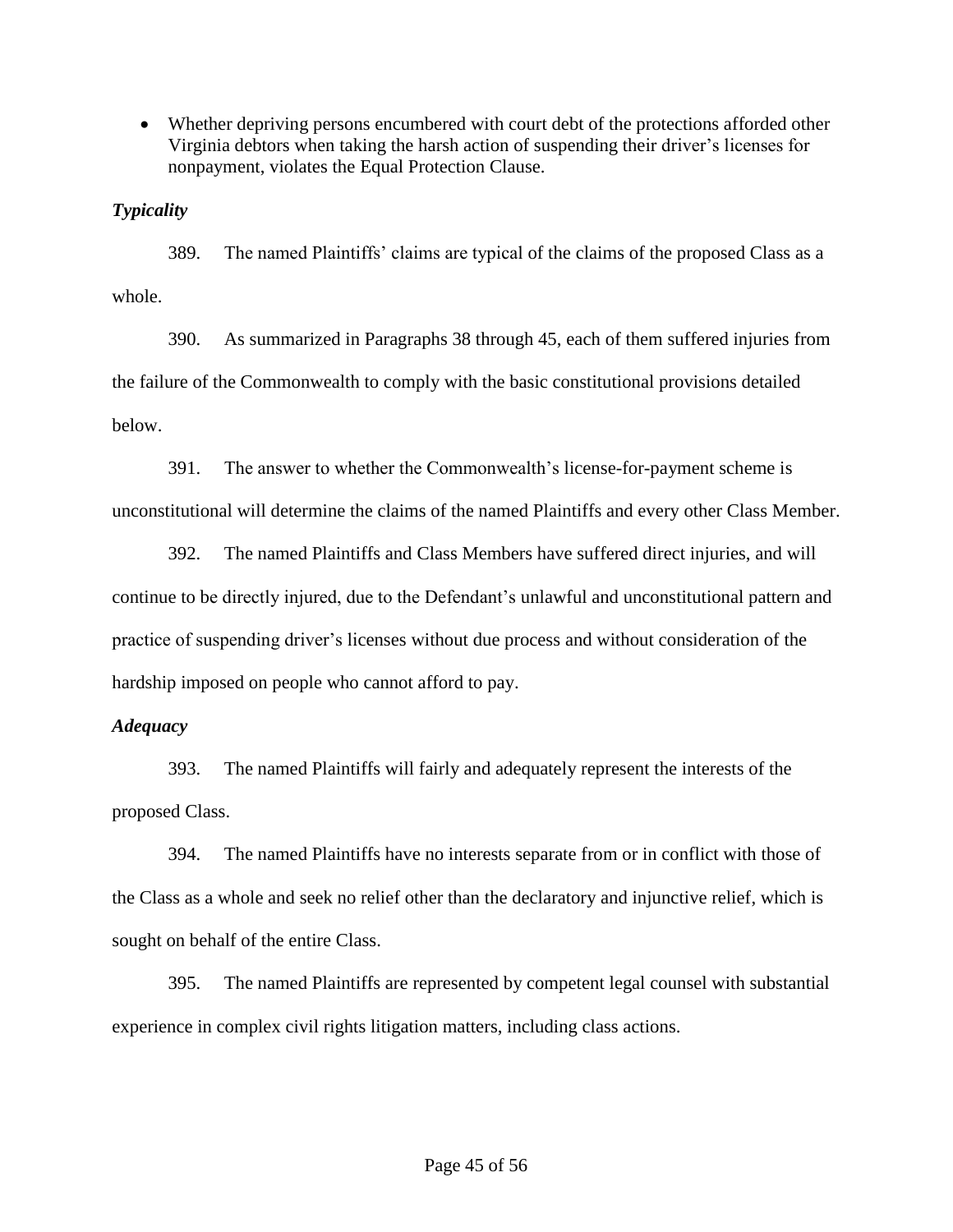396. Plaintiffs' counsel have devoted enormous time and resources to becoming intimately familiar with the Commonwealth's court debt scheme and with all of the relevant state and federal laws and procedures that govern it.

397. Counsel has also developed relationships with many of the individuals and families victimized by the Commonwealth's practices.

398. Accordingly, the interests of the members of the Class will be fairly and adequately protected by the Plaintiffs and their attorneys.

### **Claims for Relief**

### **Count I: Violation of Due Process (Fundamental Fairness)**

399. The Plaintiffs incorporate the allegations in Paragraphs 1-398 above with the same force and effect as if herein set forth.

400. The Fourteenth Amendment to the United States Constitution, enforceable pursuant to 42 U.S.C. § 1983, provides that no state shall "deprive any person of life, liberty, or property, without due process of law." U.S. Const. amend. XIV, § 1.

401. The Due Process Clause prohibits the state from subjecting individuals to processes and penalties that fail to comport with principles of due process and fundamental fairness.

402. The United States Supreme Court has repeatedly held that punishing a person solely for his or her inability to pay, rather than willful refusal to pay or make bona fide efforts to acquire the resources to pay, violates principles of due process and fundamental fairness.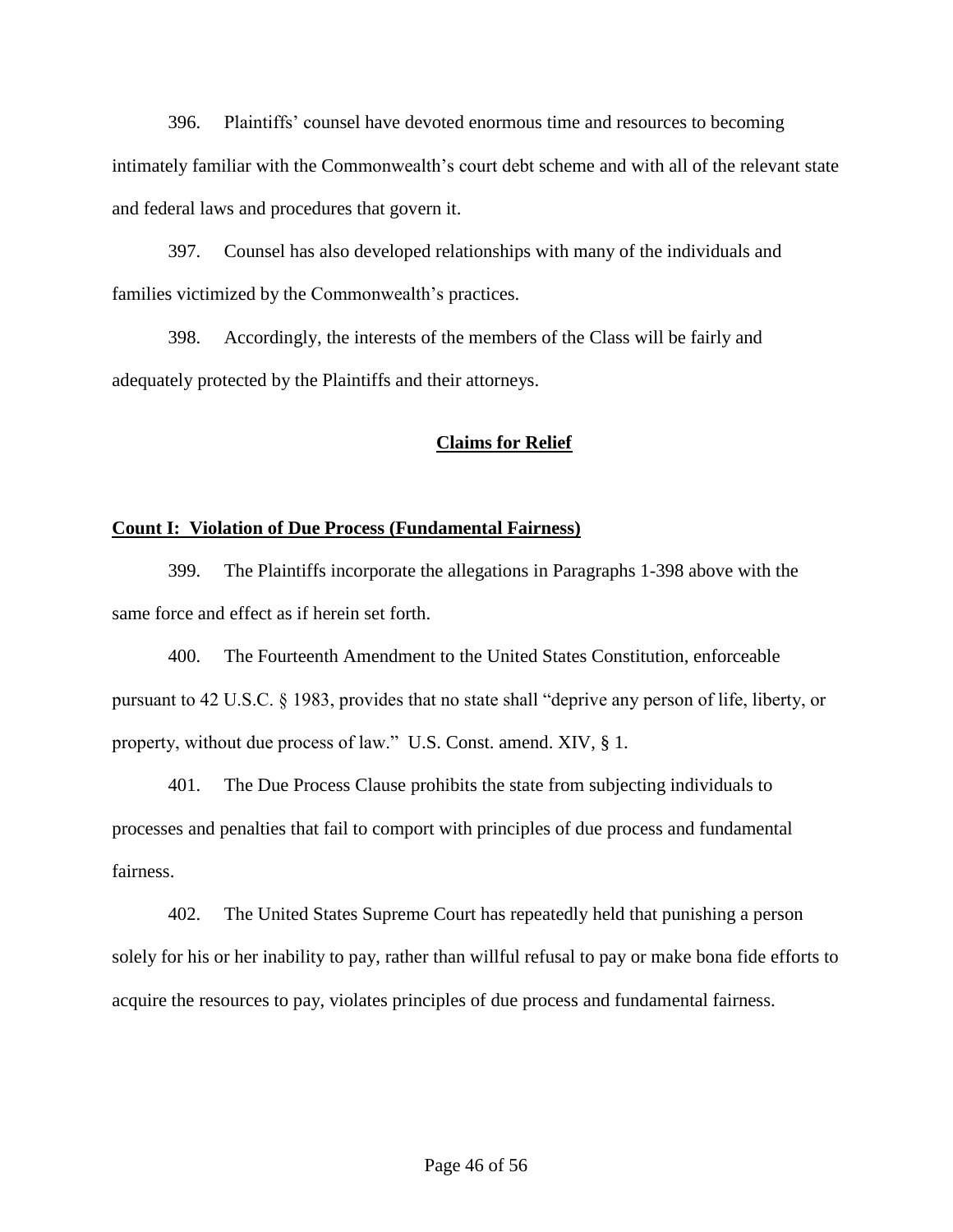403. The Commonwealth's court debt payment system automatically and mandatorily requires all convicted criminal and traffic defendants to pay the costs of their prosecutions without regard to their individual financial circumstances.

404. The statutory scheme also automatically and mandatorily requires courts to transmit to Defendant Holcomb a record of any person's "*failure* or refusal to pay all or part" of any fines or costs owed to the court, or a record of default on a payment plan, without inquiry into the reasons for nonpayment, or consideration of whether the requirement to repay will exact manifest hardship on that person or the person's family. *See* Va. Code Ann § 46.2-395(C) (emphasis added).

405. Acting through Defendant, the Virginia license-for-payment scheme automatically and mandatorily, (without consideration of financial circumstances, the total amount owed to one or more courts, or any alternatives) suspends the driver's license of any person whose failure to comply is owing to his or her inability to pay court costs and fines, rather than a willful refusal to pay.

406. In this regard, the Virginia license-for-payment scheme inevitably results in individuals being punished for their inability to pay.

407. Punishing an individual solely for his or her inability to pay violates principles of due process and fundamental fairness.

408. Accordingly, the Commonwealth's license-for-payment system violates the Due Process Clause of the U.S. Constitution.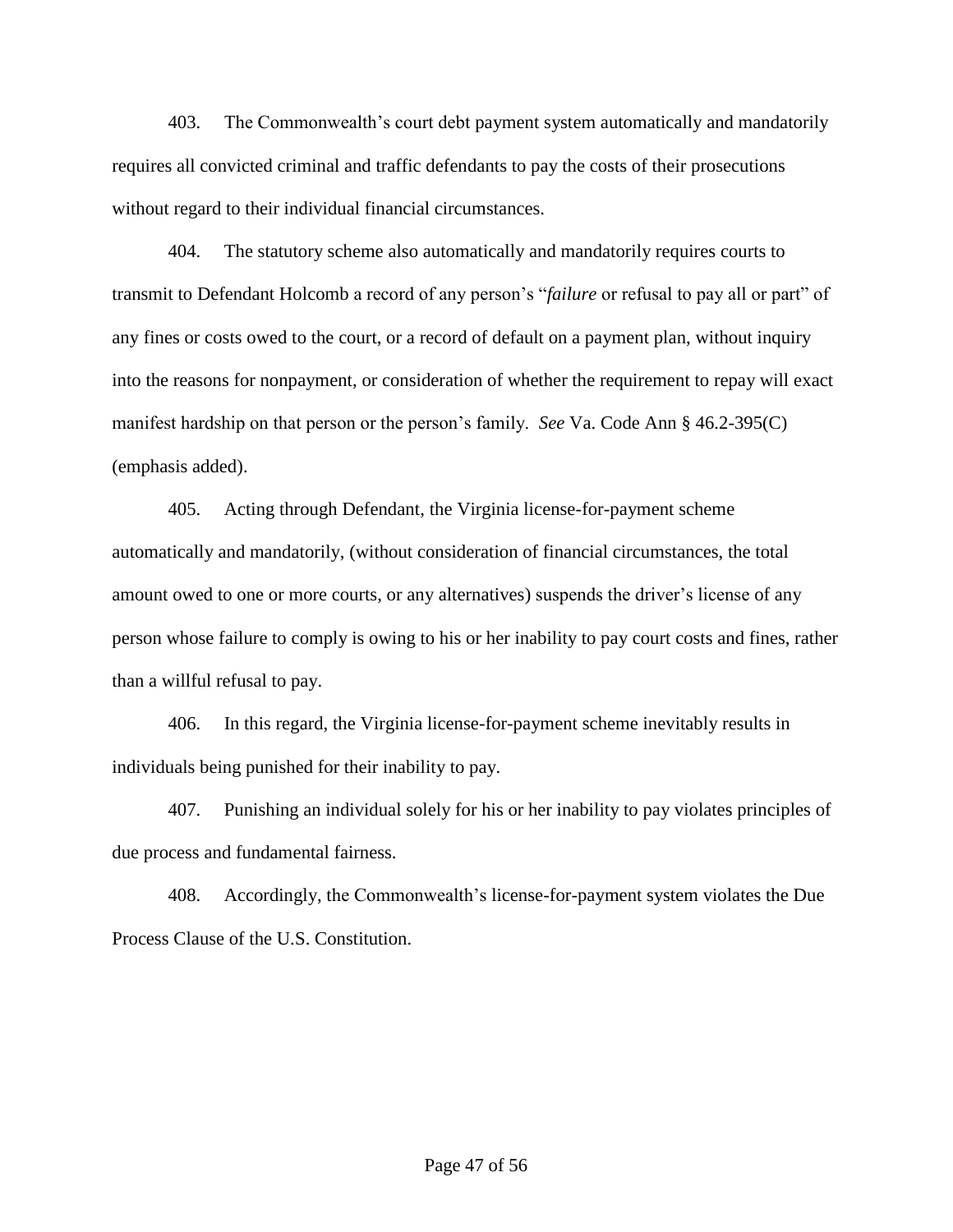#### **Count II: Violation of Procedural Due Process (Lack of Ability-to-Pay Hearing)**

409. The Plaintiffs incorporate the allegations in Paragraphs 1-408 above with the same force and effect as if herein set forth.

410. A person's driver's license and its attendant government-sanctioned ability to drive is widely recognized as a property interest that may not be taken away without due process of law.

411. Due process requires the Commonwealth to conduct ability-to-pay inquiries at each stage in a case, including the point at which it proposes to take coercive action to punish nonpayment.

412. As described above, the Commonwealth's license-for-payment system automatically and mandatorily imposes costs without consideration of ability to pay, and automatically and mandatorily requires Defendant Holcomb to suspend a person's driver's license upon receipt from the court of a record of default, all without taking ability to pay into account.

413. It is common for a person's financial circumstances to fluctuate throughout his or her lifetime, and a person who is not indigent at the time of trial may become indigent prior to satisfying all financial obligations to various courts.

414. Prior to executing an order suspending a debtor's driver's license, the Defendant provides no notice, oral or written, to the debtor of his or her right to an ability-to-pay determination evaluating his or her present financial condition.

415. Moreover, the Defendant conducts no independent review of the debtor's ability to pay, including the amounts owed to all courts in the Commonwealth and the debtor's present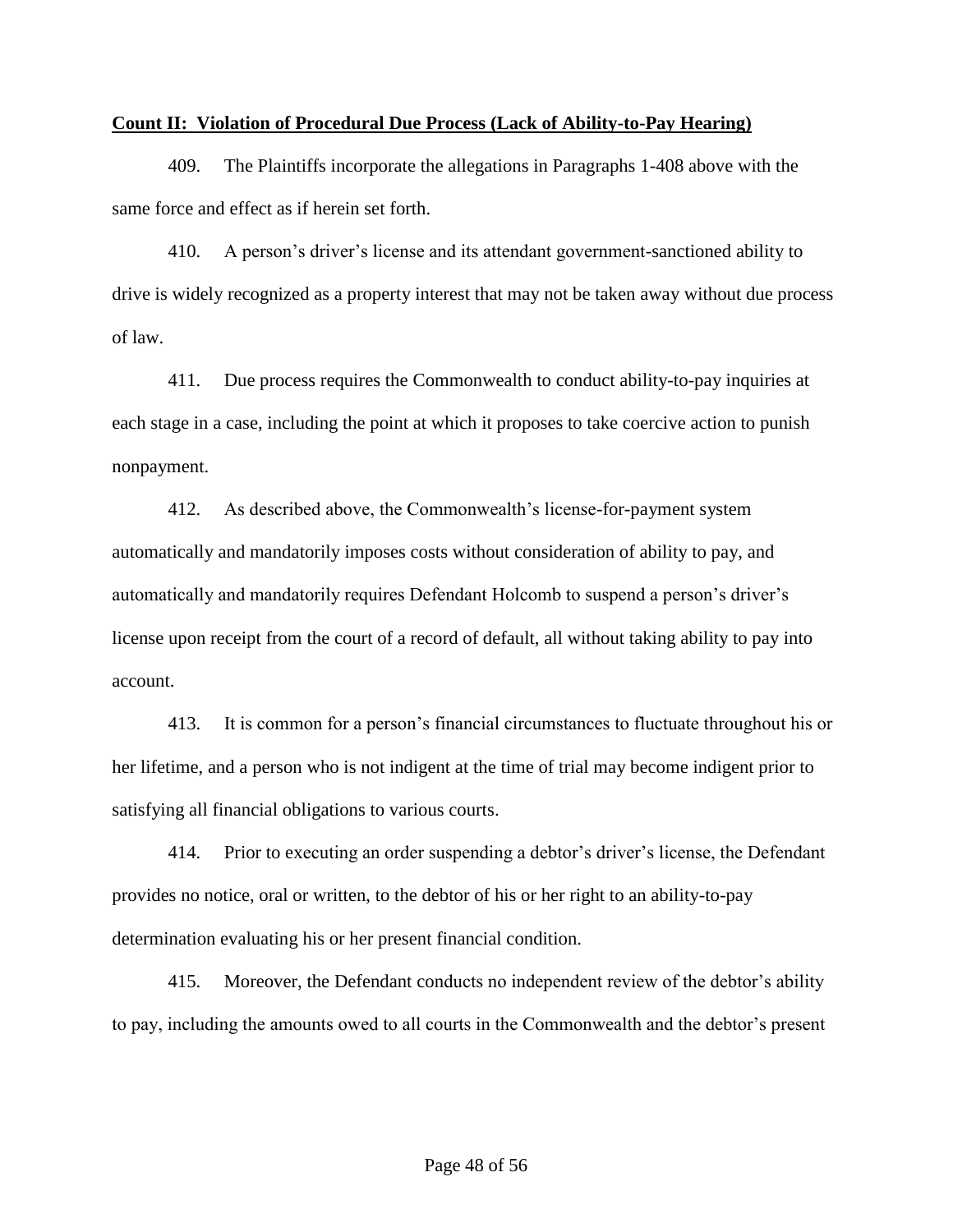financial condition, prior to—or indeed, after—taking the harsh enforcement action of suspending the debtor's driver's license.

416. The purpose of the Commonwealth's license-for-payment system is to coerce payment, and not to protect public safety on the roads; therefore, Plaintiffs are entitled to predeprivation notice and a hearing prior to license suspension.

417. In the absence of notice and hearing, which do not presently exist under Virginia law in relation to driver's license suspension for unpaid court debt, the risk is very high that an indigent debtor will be deprived of his or her driver's license for reasons attributable to his or her poverty.

418. The high risk of deprivation created by the Defendant's automatic, one-size-fitsall driver's license suspension system violates the Due Process Clause of the United States Constitution.

#### **Count III: Violation of Equal Protection Clause (Equal Justice and Punishing Poverty)**

419. The Plaintiffs incorporate the allegations in Paragraphs 1-418 above with the same force and effect as if herein set forth.

420. The United States Supreme Court has repeatedly endorsed the principle that punishing a person solely for his or her poverty, rather than willful refusal to pay or to make bona fide efforts to acquire the resources to pay, violates principles of fundamental fairness embedded in the Fifth and Fourteenth Amendments of the United States Constitution.

421. State recoupment laws, notwithstanding the state interests they may serve, may not blight the hopes of indigent people for self**-**sufficiency and self-respect.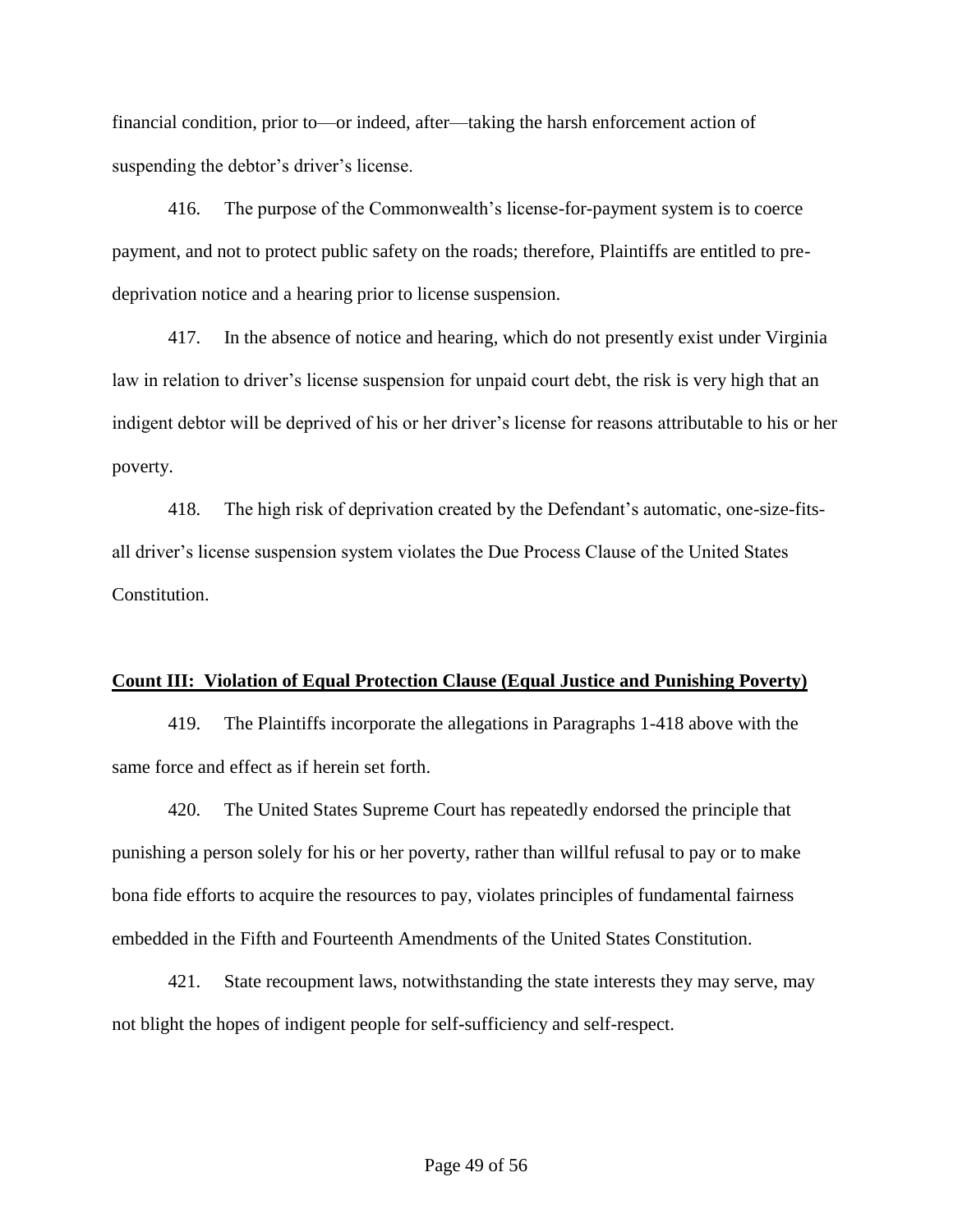422. Acting through Defendant Holcomb, the Virginia license-for-payment scheme automatically and mandatorily (without consideration of financial circumstances, the total amount owed to one or more courts, or any alternatives) suspends the driver's licenses of indigent persons whose failure to comply is owing to their inability to pay court costs and fines, rather than a willful refusal to pay.

423. The resulting cascade of hardship—job loss, mounting interest, convictions for driving while suspended, additional costs and fines, and even jail time—keeps low-income people in a perpetual state of disadvantage, a state that people with means can avoid simply by paying in full.

424. In this way, the Commonwealth takes coercive action against people whose poverty makes it impossible for them to comply.

425. The fundamental principle of "equal justice" requires states to consider the differential impact of harsh enforcement action on people who are impoverished.

426. The Commonwealth's scheme inevitably results in enforcing financial obligations on people who lack the foreseeable ability to meet them.

427. Indeed, the modern version of the Commonwealth's license-for-payment system was enacted with full knowledge that many defendants are too poor to pay their debts to the court.

428. Accordingly, the Commonwealth's license-for-payment system violates the Equal Protection Clause of the U.S. Constitution.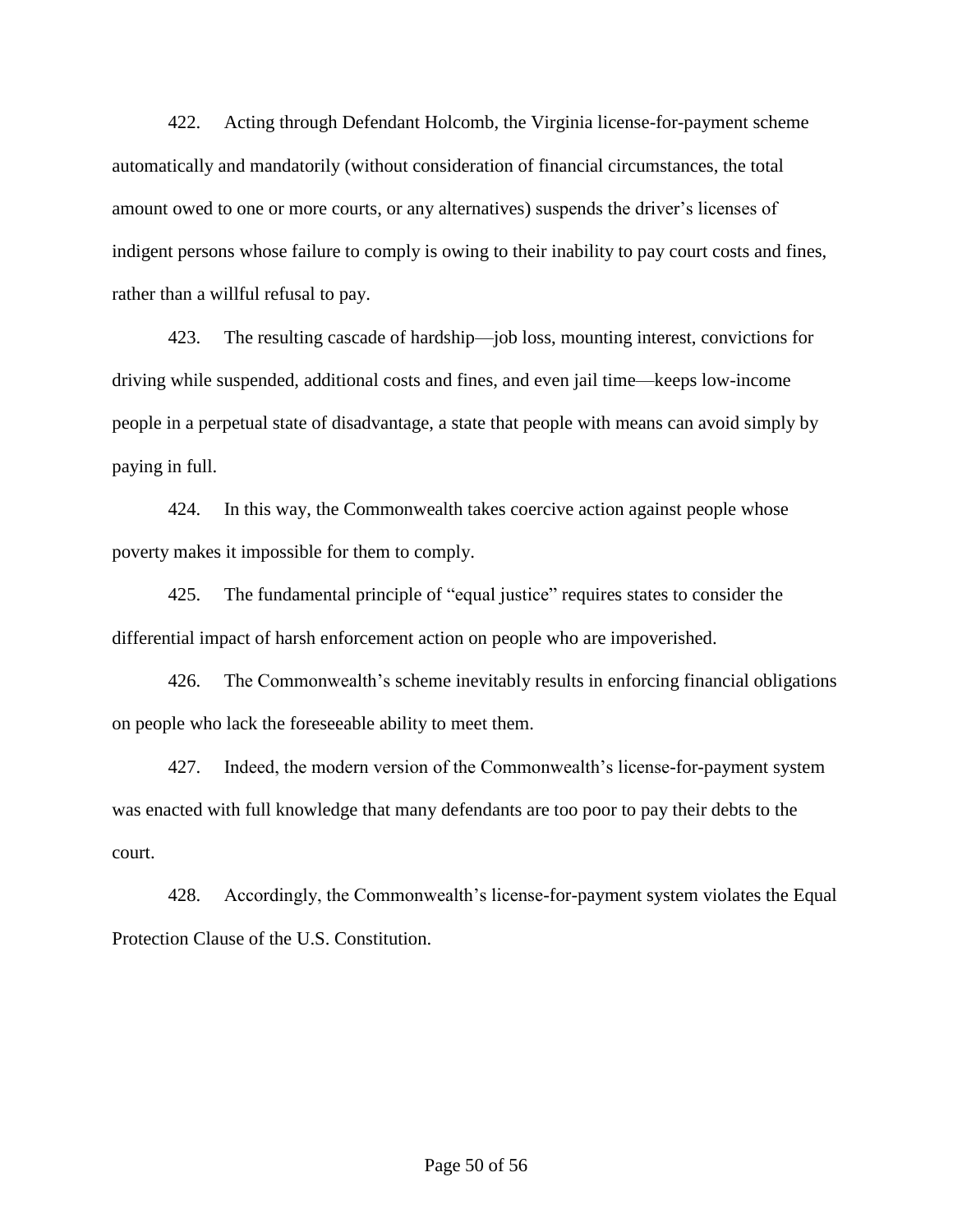### **Count IV: Violation of Due Process Clause (No Rational Basis)**

429. The Plaintiffs incorporate the allegations in Paragraphs 1-428 above with the same force and effect as if herein set forth.

430. The Due Process Clause protects against arbitrary and capricious government action even when the decision to take action follows adequate procedures.

431. A person has protected property and liberty interests in a driver's license and its attendant government-sanctioned ability to drive.

432. The Commonwealth's license-for-payment scheme is not rationally related to any legitimate governmental objective because suspending driver's licenses for nonpayment of court debt makes highways less safe, impedes reentry of convicted persons, and is counterproductive as applied to people who need a driver's license to obtain or maintain employment in order to meet their financial obligations to the court.

433. A driver's license is often essential in the pursuit of a livelihood, and its suspension threatens important interests of the people who hold them.

434. The purpose of licensing drivers is to promote safety on Virginia's roads and highways by keeping drivers off the roads who present a danger behind the wheel.

435. Suspending licenses for non-driving reasons produces no traffic safety benefit, and distracts law enforcement resources from investigating criminal and traffic violations that present true threats to public safety.

436. For people returning to their communities from jails and prisons, lack of a driver's license threatens their successful reentry when they cannot obtain or maintain stable employment.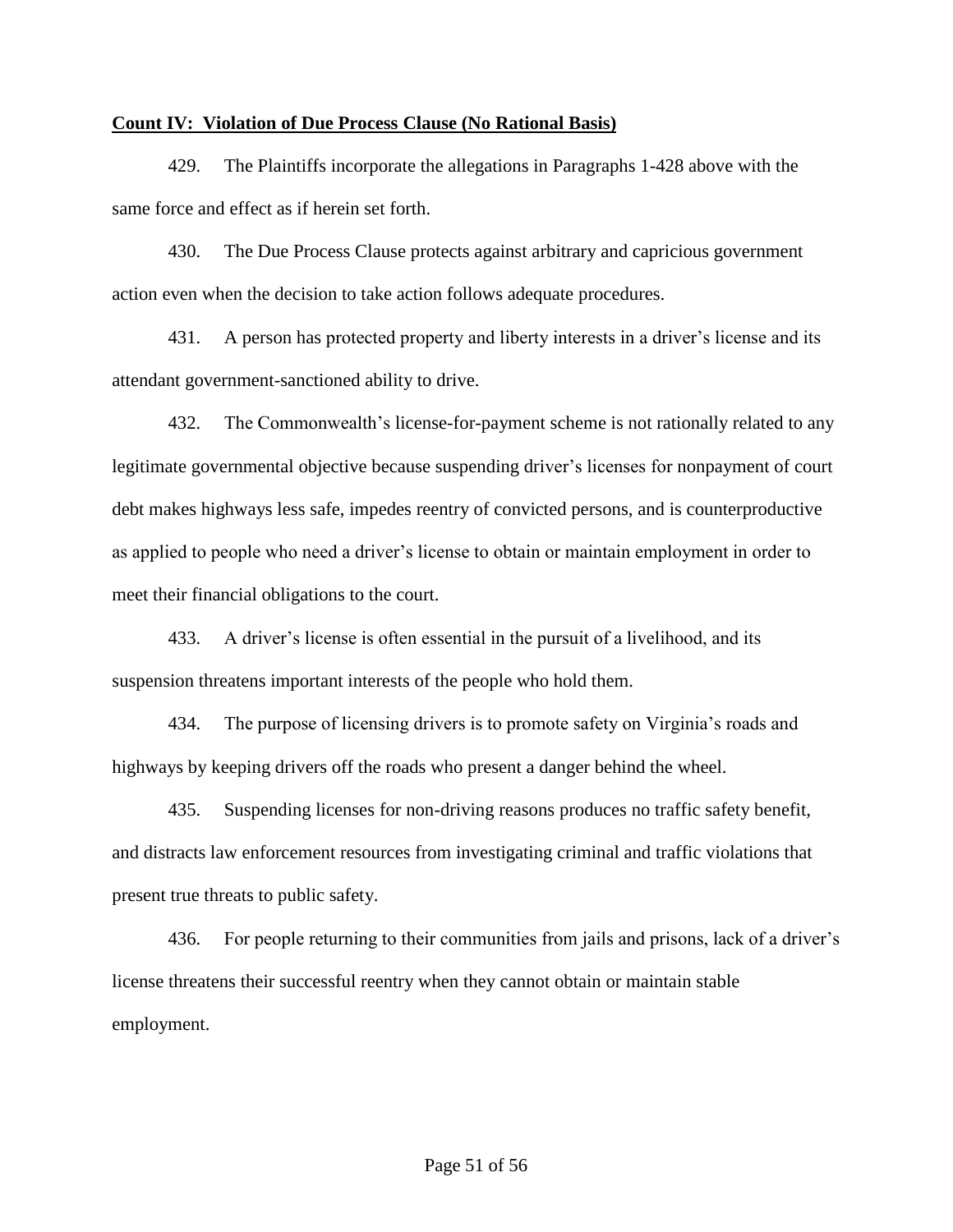437. For low-income debtors, avoidance of driver's license suspension does not operate as an incentive to pay when they must choose between paying the court and paying rent, buying medications, putting food on the table, and meeting other necessary expenses.

438. Indeed, as to people who lack the ability to pay court debt, a suspended license is not only not rational, but instead fundamentally irrational and counterproductive; suspension not only fails as an incentive (because such people are unable to avoid suspension under current law), but also makes it less likely – rather that more likely – that they will be able to pay court debt.

439. The loss of a license often means the loss of reliable transportation to and from work, which makes debtors less likely to be able to meet their financial obligations to the court.

440. The Commonwealth's license-for-payment system violates the Due Process Clause of the U.S. Constitution because it causes substantial hardship to low-income drivers and bears no rational relationship to any important or legitimate governmental objective.

#### **Count V: Violation of the Equal Protection Clause (Extraordinary Collection Efforts)**

441. The Plaintiffs incorporate the allegations in Paragraphs 1-440 above with the same force and effect as if herein set forth.

442. The United States Supreme Court has held that, when governments seek to recoup the costs of prosecution from indigent defendants, they may not take advantage of their position to utilize unduly harsh methods of debt collection solely because the debt is owed to the government and not to a private creditor.

443. Unlike fines, which are imposed as a penalty for unlawful behavior, or restitution, which is imposed to compensate a victim, court costs assessed to subsidize the court proceedings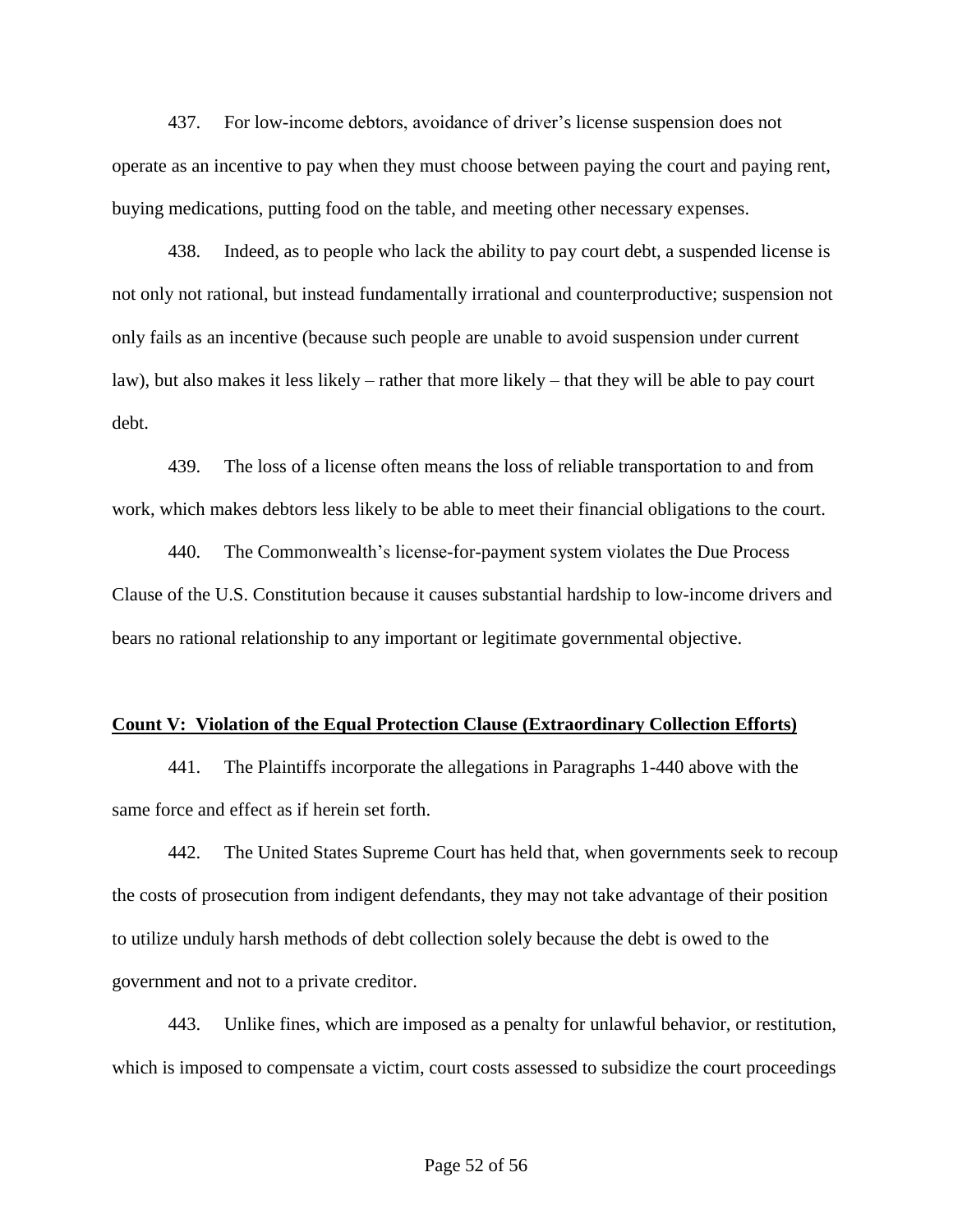(such as, *e.g.*, court-appointed attorney fee reimbursement) are no different in character than ordinary private consumer debts incurred for services rendered.

444. When a private creditor seeks to enforce a judgment against a debtor via garnishment or lien, the law provides procedural and substantive protections for poor debtors against being deprived of certain basic necessities and the ability to maintain a livelihood.

445. The private creditor may coerce payment only to the extent permitted by those protections. The Commonwealth's license-for-payment system does not treat indigent defendants, to the extent that they owe court costs, like other judgment debtors.

446. The Commonwealth's license-for-payment system provides for suspension of the debtor's driver's license and the possibility of imprisonment.

447. When the Commonwealth, acting through Defendant Holcomb, takes advantage of its position at the controls of the machinery of government to peremptorily strip debtors of their driver's licenses, it executes a form of coercion not available to private creditors for debts unrelated to driving.

448. When the Commonwealth, acting through Defendant Holcomb, takes advantage of its position at the controls of the machinery of government to peremptorily strip debtors of their driver's licenses, it denies court debtors owing court costs the procedural and substantive statutory protections that other Virginia debtors may invoke against a private creditor in ordinary debt collection proceedings.

449. Despite knowledge that many defendants are too poor to pay their debts to the court, the Commonwealth's license-for-payment system fails to offer poor debtors even a modicum of the substantive and procedural protections it deems necessary to prevent private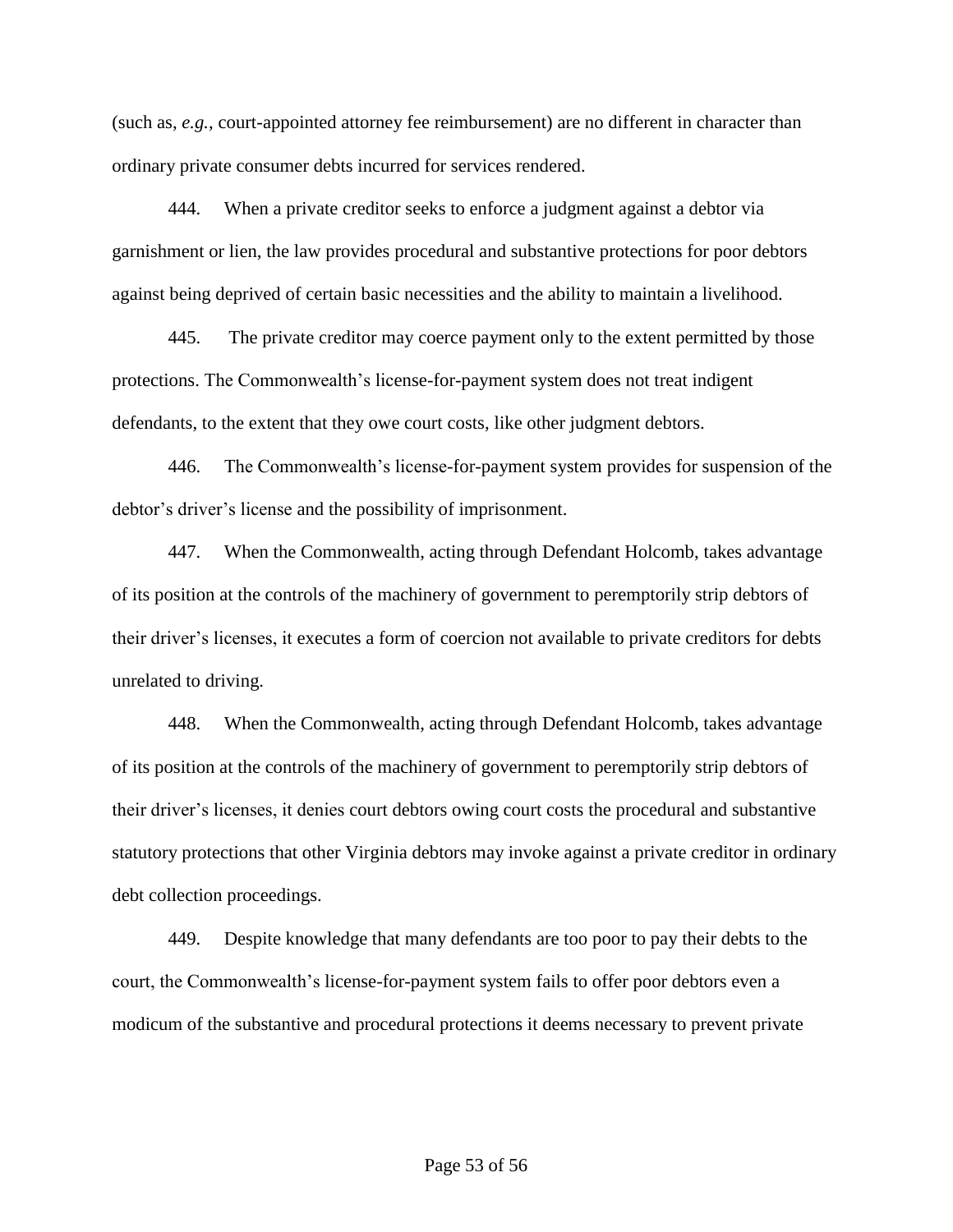creditors from stripping the debtor of the ability to maintain a livelihood and meet his or her basic needs.

450. The Commonwealth's severe and coercive collection policies and practices constitute invidious discrimination and violate the fundamental principle of equal protection of the laws embedded in the United States Constitution.

### **Requested Relief**

Wherefore, the Plaintiffs respectfully request that this Court provide the following relief:

- a. Issue an order certifying this action to proceed as a class action pursuant to Fed. R. Civ. P. 23(a) and 23(b)(2);
- b. Approve the undersigned to serve as class counsel pursuant to Fed. R. Civ. P.  $23(a)(4)$  and  $23(g)$ ;
- c. Issue a judgment declaring that the Defendant's policies, practices, acts, and/or omissions as described herein are unlawful and violate Plaintiffs' and Class Members' rights under the Constitution and laws of the United States;
- d. Preliminarily and permanently enjoin the Defendant, his subordinates, agents, employees, representatives, and all others acting or purporting to act in concert with him or on his behalf from issuing or processing orders of driver's license suspension for unpaid court debt against the Plaintiffs and Class Members, until such time as the Commonwealth implements a system that complies with the United States Constitution;
- e. Preliminarily and permanently issue an injunction ordering the Defendant to reinstate the Plaintiffs' and Class Members' driver's licenses (insofar as they are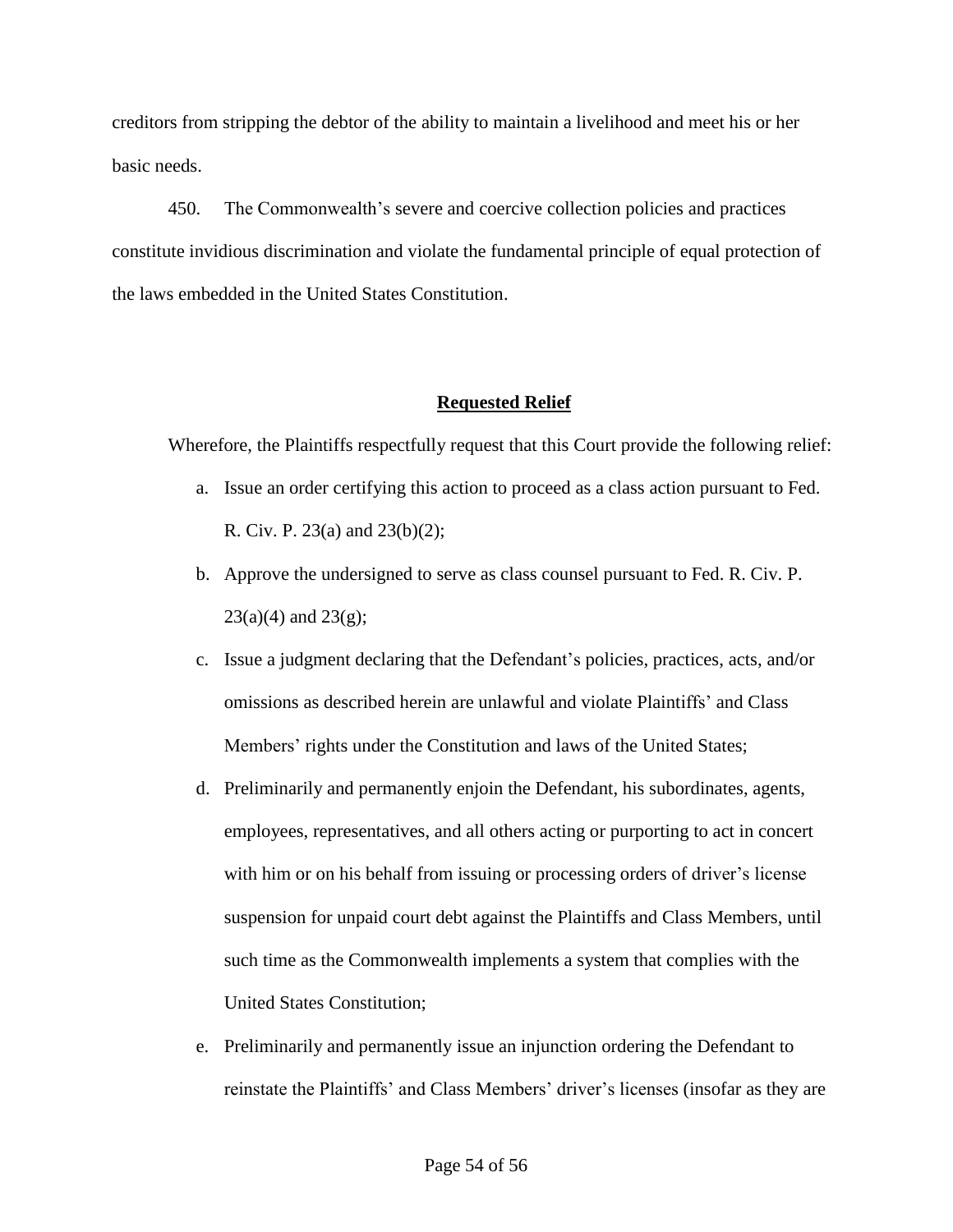suspended based on unpaid court debt and/or on driving on licenses suspended due to unpaid court debt) and enjoining the Defendant from requiring the Plaintiffs and Class Members to pay the DMV reinstatement fees as a condition of such reinstatement;

- f. Award Plaintiffs their reasonable attorneys' fees and litigation costs pursuant to 42 U.S.C. § 1988 and other applicable law; and
- g. Grant all such other and further relief as this Court may deem necessary and/or appropriate in the interests of justice.

DATED: July 6, 2016

Respectfully submitted,

Jonathan T. Blank (VSB No.: 38487) MCGUIREWOODS LLP Court Square Building 310 Fourth Street NE, Suite 300 Post Office Box 1288 Charlottesville, Virginia 22902 Ph: (434) 977-2509 Fax: (434) 980-2258 *[jblank@mcguirewoods.com](mailto:jblank@mcguirewoods.com)* 

Mary Bauer (VSB No.: 31388) Angela A. Ciolfi (VSB No.: 65337) Pat Levy-Lavelle (VSB No.: 71190) Mario Salas (VSB No.: 87974) LEGAL AID JUSTICE CENTER 1000 Preston Avenue, Suite A Charlottesville, VA 22903 Ph: (434) 529-1810 Fax: (434) 977-0558 *[angela@justice4all.org](mailto:angela@justice4all.org)*